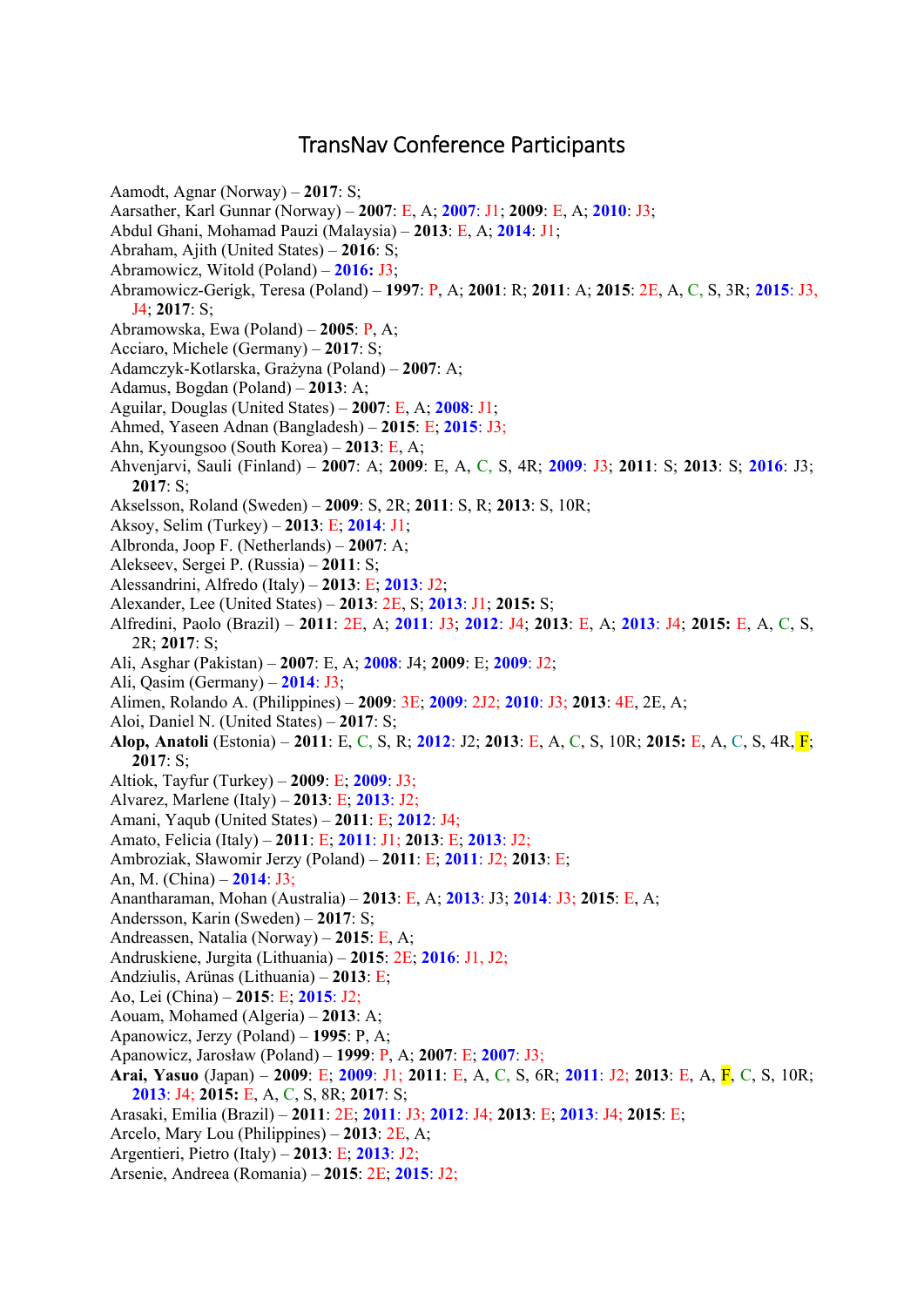- Arsenie, Constantin-Paulica (Romania) **2007**: E; **2008**: J4; **2009**: E; **2010**: J1; **2015**: E; **2015**: J2;
- Arslan, Ozcan (Turkey) **2007**: E, A; **2007**: J3; **2009**: E, A; **2010**: J4;
- Artana, Ketut Buda (Indonesia) **2015**: E; **2015**: J1;
- Artyszuk, Jarosław (Poland) **2001**: 2E, A; **2009**: E, A; **2010**: J3; **2011**: E, A; **2013**: E, A; **2014**: J3; **2015**: E, A;
- Asajima, Takashi (Japan) **2011**: E; **2011**: J3;
- **Ashkenazi, Vidal** (United Kingdom) **2007**: S, 3R, G, A; **2009**: S, G, A, F; **2011**: S, 2R, G, A; **2013**: S, 3R, G, A; **2015:** A, S, R, G;
- Asmara, I Putu Sindhu (Indonesia) **2015**: E, A; **2015**: J1;
- Astle, Hugh (Canada) **2013**: E; **2013**: J4;
- Aven, Terje (Norway) **2013**: S, 4R; **2017**: S;
- Avila Prats, Deivis (Spain) **2011**: E; **2011**: J1;
- Aydogdu, Y. Volkan (Turkey) **2013**: 2E, A; **2014**: J1;
- Baba, Mitsunori (Japan) **2013**: E;
- Backstrom, Ralf (Finland) **2007**: G, A;
- Bagfeldt, Ted (Sweden) **2015:** S, 2R;
- Bagheri, Hassan (Iran) **2014**: J1;
- Bai,Yi-Ming (China) **2009**: E; **2010**: J3;
- Bailey, Trevor (United Kingdom) **2007**: S, 2R;
- Bajurko, Paweł (Poland) **2013**: E; **2013**: J2;
- Bajusz, Pavol (Slovakia) **2009**: E; **2009**: J3;
- Bąk, Andrzej (Poland) **2005**: E, E, A; **2011**: E, A; **2012**: J4; **2013**: 2E, A; **2015**: E;
- Bakierski, Wojciech (Poland) **2013**: A;
- Balaji, Rajoo (Malaysia) **2011**: E; **2012**: J1;
- Baldauf, Michael (Germany) **2007**: E, A; **2008**: J3; **2009**: 2E, A; **2009**: 2J1; **2011**: 2E, A; **2011**: J1; J2; **2013**: 3E, A, C, S, 8R; **2013**: J2; J3; **2014**: J1; J4; **2015:** 3E, S, 6R; **2015**: J2; **2016**: 2J2; **2017**: S;
- Balobanov, Oleksandr (Ukraine) **2011**: E; **2011**: J4;
- Baltzersen, Paal (Norway) **2011**: E; **2011**: J3;
- Banachowicz, Andrzej (Poland) **1995**: 2P, A, C; **1997**: P, A; **1999**: S; **2001**: 2P, P, A, C, S; **2003**: P, A; **2005**: 2P, P, A, C, S; **2007**: 2E, A, C, S, 3R; **2007**: J1; **2008**: J4; **2009**: S, 6R; **2011**: S, 3R; **2013**:
	- E, S, 7R; **2013**: J3; **2015:** S, 4R; **2017**: S;
- Banachowicz, Grzegorz (Poland) **2005**: P, A; **2007**: E, A; **2007**: J1;
- Banaś, Paweł (Poland) **2011**: E, A; **2011**: J3; **2013**: E; **2014**: J2; **2015**: E, A; **2015**: J2;
- Banaszek, Krzysztof (Poland) **2005**: P, A; **2007**: E, A; **2008**: J4; **2009**: 2E; **2010**: J1; J4; **2011**: E;
- Banaszkiewicz, Marek (Poland) **2017**: S;
- Banaszkiewicz, Mateusz (Poland) **2013**: A, V;
- Banyś, Paweł (Poland) **2013**: E; **2015**: E; **2015**: J3;
- Bao, Junzhong (China) **2007**: E; **2008**: J1;
- Baran, Włodzimierz (Poland) **1995**: P, A, C; **2005**: H; **2007**: S, 3R; **2009**: S;
- Baranowski, Artur (Poland) **2009**: A; **2013**: E, A; **2013**: J1;
- Barbosa, P.S.M. (Brazil) **2013**: E;
- Barboux, Jean-Pierre (France) **2007**: G, A;
- Bardo, Zdzisława (Poland) **2011**: A; **2013**: A; **2015**: A;
- Bargieł, Kamil (Poland) **2013**: E;
- Barić, Mate (Croatia) **2015**: E, A;
- Barlik, Marcin (Poland) **1995**: A; **2005**: H; **2007**: S, 3R; **2009**: S, R; **2011**: S, 2R; **2013**: S, 8R; **2015:** S; **2017**: S;
- Barnett, Michael (United Kingdom) **2011**: S, 6R; **2013**: S, 8R;
- Barsan, Eugen (Romania) **2007**: E, C, A, S, 5R; **2008**: J1; **2009**: E, S, 6R; **2010**: J3; **2011**: E, S, 8R; **2012**: J1; **2013**: S, 10R; **2015:** S, 6R; **2017**: S;
- Barseviciene, Sarune (Lithuania) **2015**: E; **2016**: J1;
- Bartólewska, Iwona (Poland) **1999**: A; **2003**: A; **2011**: A;
- Bartuseviciene, Inga (Lithuania) **2009**: 2E; **2009**: J3; **2010**: J3; **2011**: 2E, A; **2011**: J4; **2013**: E, A; **2014**: J2;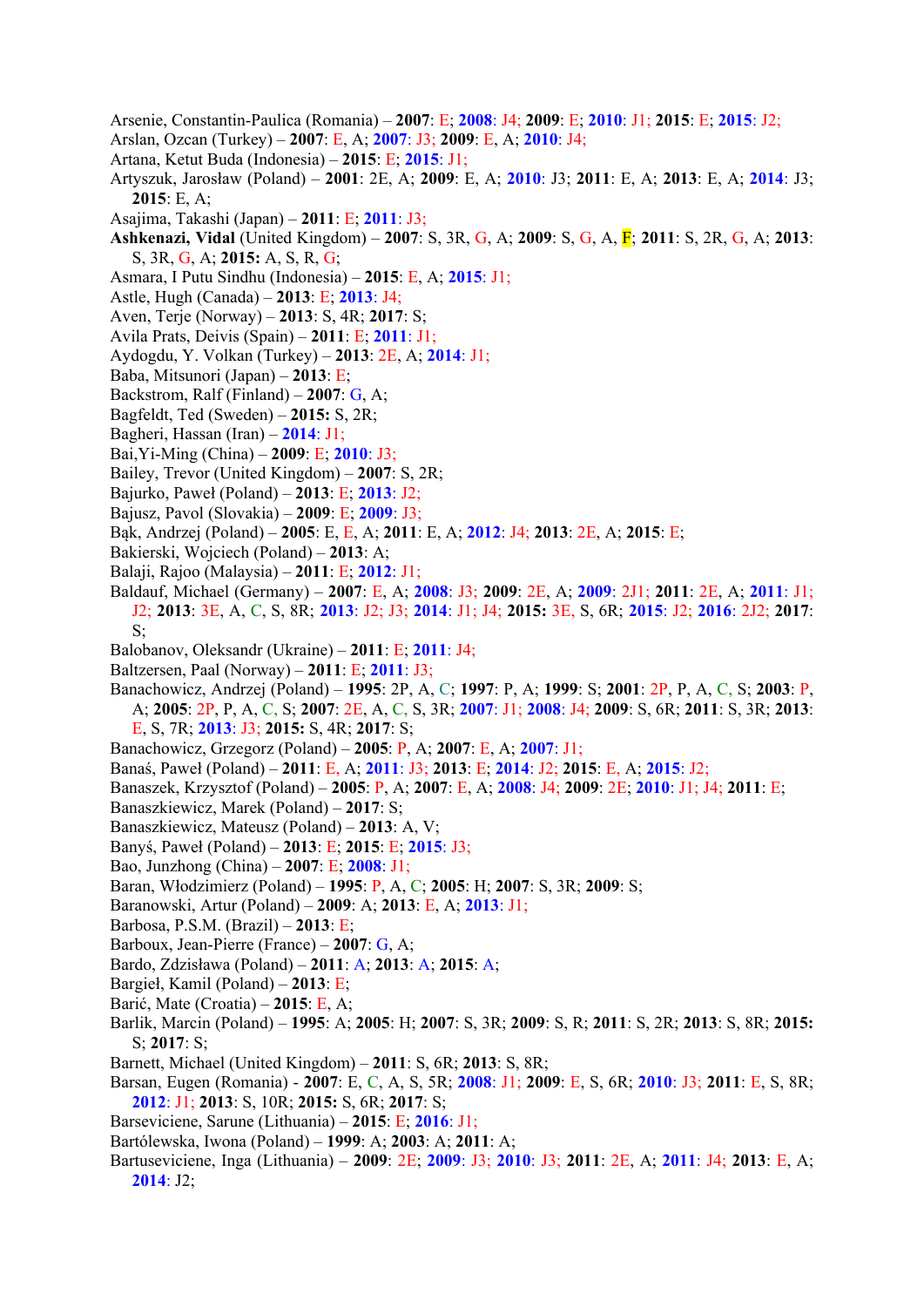- Başar, Ersan (Turkey) **2013**: E; **2013**: J4; **2015**: 2E; **2016**: 2J2;
- Baska, Mirosław (Poland) **2007**: A;
- Batista, Milan (Slovenia) **2013**: E, S, 6R; **2013**: J3; **2015:** S, 3R; **2017**: S;
- Batrinca, Ghiorghe (Romania) **2007**: E, A; **2008**: J3; **2016**: S;
- Bauk, Sanja (Montenegro) **2013**: E; **2013**: J3; **2015**: E;
- Baumler, Raphael (France) **2013**: E; **2013**: J2; **2017**: S;
- Bayer, Dinçer (Turkey) **2015**: E, A; **2015**: J1;
- Baylon, Angelica (Philippines) **2007**: E, S, 3R; **2008**: J3; **2013**: E, A, C, S, 10R; **2013**: J4; **2015:** 2E, A, C, S, 4R; **2017**: S;
- Baytas, Ahmed Cihat (Turkey) **2009**: E; **2009**: J2;
- Bazilio Martins, Carlos (Brazil) **2016**: J1;
- Beatty, Colin M.D. (United Kingdom) **2011**: G, A;
- Becker, Christoph (Germany) **2007**: E, A; **2008**: J3;
- Bednarczyk, Marek (Poland) **2001**: E, A;
- Behan, Jarosław (Poland) **2013**: A;
- Behnke, Joachim (Germany) **2007**: E; **2008**: J3;
- Bekkadal, Fritz (Norway) **2009**: 2E, E, A; **2009**: J1; J2; **2010**: J2;
- Bell, Michael G.H. (United Kingdom) **2011**: S; **2015:** S;
- Belyakov, Gennady P. (Russia) **2009**: S;
- **Benedict, Knud** (Germany) **2007**: E, A, S, 5R; **2008**: J3; **2009**: 2E, A, C, S, 5R, F, B; **2009**: 2J1; **2011**: 2E, A, C, S, 3R; **2011**: J1; J2; **2013**: 3E, A, C, S, 10R; **2013**: J2; J3; **2014**: J1; J4; **2015:** E, A, C, S, 6R; **2016**: J2; **2017**: S;
- Benedictos, John L.R.M. (South Korea) **2007**: E; **2008**: J4;
- Berenguer, Christophe (France) **2013**: S, 6R; **2015:** S, R; **2017**: S;
- Berescu, Serban (Romania) **2013**: E, A;
- Berg, Heinz Peter (Germany) **2013**: E, A, C, S, 5R, B; **2013**: J3; **2015:** E, K, A, S, 5R; **2015**: J4; **2017**: S;
- Berg, Tor Einar (Norway) **2007**: E, A; **2007**: J3; **2009**: E, A; **2010**: J3; **2011**: E, A, C, S, 9R; **2011**: J2; **2013**: S, 9R; **2015:** S, 6R; **2017**: S;
- Bergmann, Michael (Germany) **2011**: E, A, K; **2011**: J1; **2013**: E, A; **2013**: J3; **2015**: E, A, C, B; **2015**: J3;
- Bergquist, Christer (Sweden) **2007**: E, A; **2007**: J1; **2009**: S, 2R; **2011**: S;
- Berking, Bernhard (Germany) **2007**: S, 5R;
- Berkowski, Jakub (Poland) **2013**: A, V;
- Bernal, Francisca (Spain) **2015**: 2E;
- Bernas, Louella (Philippines) **2009**: 3E; **2009**: J4; **2010**: J3; J4;
- Bezhanovi, Zurab (Georgia) **2013**: E; **2015**: E; **2015**: J3;
- Bi**,** XiuYing (China) **2011**: J4; **2015**: E, A, C; **2015**: J1;
- Białousz, Stanisław (Poland) **2011**: S;
- Biały, Jerzy (Poland) **2011**: E, A;
- Biancardi, Carmine Giuseppe (Italy) **2011**: S, 3R; **2013**: S, 3R; **2015:** S; **2017**: S;
- Bibik, Łukasz (Poland) **2005**: A; **2007**: 2E, A; **2007**: J3; **2008**: J3;
- Biczek, Andrzej (Poland) **1997**: E, A;
- Bielawski, Wacław (Poland) **2013**: A;
- Bikonis, Krzysztof (Poland) **2013**: E; **2013**: J3;
- Bilewski, Mateusz (Poland) **2016:** J3;
- Bisewski, Damian (Poland) **2013**: E, A;
- Bjervamoen, Arvid (Norway) **2011**: A;
- Bjorno, Leif (Denmark) **2015:** S, R;
- Blaich, Michael (Germany) **2015**: E; **2015**: J3;
- Blokus-Roszkowska, Agnieszka (Poland) **2013**: J3;
- Bober, Ryszard (Poland) **2005**: P, A; **2007**: E; **2008**: J3; **2009**: E, A; **2010**: J3;
- Bobkiewicz, Piotr (Poland) **1999**: P, A; **2003**: A; **2005**: P, E, A, O; **2007**: E, A, T; **2008**: J3; **2009**: E, A, T; **2010**: J2;
- Bodak, Paweł (Poland) **2013**: A;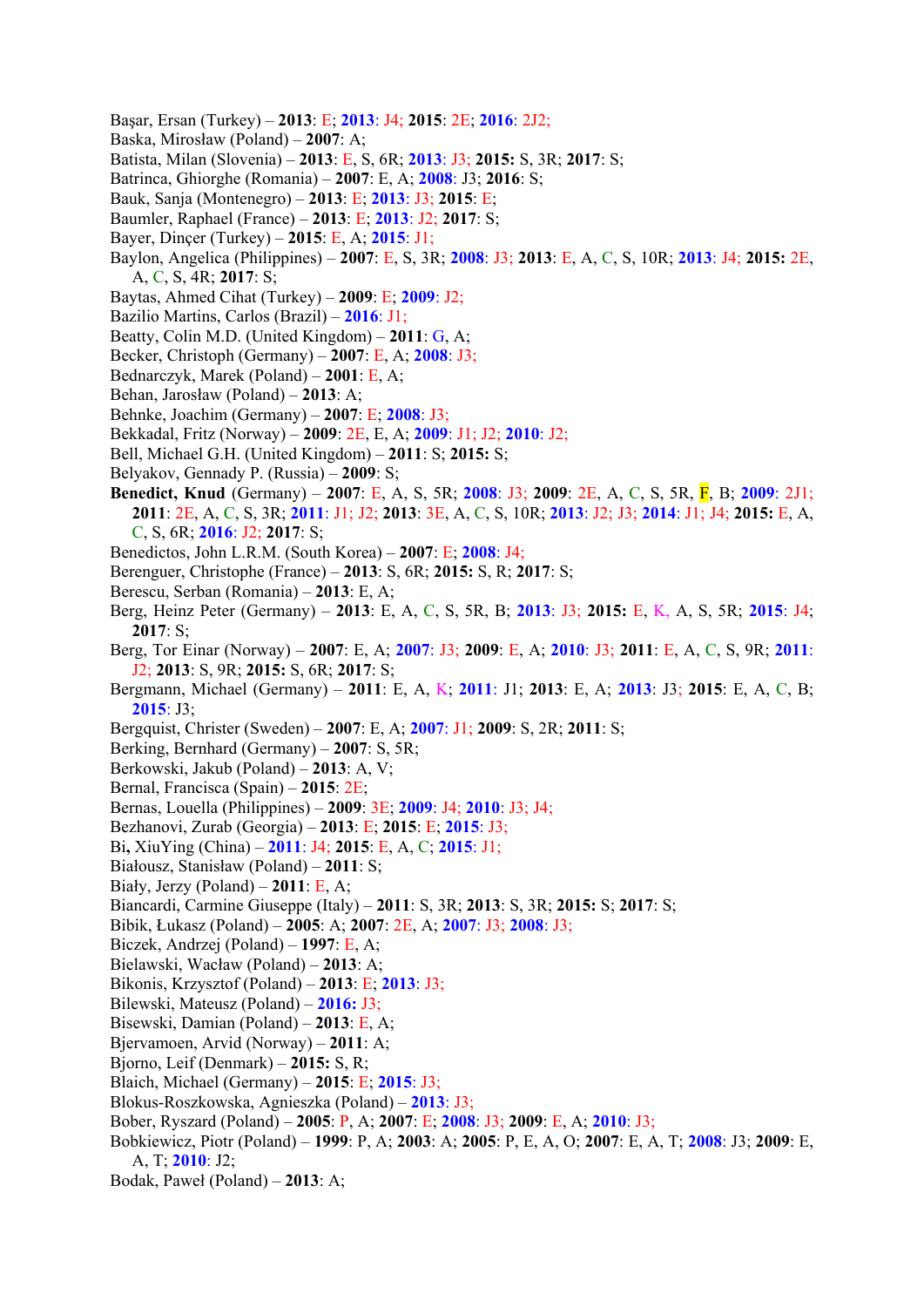- Bodak, Piotr (Poland) **1999**: P, A; **2001**: A; **2003**: A; **2007**: A; **2009**: A;
- Bogalecka, Magda (Poland) **2007**: 2E, A; **2007**: J2; **2008**: J2;
- Bogdevičius, Marius (Lithuania) **2013**: E;
- Bogusz, Janusz (Poland) **1997**: E, A; **1999**: E, A;
- Bolałek, Jerzy (Poland) **2013**: E; **2013**: J1;
- Bolat, Pelin (Turkey) **2013**: 2E, A;
- Boller, Christian (Germany) **2011**: E; **2012**: J2;
- Bomba, Andrzej (Poland) **2005**: A, O; **2007**: A, O, T; **2009**: A, O, T; **2011**: A, O, T; **2013**: A, O, T; **2015**: A, O, T; **2017**: O, T;
- Bondarev, Vitaliy A. (Russia) **2009**: E, A; **2010**: J4; **2015:** E, S, 4R; **2015**: J3; **2017**: S;
- Bondareva, Olga M. (Russia) **2009**: E, A; **2010**: J4;
- Borch, Odd Jarl (Norway) **2015**: E, A;
- Borkowski, Michał (Poland) **2001**: P, A;
- Bornhorst, Claus (Germany) **2011**: E, A; **2013**: E, A;
- Borowiak, Magdalena (Poland) **2013**: G, A;
- Borup, Ole (Denmark) **2015**: 2E;
- Borys, Andrzej (Poland) ) **2015:** E, A; **2015**: J1;
- Bose, Neil (Australia) **2015:** S, 2R; **2017**: S;
- Bosy, Jarosław (Poland) **2007**: E, A; **2007**: J4; **2011**: E, A, C, S, 6R; **2011**: J1; **2013**: S, 6R; **2015:** 2E, S, 3R; **2017**: S;
- Bowles, Ian (United States) **2009**: E; **2010**: J1;
- Boykov, Alexey (Russia) **2011**: E; **2012**: J4; **2017**: S;
- Braithwaite, Victoria (United States) **2015:** S;
- Brandowski, Alfred (Poland) **1999**: P, A; **2007**: C, A, S, 2R; **2009**: E, A, C, S, 2R; **2009**: J4; **2011**: E, A, C, S, 5R; **2011**: J1; **2013**: S, 6R; **2015:** A, S, 6R;
- Brasel, Michał (Poland) **2013**: E, A; **2014**: J1;
- Brčić, David (Croatia) **2011**: E, A; **2011**: J4; **2013**: 2E, A; **2015**: E, A; **2015**: J3;
- Breitsprecher, Marcin (Poland) **2011**: E; **2011**: J3;
- Brenker, Michael (Germany) **2013**: E; **2014**: J1; **2015**: E;
- Brodje, Anders (Sweden) **2015**: 2E, A;
- Brooks, Philip (United Kingdom) **2005**: E, A; **2007**: E; **2007**: J3;
- Bruhn, Wilko (Germany) **2015**: E; **2015**: J1;
- Bruniecki, Krzysztof (Poland) **2013**: 2E; **2013**: J1;
- Brunila, Olli-Pekka (Finland) **2013**: 3E, A; **2014**: J3;
- Brzóska, Szymon (Poland) **2009**: E, A; **2010**: J2;
- Brzostowski, Karol (Poland) **2013**: A; **2015**: E, A;
- Budny, Jerzy (Poland) **2009**: A; **2011**: A, T; **2013**: A, T; **2015**: A,
- Bué, Isabel (Portugal) **2015**: E, A;
- Bugalski, Tomasz (Poland) **2014**: J3;
- Bujak, Andrzej (Poland) **2015:** S; **2017**: S;
- Bukaty, Vitaliy M. (Russia) **2009**: 3E, A; **2010**: J1, J3, J4; **2013**: E, A; **2015**: E;
- Bukljaš Skočibušić, Mihaela (Croatia) 2013: E, A;
- Bulavinov, Andrey (Germany) **2011**: E, A; **2012**: J2;
- Burakovskiy, Evgeny P. (Russia) **2013**: E, A; **2015**: 2E, A;
- Burakovskiy, Pavel Evgeny (Russia) **2013**: E; **2015**: 2E;
- Burciu, Zbigniew (Poland) **1999**: P, A, R; **2001**: R; **2005**: S; **2007**: S, 2R; **2009**: S; **2011**: C, S, 2R;
- **2013**: A, C, S, 3R; **2015:** E, A, C, S, 6R; **2015**: J4; **2017**: S;
- Burke, Richard (United States) **2011**: E; **2012**: J4;
- Burmeister, Hans-Christoph (Germany) **2013**: E, A; **2014**: J1; **2015**: 3E, A; **2015**: J1, J3, J4;
- Burns, William J. (United States) **2013**: G, C, A; **2015**: G, A;
- Bursiewicz, Robert (Poland) **2009**: A, V;
- Burzyński, Andrzej (Poland) **1999**: A; **2005**: P, P, A;
- Buszka, Waldemar (Poland) **2011**: E; **2012**: J3;
- Buzbuchi, Nicolae (Romania) **2009**: E; **2009**: J3; **2011**: E; **2012:** J4;
- Buzin, Igor V. (Russia) **2011**: E, A; **2012**: J2;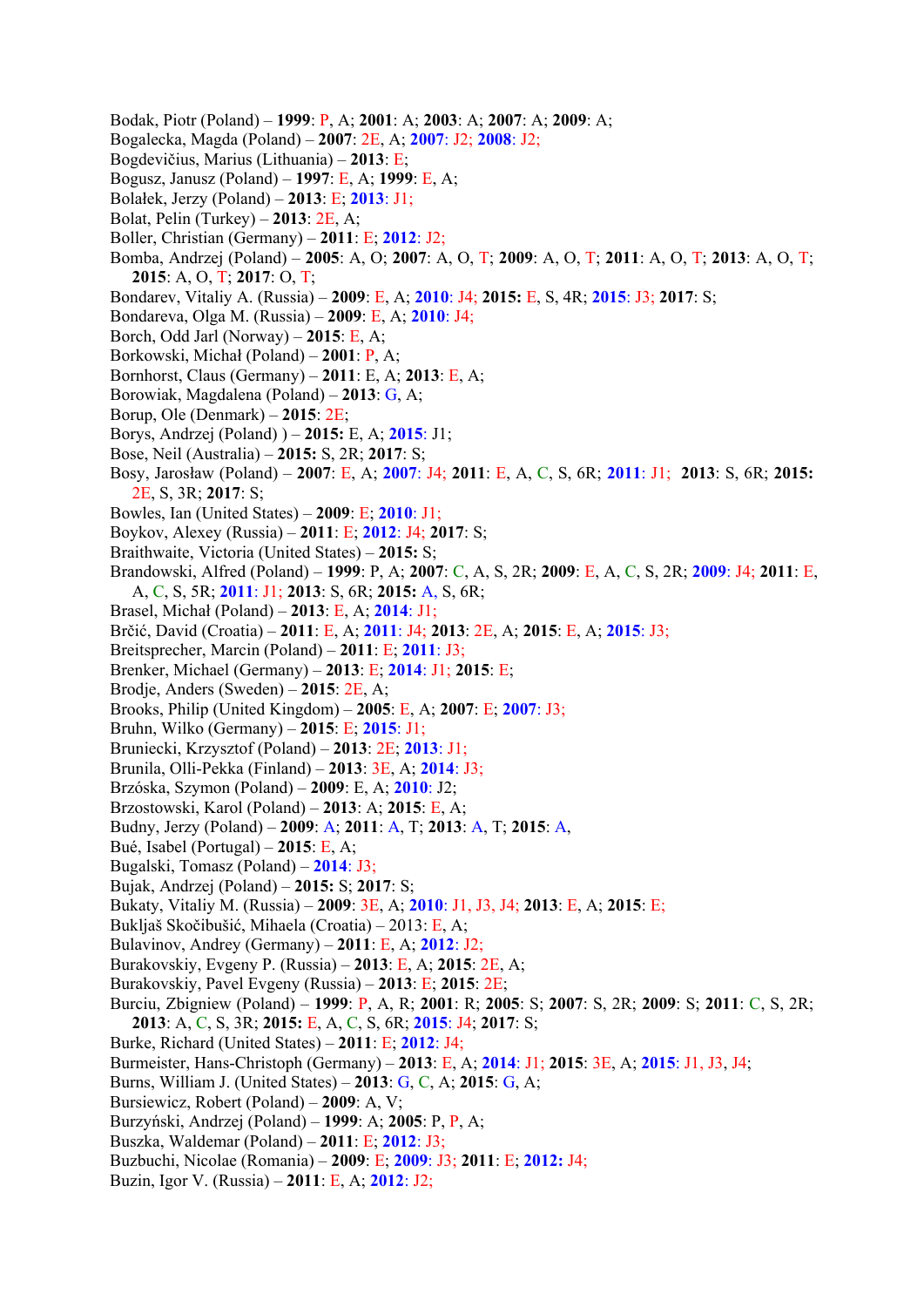- Cai, F. (China) **2014**: J1;
- Cai, Yongqing (China) **2014**: J4;
- Çakir, Erkan (Turkey) **2013**: E, A;
- Calambuhay, Jeff Rex (Philippines) **2009**: 3E; **2009**: J4; **2010**: J3, J4;
- Calini, Gian-Gherardo (Italy) **2009**: G, A; **2013**: G, A; **2015**: G, A;
- Camre, David (Denmark) **2015**: 2E;
- Carbajosa Menendez, Jesus (Spain) **2009**: G, A; **2011**: S; 4R; **2013**: S, 7R; **2015**: S, 2R; **2017**: S;
- Carballini Denes, Juan (Canada) **2016**: J1;
- Cardoso, Rita (Portugal) **2015**: E;
- Cariou, Pierre (France) **2011**: S; **2013**: S, 4R; **2015**: S;
- Carp, Doina (Romania) **2007**: E, S, 5R; **2007**: J2; **2009**: S, 3R; **2011**: S, 2R; **2014**: J4; **2015**: E, A, S, 6R; **2017**: S;
- Cartwright, William (Australia) **2011**: S; **2013**: S; **2015**: S;
- Castberg, Rene (Norway) **2016**: J1;
- Castells i Sanabra, Marcel·la (Spain) **2009**: E; A; **2009**: J1; **2011**: E, A; **2011**: J3; **2013**: 2E; **2014**: 2J1;
- Catalan, Carlos (Spain) **2009**: E, A; **2009**: J3;
- Cauvier, Hugues (Canada) **2009**: E;
- Celik, Burcu (Turkey) **2013**: E, A;
- Celik, Metin (Turkey) **2007**: E, A; **2007**: J3; **2009**: E, A; **2010**: J3;
- Cerit, Guldem (Turkey) **2013**: S, 5R; **2015**: S, 3R; **2017**: S;
- Chai, Shuhong (Australia) **2014**: J4;
- Chang, Liu (China) **2007**: E; **2007**: J2;
- Chang, Shyy Woei (Taiwan) **2007**: E, C, A, S, 3R; **2008**: J2; **2009**: S, 4R; **2011**: S, 5R; **2013**: S, 4R; **2015**: S, 5R; **2017**: S;
- Charantonis, Anastasios (France) **2015**: E;
- Charchalis, Adam (Poland) **2011**: S, 4R, A; **2012**: J2; **2013**: E, A, S, 8R; **2013**: J3, 2J4; **2015**: A, S, R; **2017**: S;
- Charou, Eleni (Greece) **2015**: E;
- Chen, Che-Tsung (Taiwan) **2007**: E, A; **2008**: J2;
- Chen, Guowei (China) **2009**: E; **2010**: J1;
- Chen, Haishan (China) **2007**: E; **2008**: J4;
- Chen, Jau-Ming (Taiwan) **2007**: E, A; **2007**: J3;
- Chen, Jinbiao (China) **2007**: E, A; **2007**: J1; **2009**: A; **2014**: J2;
- Chen, Jinhai (China) **2007**: E; **2007**: J2;
- Chen, Liang (Finland) **2015**: E; **2015**: J2;
- Chen, Linying (China) **2015**: E;
- Chen, Ruizhi (United States) **2015:** S, R;
- Chen, Tingting (China) **2014**: J2;
- Chen, Wu (Hong Kong) **2015:** S, 2R; **2017**: S;
- Chen, Xi (China) **2015**: E, A;
- Chen, Xinqiang (China) **2011**: E; **2012**: J3;
- Chen, Yuli (China) **2013**: E, A; **2014**: J2;
- Cheng, Wencai (China) **2011**: E; **2011**: J3;
- Chepok, Oleksii (Ukraine) **2013**: J4;
- Cherneva, Galina (Bulgaria) **2011**: E; **2011**: J2;
- Chesnokova, Marina V. (Ukraine) **2015**: E; **2016**: J1;
- Chirea-Ungureanu, Carmen (Romania) **2011**: E, A; **2012**: J4;
- Choi, Wan Sik (South Korea) **2013**: 2E; **2013**: 2J1;
- Chomski, Jarosław (Poland) **1997**: P, A; **1999**: 2P, A; **2001**: 2P, A; **2009**: E; **2009**: J2; **2011**: E; **2011**: J2;
- Chowdhury, Fazlur Rahman (Bahamas, UK) **2007**: E, A; **2008**: J2;
- Christiansen, Stig Erik (Norway) **2011**: G, A;
- Chu, Xiu Min (China) **2013**: E; **2014**: J1;
- Chuchla, Zdzisław (Poland) **1995**: P, A; **2001**: C, A; **2003**: A; **2005**: C, A, S;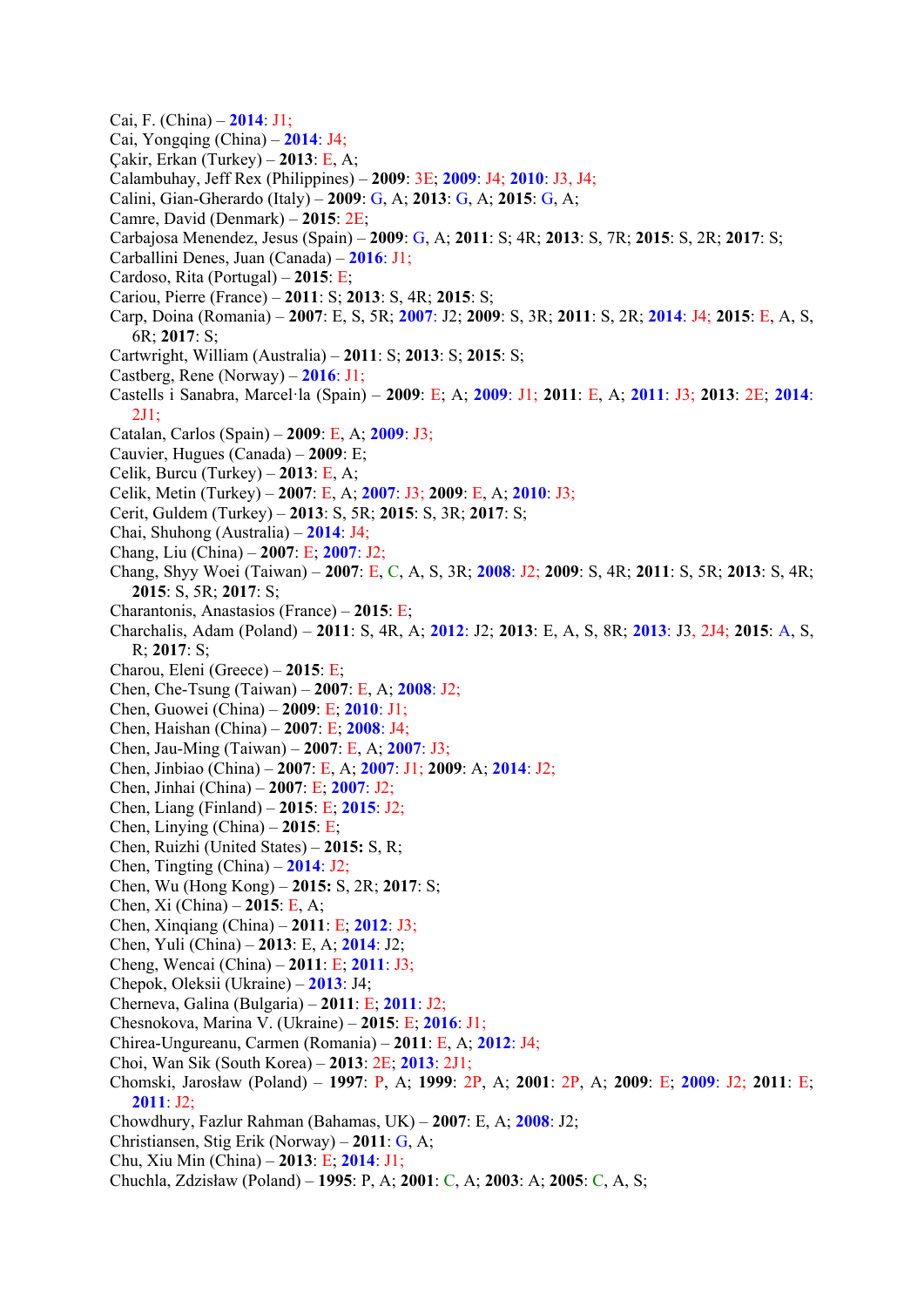Chudzikiewicz, Andrzej (Poland): **2005**: H; **2007**: S, R; **2009**: S; **2011**: S; **2013**: E, A, C, S, 4R; **2015:** S, 3R; **2017**: S; Chwesiuk, Krzysztof (Poland) – **2009**: A, S, 3R; **2011**: E, C, A, S, 5R; **2012**: J3; Chybicki, Andrzej (Poland): **2013**: E; Cicek, Kadir (Turkey) – **2007**: E, A; **2008**: J2; **2009**: E, A; **2009**: J2; Cichocki, Adam (Poland) – **1995**: A; Cichocki, Maciej (Poland) – **1995**: P, A; Cichocki, Rafał (Poland) – **2003**: P, A; Ciećko, Adam (Poland) – **2011**: E; Cieślikiewicz, Witold (Poland) – **1999**: P, A; Cioć, Radosław (Poland) – **2009**: E, A; **2010**: J4; **2011**: E; Ciucur, Violeta (Romania) – **2013**: E, A; **Coates, Richard** (United Kingdom) –  $2009$ : H, O, N, C,  $\overline{F}$ , A, W; Cobos Delgado, Ismael (Spain) – **2007**: E, A; **2008**: J4; Çokacar, Tulay (Italy) – 2013: E; **2013**: J2; Compton, Dennis (United States) – **2009**: S, R; Coolen, Frank (United Kingdom) – **2013**: S, 6R; **2015:** S, 3R; **2017**: S; Cooper, Nicholas (United Kingdom) – **2007**: O, H, W, S, 2R; **2009**: S; Coppens, Jasmine (Belgium) – **2013**: E, A; **2013**: J4; Coppini, Giovanni (Italy) – **2013**: E; **2013**: J1; Corwin, Joe-Anne (United States) – **2009**: E; **2009**: J2; Cottier, Thomas (Switzerland) – **2017**: S; Courteille, Eric (France) – **2009**: E; **2009**: J2; Coutroubis, Alexander (United Kingdom) – **2011**: E; **2012**: J1; Cross, Stephen J. (Netherlands) – **2013**: S, 9R; Cséfalvay, Zoltán (Slovakia) – **2009**: E; **2009**: J3; **2013**: E; Cuesta Llorente, Luis Manuel (Spain) – **2013**: A; Cullinane, Kevin (United Kingdom) – **2013**: S, 6R; **2015:** S; **2017:** S; Cupsa, Ovidiu (Romania) – **2015**: E; **2015**: J2; Curcic, Jovica (Serbia) – **2011**: 2E; **2015**: E; **2015**: J2; Curtis, Panayiotis (Greece) – **2013**: E; Ćwiklak, Janusz (Poland) - **2001**: P, A; **2005**: 2P, A; **2007**: 2E, A; **2008**: 2J4; **2011**: E; Ćwiklik, Kajetan (Poland) – **1999**: P, A; **2001**: R; **2003**: A; **2007**: A; Cwilewicz, Romuald (Poland) – **2007**: A; **2009**: H, A, W, S, 2R; **2011**: H, A, W; Cyberski, Jerzy (Poland) – **1999**: P, A; Cychowska, Małgorzata (Poland) – **2005**: P, A; Cydejko, Jarosław (Poland) – **1995**: A; **1997**: P, A; **2001**: R; **2007**: E, A; **2008**: J3; Cyran, Paulina (Poland) – **2015**: E, A; Czajewski, Jacek (Poland) – **1995**: P, A; **2001**: P, A; **Czajkowski, Jerzy** (Poland) – **1995**: P, A; **1999**: R; **2001**: P, A; **2005**: S; **2009**: S, A; **2011**: S, 5R, C, A; **2013**: A, C, S, 9R; **2015:** C, A, S, 2R, F; **2017**: S; Czapiewska, Agnieszka (Poland) – **2015**: E; **2015**: J1; Czaplewski, Krzysztof (Poland) – **1995**: P, A; **1997**: P, A; **2001**: P, A; **2005**: A; **2007**: E, C, A, S, 4R; **2008**: J3; **2009**: C, A, S, 3R; **2011**: C, A, S, 6R; **2013**: A, C, S, 8R; **2014**: J4; **2015:** 2E, A, 2C, S, 4R; **2015**: J2; **2016**: J2; **2017:** S; Czarnowski, Ireneusz (Poland) – **2017**: S; Czarny, Wojciech (Poland) – **1995**: A; **1997**: A; **2003**: A; **2007**: A; **2009**: A; Czechowski, Mirosław (Poland) – **2013**: A; **2015**: A; **2017**: S; Czyż, Stefan (Poland) – **2007**: A; **2009**: A; **2011**: A; Dąbrowa-Bajon, Mirosława (Poland) – **2011**: S; Dąbrowski, Jacek (Poland, Gdynia) – **2013**: E; Dąbrowski, Jacek (Poland, Gdańsk) – **2013**: E; Dąbrowski, Paweł (Poland) – **2016**: J2; Dąbrowski, Tadeusz (Poland) – **1995**: P, A; **2001**: E, A; **2003**: P, A; **2005**: A;

Dahlman, Joakim (Sweden) – **2015**: E; **2015**: J1;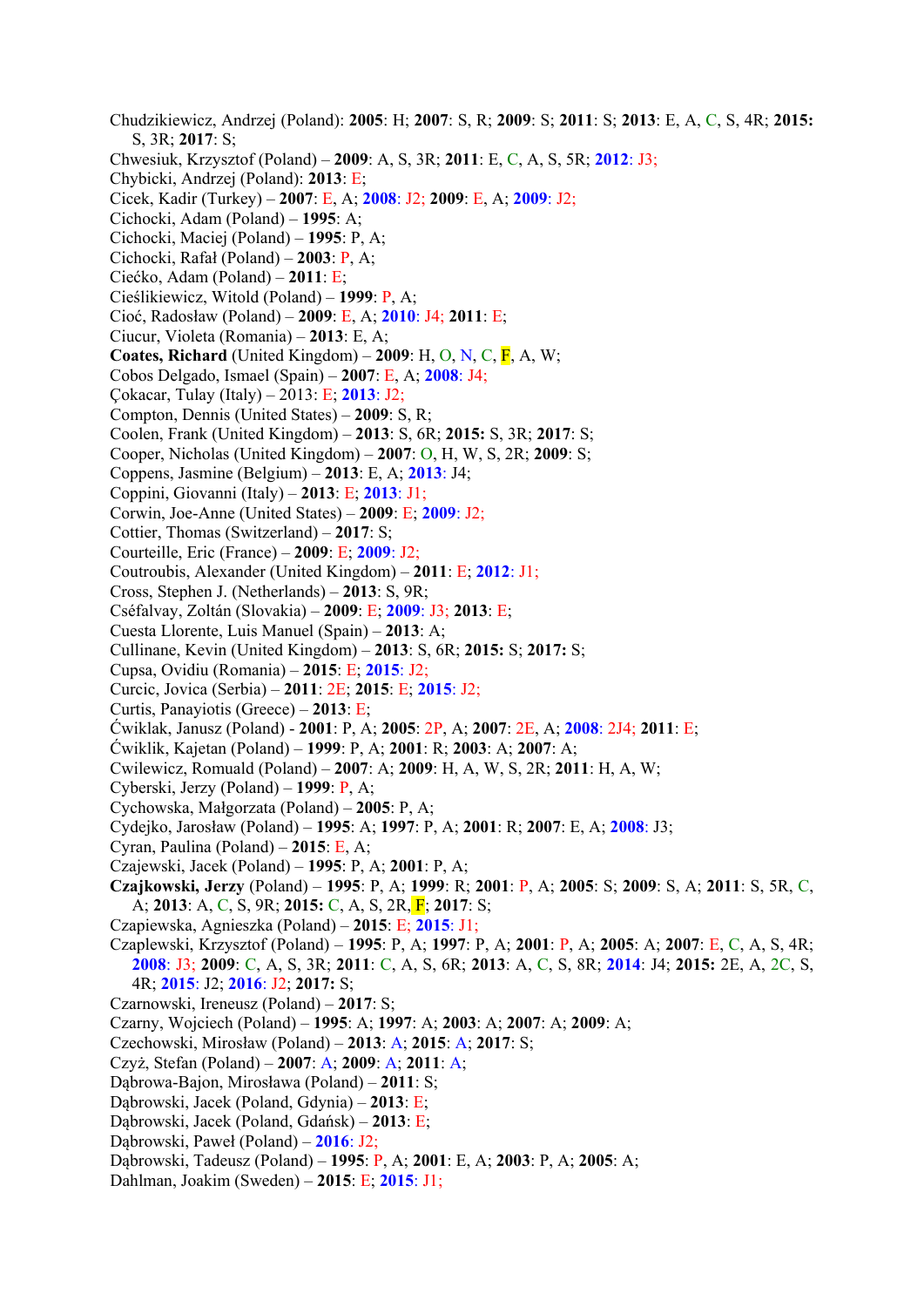Dai, Zhen (Germany) – **2011**: E, A; **2011**: J2; **2013**: E; **2013**: J1; Dalinger, Elena (Germany) – **2009**: E; **2009**: J1; **2011**: 2E; **2011**: J1, J4; Dalton, Craig (United States) – **2009**: A; Darmetko, Marcin (Poland) – **2013**: E; **2013**: J2; Darski, Wojciech (Poland) – **2013:** A; Dawicki, Eric (United States) – **2007**: S; **2009**: S; De Jong, Kees (Netherlands) – **2011**: E; **2011**: J1; De Larrucea, Jaime Rodrigo (Spain) – **2011**: E; **2012**: J4; **De Melo Rodrigues, Germán** (Spain) – **2007**: E, A, C, S; **2008**: J4; **2009**: S, 3R; **2011**: S, 2R; **2013**: E, A, C, S, 7R; **2013**: J3; **2015**: E, A, C, S, 5R, F; **2015**: J4; **2017**: S; De Ruiter, Willem (Netherlands) – **2011**: H; De Souza, Robert (Singapore) – **2015**: S; **2017**: S; Degórski, Tomasz (Poland) – **1999**: F; **2001**: F; **2003**: F; **2005:** F; **2007**: O; **2009**: F; **2011**: F; **2013**: A, F; **2015**: F; Dehghan Mediseh, Simin (Iran) – **2013**: E; Dehghanian, Ali (Iran) – **2014**: J1; Đekić, Zoran (Serbia) – **2013**: E; **2014**: J4; Dembska, Grażyna (Poland) – **2013**: E; **2013**: J1; Demchenkov, Oleg (Russia) – **2011**: E; **2012**: J4; Demczuk, Jerzy (Poland) – **1999**: E, A; **2001**: O, A; **2007**: A; Demirel, Ergun (Turkey) – **2015**: E; **2015**: J1; Demkowicz, Jerzy (Poland) – **2007**: E; **2007**: J4; **2013**: E, A; **2013**: J3; Demuth, Michaela (Germany) – **2009**: A; **2011**: A; **2013**: E, A; Demydenko, Nadiya (Ukraine) – **2011**: E; A; Dendura, Kazimierz (Poland) – **2001**: P, A; **2003**: P, A Des Dorides, Carlo (Italy) – **2007**: G; A; **2011**: G, A; Detko, Jerzy (Poland) – **2015**: A; Didžiokas, Rimantas (Lithuania) – **2013**: E, A; Dimitrevich, Alexandr (Ukraine) – **2013**: E; **2014**: J3; Dimitrieva, Evgeniya N. (Russia) – **2009**: E, A; **2010**: J4; Dimkina, Elena (Bulgaria) – **2011**: E; **2011**: J2; Ding, Jin (China) – **2007**: E, A; **2007**: J3; Dinu, Dimitru (Ukraine) – **2011**: E; **2011**: J4; Dixon, Chaz (United Kingdom) – **2015**: G, A; Djabbar, Muhammad Alham (Indonesia) – **2015**: E; Długosz, Marek (Poland) – **1997**: P, A; Do, Bang Hyung (South Korea) – **2007**: E; **2007**: J1; Docto, Denny O. (Philippines) – **2013**: 2E; Dołgopołow, Andrzej (Poland) – **2001**: P, A; Dolzhenko, Diana (Ukraine) – **2013**: E; **2015**: E; **2016**: J1; Domański, Bolesław (Poland) – **2015:** S, 2R; Domeradzka, Paula (Poland) – **2013:** A,V; Dong, W.H. (China) – **2014**: J1; Donha, Decio Crisol (Brazil) – **2013**: S, 3R; **2017**: S; Donner, Patrick (Finland) – **2017**: S; Dordea, Stefan (Romania) – **2011**: E, A; Doromal, Araceli (Philippines) – **2009**: E, A; **2010**: J1; Doustshenas, Babak (Iran) – **2013**: E; **Doyle, Eamonn** (Ireland) – **2007**: E, A, C, S; **2007**: J4; **2009**: E, A, C, S, 3R, F; **2009**: J3; **2011**: E, A, C, S, 4R; **2012**: J2; **2013**: E, A, C, S, 6R; **2015:** E, A, C, S, 5R; **2017**: S; Doyle, Merry (Ireland) – **2007**: A; **2009**: A; **2011**: A; **2013**: A; **2015**: A; Dragomir, Cristina (Romania) – **2011**: E, A; **2012**: J1; Dragović, Bronislav (Montenegro) – **2015:** S, 5R; **2017**: S; Draxler, Daniel (Slovakia) – **2009**: E; **2009**: J3;

Drogosiewicz, Maciej (Poland) – **1995**: P, A; **1997**: P, A;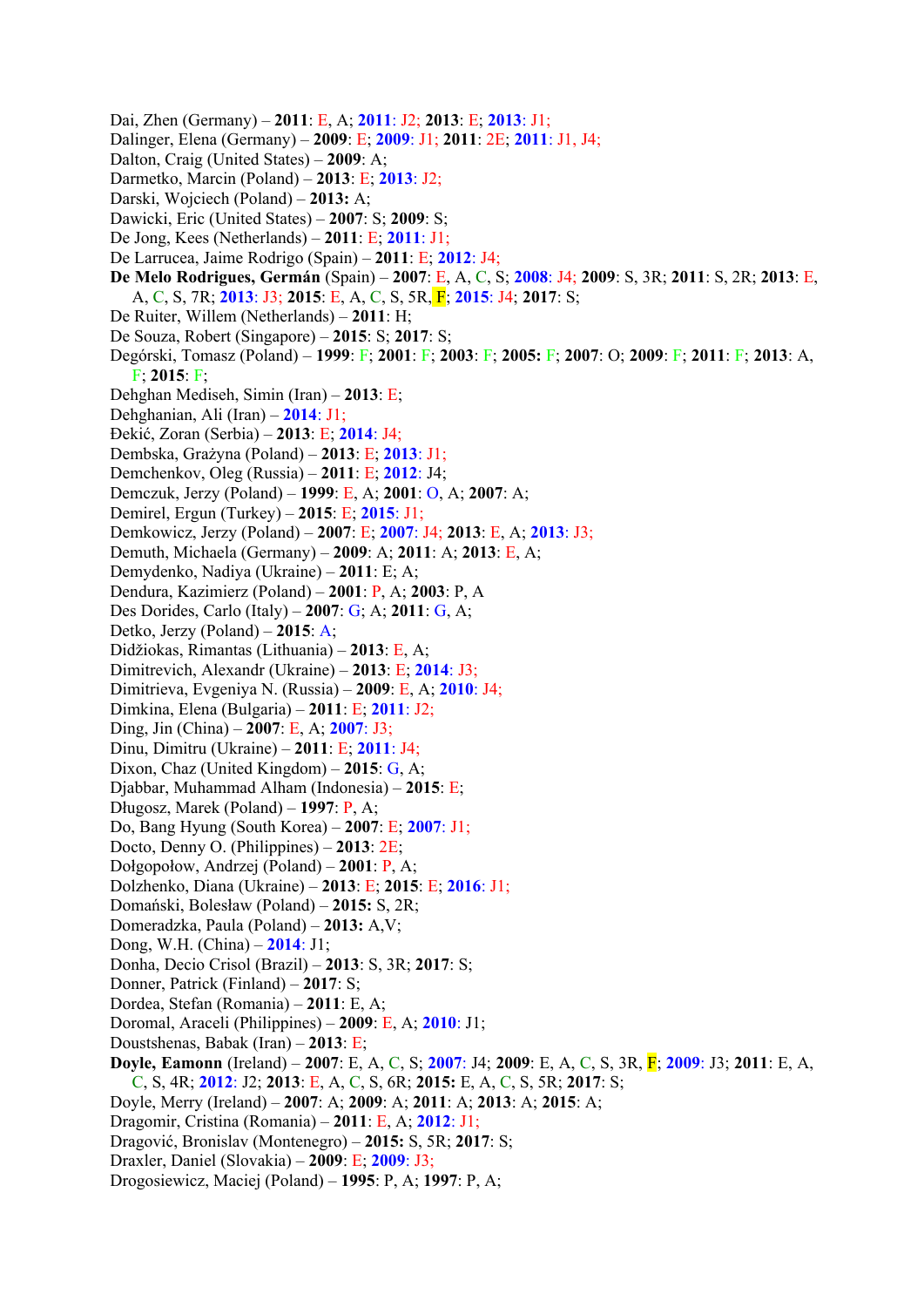- Drolias, Nikolaos (Greece) **2015**: E;
- Drozd, Andrzej (Poland) **1999**: P, A; **2001**: P, A;
- Drozd, Wojciech (Poland) **2005**: A; **2007**: E, A; **2007**: J3;
- Dryła, Barbara (Poland) **2009**: A, V;
- Drypczewski, Krzysztof (Poland) **2013**: 2E; **2013**: J3;
- **Duda, Daniel** (Poland) **1995**: 3P, A, C; **1999**: P, A; **2001**: A, C; **2003**: P, A; **2005**: P, A, C; **2007**: 2E, A, S, R; **2007**: J2; **2008**: J3; **2009**: E, A, S, 2R, F; **2009**: J3; **2011**: 2E, A, S, 4R; **2012**: J1, J2; **2013**: E, S, 7R; **2015:** E, S, 6R; **2017**: S;
- Duffey, Romney (Canada) **2009**: E, A; **2009**: J2;
- Dumalski, Andrzej (Poland) **2016**: J2;
- Dumville, Mark (United Kingdom) **2007**: E, A; **2007**: J1;
- Dunaevsky, Boris (Latvia) **2013**: A;
- Duplancic Leder, Tea (Croatia) **2007**: E; **2007**: J4;
- Durajski, Andrzej (Poland) **2009**: A;
- Duru, Okan (Turkey) **2007**: 2E, A; **2007**: J2; **2008**: J1; **2013**: E;
- Dworak, Paweł (Poland) **2013**: E, A; **2014**: J1;
- Dyduch, Janusz (Poland) **2007**: S; **2009**: S; **2011**: S, **2013**: S;
- Dylla, Frank (Germany) **2013**: E; **2013**: J2;
- Dymek, Jarosław (Poland) **1997**: A, O; **1999**: A, O; **2001**: A;
- Dyrcz, Czesław (Poland) **2003**: A; **2007**: A, C, S, 2R; **2009**: S, 5R; **2011**: S, 3R; **2017**: S;
- Dziadziuszko, Zbigniew (Poland) **1999**: P;
- Dzida, Marek (Poland) **2015:** S, R; **2017**: S;
- Dziedzicki, Krzysztof (Poland) **2005**: 2E, A; **2007**: E, A; **2008**: J1;
- Dziewic, Anna (Poland) **2013**: E, A;
- Dziewicki, Marek (Poland) **1995**: P, A; **1997**: P, A; **2001**: 2P, A; **2005**: P, A; **2007**: E, A; **2007**: J3; **2009**: E, A; **2009**: J1; **2013**: G, A; **2015**: A;
- Dzikowski, Remigiusz (Poland) **2005**: P, A;
- Dziula, Przemysław (Poland) **1999**: P, P, A, O; **2003**: A; **2005**: P, A; **2007**: E, A; **2007**: J2; **2011**: A; **2013**: E, A; **2013**: J2; **2015**: E, A;
- Dzunda, Milan (Slovakia) **2007**: E, A, S, R; **2008**: J2; **2009**: E, A; **2009**: J3; **2013**: E, S, 4R; **2015:** E, S, R; **2017**: S;
- Earl, Kevin (United Kingdom)**2015**: E;
- Echevarrieta, Ignacio (Spain)**2015**: E; **2015**: J4;
- Edge, Billy (United States) **2015**: S, 2R; **2017**: S;
- Edmonds, David (United Kingdom) **2007**: E, A; **2007**: J1;
- Eglynas, Tomas (Lithuania) **2013**: E, A;
- Eide, Magnus Strandmyr (Norway) **2007**: E; **2007**: J2;
- Eik, Kenneth (Norway) **2011**: E; **2012**: J4;
- Eisenhardt, William (United States) **2011**: S, 5R;
- Eissfeller, Bernd (Germany) **2011**: A, G, C; **2013**: A, G , C, S, 6R; **2015:** G, S, 2R; **2017**: S;
- El-Rabbany, Ahmed (Canada) **2011**: S; **2013**: S, 3R; **2015**: S, 4R; **2017**: S;
- El-Sheimy, Naser (Canada) **2011**: S; **2015**: S, R; **2017**: S;
- Elentably, Akram (Saudi Arabia) **2011**: E, A; **2012**: J4; **2013**: E, A; **2014**: J2; **2015**: E, S, 4R; **2015**: J4; **2016**: J2; **2017**: S;
- Eler, Geneva M. (Philippines) **2009**: 3E, A; **2009**: J4; **2010**: J3, J4; **2011**: 2E; **2012**: J3; **2013**: E, E;
- Eloot, Katrien (Belgium) **2009**: E; **2010**: J3;
- Elsayed, Tarek (Egypt) **2015:** S; **2017**: S;
- Emery, William (United States) **2017**: S;
- Endrina, Nieves (Spain) **2011**: E; **2011**: J2;
- Engler, Evelin (Germany) **2011**: E; **2011**: J2; **2013**: 2E; **2013**: J1;
- **Er, Ismail Deha** (Turkey) **2007**: 5E, E, C, F, S, R; **2007**: 2J3, 2J4, J4; **2008**: J2; **2009**: S;
- Er, Zuhal (Turkey) **2007**: E, A; **2008**: J3;
- Eriksen, Torkild (Norway) **2013**: E; **2013**: J2;
- Ervik, Jon Leon (Norway) **2009**: E, A, C; **2009**: J2;
- Eska, Martin (Czech Republic) **2007**: E; **2007**: J2;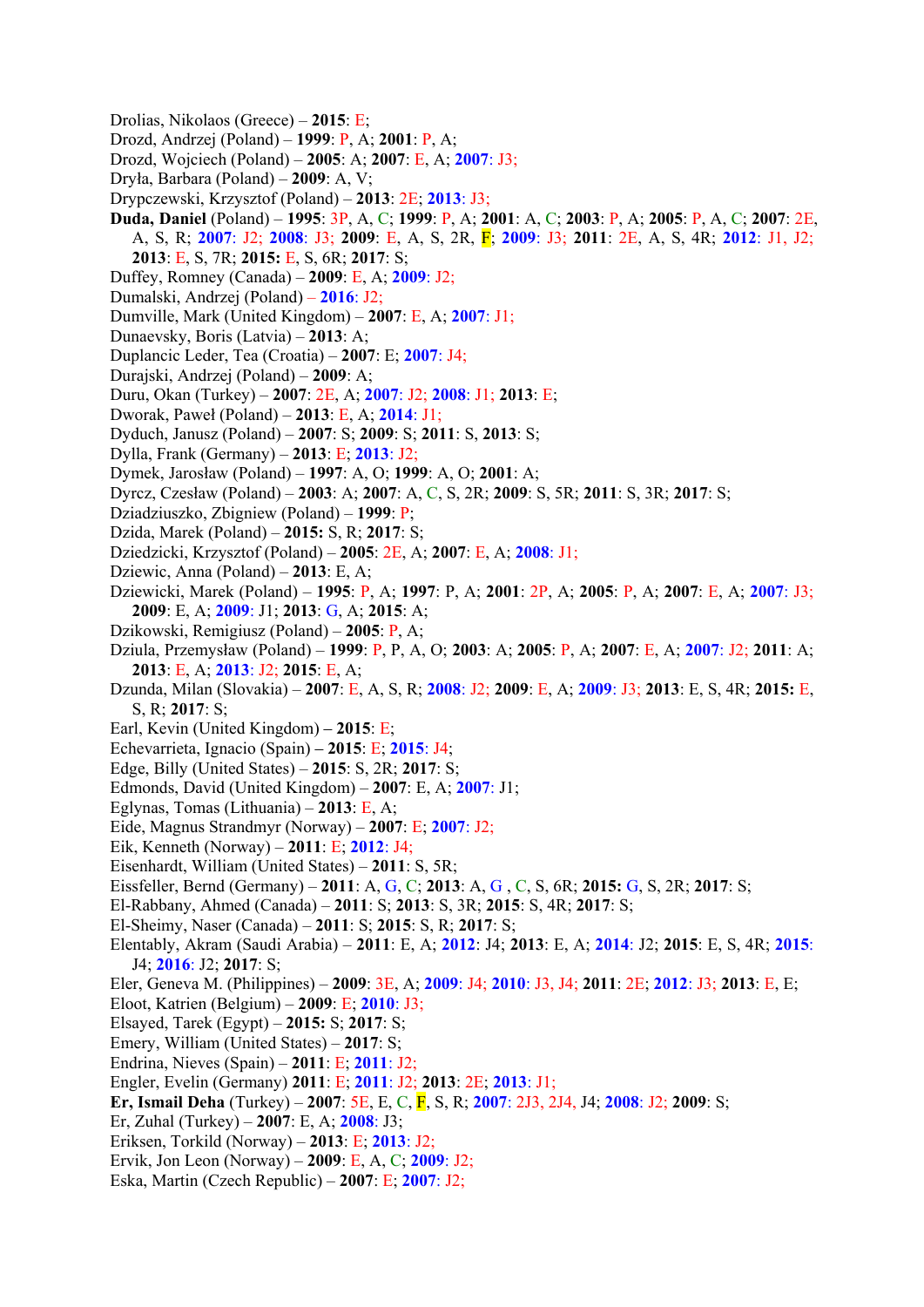- Esmer, Soner (Turkey) **2013**: E, A; **2014**: J2;
- Etienne, Laurent (France) **2011**: A;
- Everett, Sophia (Australia) **2015**: S; **2017**: S;
- Fahlgren, Gunnar K. (Sweden) **2007**: E, A; **2007**: J1;
- Falchetti, Silvia (Italy) **2013**: E; **2013**: J2;
- Faltinsen, Odd Magnus (Norway) **2013**: S; **2015**: S; **2017**: S;
- Falzarano, Jeffrey (United States) **2015**: S; **2017**: S;
- Fan, Henry S.L. (Singapore) **2011**: E; **2012**: J1;
- Farina, Alfonso (Italy) **2011**: S; **2013**: E, S, 5R; **2013**: J2; **2015**: S; **2017**: S;
- Faustova, Oksana (Russia) **2013**: E;
- Fei, Jiangang (Australia) **2014**: J4;
- Fellner, Andrzej (Poland) **1995**: P, A; **1997**: 2P, A; **1999**: P, A; **2001**: P, A; **2005**: 2P, A, H; **2007**: 2E, A, S; **2008**: 2J4; **2009**: 2E, S; **2010**: J1, J4; **2011**: E, S, 2R; **2013**: S, 8R; **2015**: S, R; **2017**: S;
- Felsenstein, Christoph (Germany) **2011**: E; **2011**: J1; **2013**: E; **2013**: J3;
- **Felski, Andrzej** (Poland) **1995**: A; **1999**: P, A, C; **2001**: S; **2005**: A, C, H; **2007**: E, A, C, S, 4R; **2008**: J1; **2009**: E, A, K, C, S, 4R, F; **2011**: S, 4R; **2013**: 2E, A, C, S, 7R; **2013**: J1; **2015**: A, E, S, R; **2017**: S;
- Feng, Hejun (China) **2007**: E, A; **2007**: J4;
- Feng, Yanming (Australia) **2017**: S;
- Ferdynus, Jacek (Poland) **2009**: A; **2011**: E, A; **2012**: J1;
- Ferlas, Zbigniew (Poland) **2001**: P, P, A; **2009**: A;
- Fiedler, Ralf (Germany) **2013**: A;
- Fikaris, George (Greece) **2009**: E; **2009**: J3;
- Filić, Mia (Croatia) **2016:** J3;
- Filipkowski, Damian (Poland) **2013**: 2E;
- **Filipowicz, Włodzimierz** (Poland) **1999**: P, A, R; **2001**: P, A; **2003**: P, E, E, A, S; **2005**: P, P, A, K, C, S; **2007**: E, A, C, S, 3R; **2007**: J2; **2009**: E, A, K, C, S, 5R; **2009**: J4; **2011**: E, A, C, F, S, 8R; **2011**: J2; **2013**: E, A, C, S, 8R; **2015**: E, A, C, S, 4R; **2015**: J4; **2017**: S;
- Filjar, Renato (Croatia) **2013**: E; **2015**: S, 2R; **2016:** J3; **2017**: S;
- Fiorini, Michele (Italy) **2011**: E, A; **2011**: J1; **2013**: 2E, A; **2013**: J2;
- Fischer, Sandro (Germany) **2009**: E; **2009**: J1; **2011**: E; **2011**: J2; **2013**: 2E; **2013**: J2; **2014**: J1; **2015**: E; **2016**: J2;
- Fiskin, Remzi (Turkey) **2013**: E, A; **2013**: J1;
- Fjærli, Bjørn Atahuallpa Bejar (Norway) **2015**: E; **2015**: J1;
- Fjodorova, Auda (Latvia) **2014**: J2;
- Fjørtoft, Kay E. (Norway) **2009**: 2E, A; **2009**: J1, J2; **2011**: E, A; **2011**: J3;
- Flores, June Raymund Peter (Philippines) **2013**: E;
- Formela, Kamil (Poland) **2012**: J4; **2013**: E, A; **2015**: 2E, E; **2015**: J4; **2016**: J1;
- Forssell, Börje (Norway) **2011**: S, 3R; **2013**: S, 7R; **2015**: S, 4R; **2017**: S;
- Fossen, Thor Inge (Norway) **2013**: S;
- Fournier, Charles (Chile) **2013**: E; **2013**: J4;
- Frąckowiak, Wojciech (Poland) **2009**: E, A; **2009**: J4; **2011**: E; **2011**: J3;
- Frankowski, Jan (Poland) **2016**: J1;
- Francescutto, Alberto (Italy) **2013**: S, 4R; **2015**: S, 5R; **2017**: S;
- Franckx, Erik (Belgium) **2011**: E; **2012**: J3; **2013**: E, A; **2017**: S;
- Frangos, Kyriakos (Greece) **2011**: E; **2011**: J2;
- Franquis Vera, Iballa (Spain) **2011**: E; **2011**: J1;
- Froese, Jens (Germany) **2013**: E, S, 8R; **2014**: J1; **2015**: A, C, S, 3R; **2017**: S;
- Frolov, Ivan Y. (Russia) **2011**: E; **2012**: J2;
- Frydecki, Jacek (Poland) **2005**: P, A;
- Fu, Jun-jie (China) **2014**: J3;
- Fukuda, Gen (Japan) **2009**: E, A; **2010**: J3;
- Fukuoka, Koji (Japan) **2015**: E, A;
- Fukuto, Junji (Japan) **2015**: 2E; **2015**: J1;
- Fursa, Sergey (Russia) **2013**: E;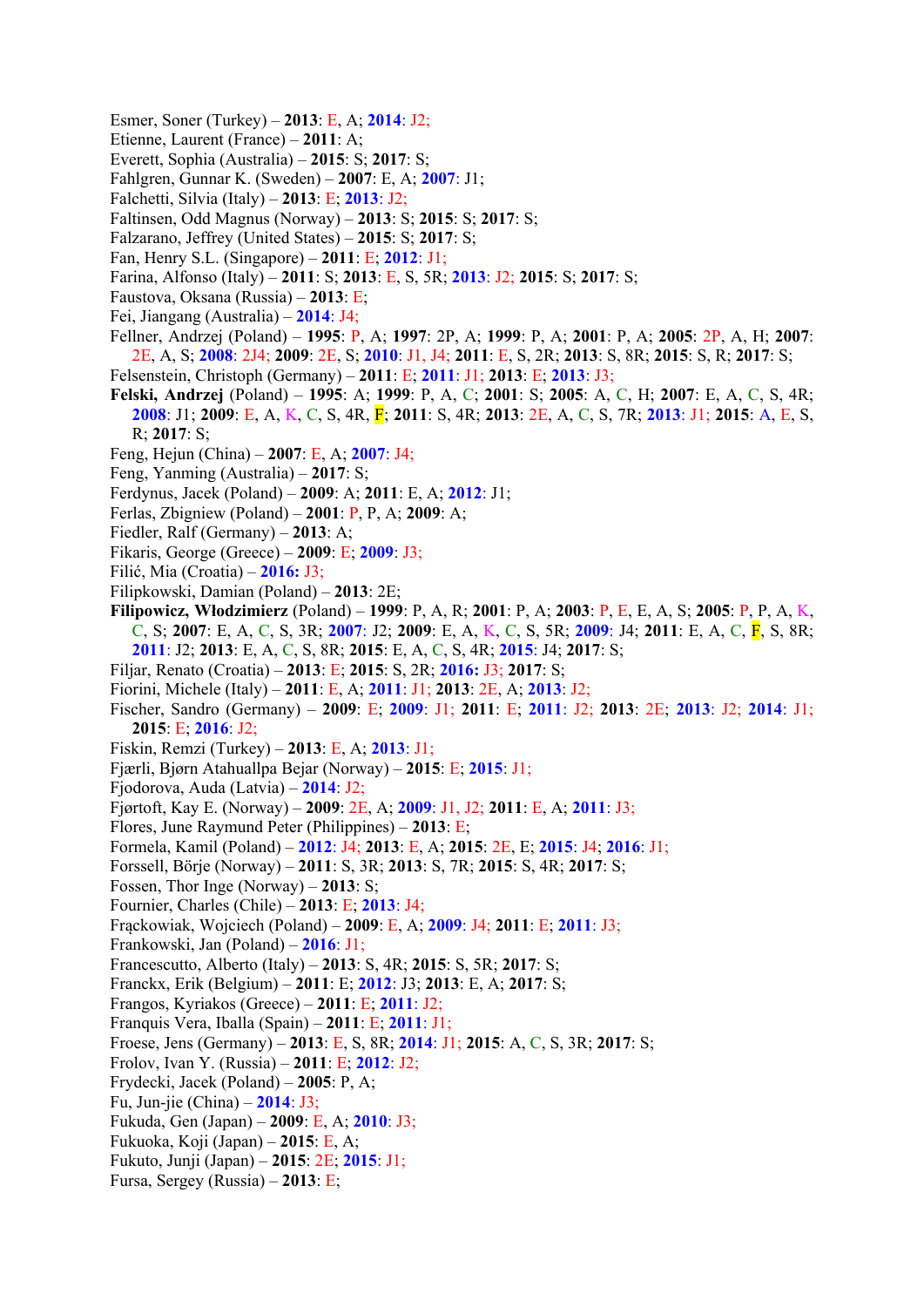- **Furusho, Masao** (Japan) **2007**: E, A, C, S, 5R; **2007**: J2; **2009**: S, 5R; **2011**: E, A, C, F, S, 2R; **2011**: J1; **2013**: E, A, S, 4R; **2014**: J4; **2015**: A, 3E, 2C, S, 6R; **2016**: 2J2, J3; **2017**: S;
- Gabruk, Rostyslav (Ukraine) **2015**: E; **2016**: J1;
- Gackowska, Anna (Poland) **2013**: E, A;
- Gackowski, Piotr (Poland) **2013**: E;
- Gailitis, Roberts (Latvia) **2011**: E, A; **2012**: J2; **2013**: E, A; **2014**: J2; **2015**: E, A;
- Gajek, Tomasz (Poland) **1995**: A;
- Galas, Roman (Germany) **2013**: E;
- Gallone, Sergio (Italy) **2011**: E; **2011**: J1; **2013**: E; **2013**: J2;
- **Galor, Wiesław** (Poland) **1997**: P, A; **1999**: P, A; **2001**: P, A; **2005**: P, A, C; **2007**: 2E, E, A, S, 6R; **2007**: J1, J3, J4; **2009**: E, A, C, S, 4R; **2009**: J4; **2011**: E, A, C, S, 6R; **2011**: J4; **2013**: E, A, C, F, S, 11R; **2015**: : E, A, C, S, 8R; **2017**: S;
- Galvagnon, Philippe (France) **2011**: S;
- Gao, Xinjia (Japan) **2013**: E; **2015**: E; **2016**: J2;
- Gao, Yang (Canada) **2015**: S, 3R; **2017**: S;
- Garaniya, Vikram (Australia) **2014**: J3; **2015**: E;
- Garlak, Piotr (Poland) **1995**: P, A;
- Gärling, Tommy (Sweden) **2007**: E; **2008**: J1;
- Garmann-Johnsen, Niels (Norway) **2009**: E, A; **2009**: J3;
- Gartner, Georg (Austria) **2015**: S, R;
- Gaspar, Peter (Hungary) **2015**: S, 6R;
- Gasparjans, Aleksandrs (Latvia) **2015**: S, 3R; **2017**: S;
- Gasztych-Poniewierka, Magdalena (Poland) **2011**: A; **2013**: A; **2015**: A;
- Gayo Jr, Miguel G. (Philippines) **2009**: E, A; **2009**: 2J2; **2010**: J3; **2013**: E;
- Gaździcki, Jerzy (Poland) **2011**: S, R; **2013**: S, 2R; **2015**: S, 2R; **2017**: S;
- Gebhard, Harald (Germany) **2013**: E;
- **Gegenava, Avtandil** (Georgia) **2007**: A, C, S; **2009**: E, A, C, S; **2010**: J4; **2011**: E, S, 3R; **2013**: E, A, F, C, S, 7R; **2015**: E, A, C, S, 8R; **2017**: S;
- Gellada, Lorna (Philippines) **2009**: E; **2009**: J4; **2011**: 2E, A; **2013**: 5E, A;
- Geng, Han (China) **2014**: J3;
- Geng, Jie (China) **2011**: E; **2012**: J2;
- Geng, Xiaoqiao (China) **2016**: J2;
- Gerent, Juliano (Brazil) **2011**: E; **2011**: J3;
- Gerigk, Mirosław (Poland) **2011**: A; **2015**: 2E, A, C, S, R; **2015**: J4; **2017**: S;
- Ghassemi, Hassan (Iran) **2014**: J1; **2017**: S;
- Ghawi, Philippe (Sweden) **2015**: E; **2015**: J2;
- Gheorghe, Corina (Romania) **2015**: E, A; **2015**: J2;
- Giannakopoulos, Thedorore (Greece) **2015**: E;
- Gierusz, Witold (Poland) **2007**: E, A; **2008**: J1; **2009**: E, A; **2009**: J4; **2011**: A, S, 7R; **2013**: S, 6R; **2015**: S, 3R; **2017**: S;
- Gil, Mateusz (Poland) **2015**: E; **2015**: J4;
- Girtler, Jerzy (Poland) **2013**: E, S, R;
- Gluch, Michael (Germany) **2007**: A; **2009**: E; **2009**: J1; **2013**: E; **2014**: J1; **2015**: E; **2016**: J2;
- Głogowski, Łukasz (Poland) **2015**: E, A, V;
- Głogowski, Piotr (Poland) **2003**: 2P, A;
- Głowacki, Maciej (Poland) **1995**: P, A;
- Goerlandt, Floris (Finland) **2011**: 5E, A; **2011**: J3, J4; **2012**: J1, 2J3; **2015**: E, A;
- Gold, Chris (United Kingdom) **2011**: E; **2011**: J4;
- Golino, Giovanni (Italy) **2011**: E; **2011**: J1;
- Gonciarz, Tomasz (Polska) **2014**: J2;
- González-Gil, Jaime (Spain) **2015**: E;
- Góral, Władysław (Poland) **1995**: A;
- Góralski, Rafał (Poland) **2011**: E, A; **2011**: J4;
- Górecki, Krzysztof (Poland) **2013**: E;
- Górecki, Leszek (Poland) **2003**: A; **2007**: A; **2009**: A;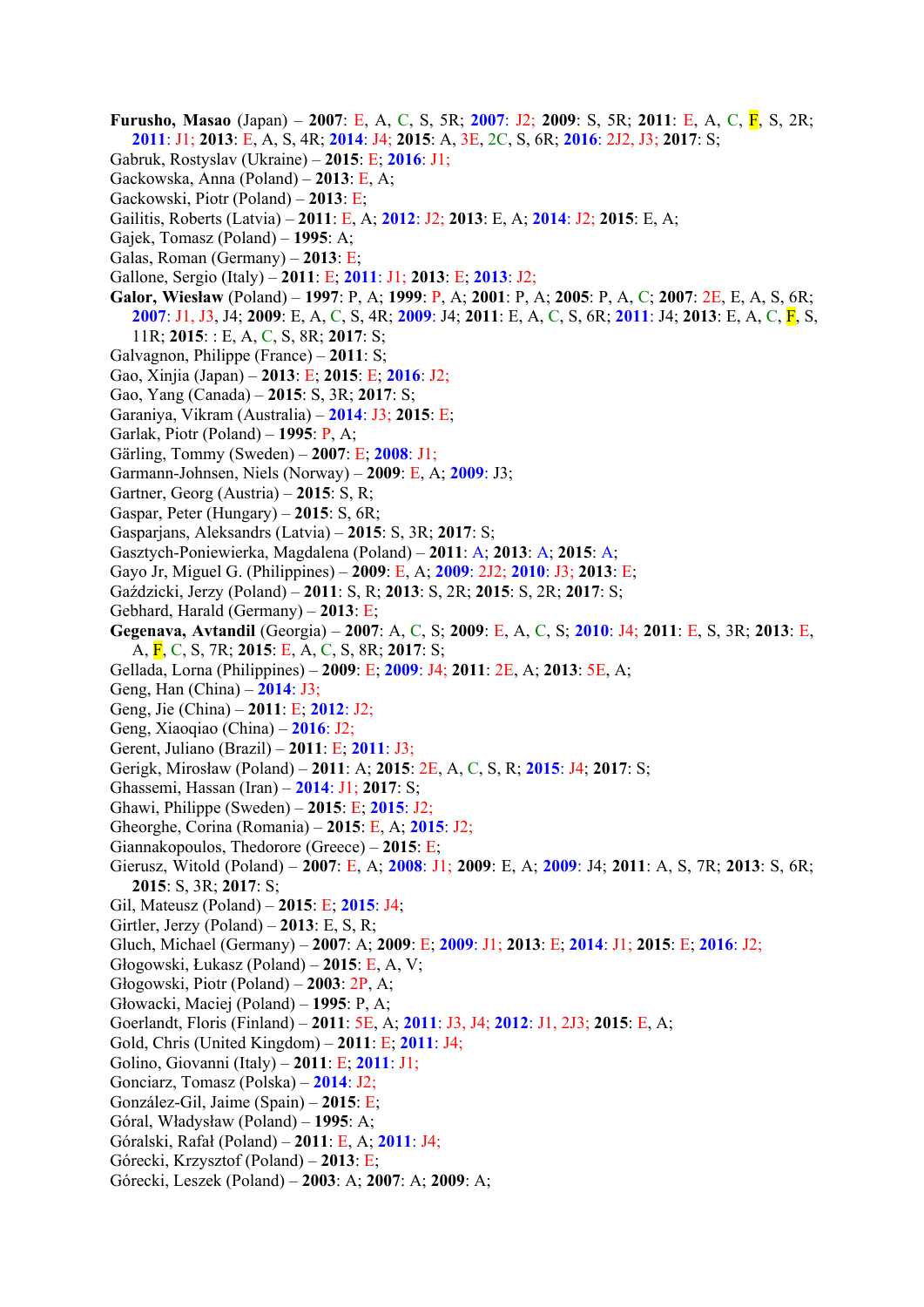- Górnicz, Tomasz (Poland) **2009**: E, A; **2009**: J1; **2011**: E, A; **2012**: J1; **2013**: E, A; **2014**: J3;
- Górski, Cezary (Poland) **2013**: A;
- Górski, Przemysław (Poland) **2009**: A;
- Górski, Stanisław (Poland) **1999**: A, 2R; 2003: S; **2005**: A, C, S; **2007**: A, C, S, 6R; **2009**: A, C, S, 3R; **2011**: A, C, S, 6R; **2013**: A, C, S, 11R;
- Górtowski, Paweł (Poland) **2013**: 2E;
- Goryczko, Elwira (Poland) **2007**: E, A; **2008**: J4;
- Gotlib, Dariusz (Poland) **2015**: S, 2R; **2017**: S;
- Goward, Dana (United States) **2016**: J2;
- Grabiec, Dariusz (Poland) **1995**: P, A; **2011**: A;
- Grabowski, Martha R. (United States) **2013**: S; **2015**: S, 2R; **2017**: S;
- Grabski, Franciszek (Poland) **1995**: A; **2001**: A; **2011**: A;
- Graff, Jerzy (United Kingdom) **2007**: E, A, S, 2R; **2008**: J3; **2009**: E, A, C, S, 4R; **2009**: J2;
- Grala, Anna (Poland) **2005**: P, A;
- Gralak, Rafał (Poland) **2007**: E, A; **2008**: J2; **2011**: E, A; **2011**: J4;
- Graszka, Wiesław (Poland) **2007**: E; **2007**: J4;
- Gravir, Gjermund (Norway) **2007**: E; **2007**: J2;
- Grech, Alan (Malta) **2011**: E; **2012**: J4;
- Greidanus, Harm (Italy) **2013**: E, A; **2013**: J2;
- Grejner-Brzezińska, Dorota (United States) **2013**: S, 2R; **2015**: S; **2017**: S;
- Griffiths, Hugh (United Kingdom) **2011**: S; **2015**: S, R;
- Gritsenko, Daria (Finland) **2015**: E;
- Grodzicki, Piotr (Poland) **2005**: P, A;
- Groenveld, Rink (Netherlands) **2005**: E, A;
- Groll, Leszek (Poland) **2009**: A;
- Gross, Lea (Germany) **2015**: E;
- Grundevik, Peter (Sweden) **2007**: E; **2008**: J3;
- Gruenwald, Norbert (Germany) **2015**: S, 4R; **2017**: S;
- Grzegorzewski, Marek (Poland) **2005**: 2P, A; **2007**: E, A, S; **2008**: J4; **2009**: S; **2011**: E, A, S, R; **2013**: S, 8R; **2015**: S; **2017**: S;
- Grzelak, Jarosław (Poland) **2007**: A;
- **Grzelakowski, Andrzej** (Poland) **2003**: S; **2005**: S; **2007**: A, S; **2009**: E, A, K, C, S, 4R; **2009**: J2; **2011**: A, C, S, 9R; **2013**: E, A, C, S, 10R; **2013**: J3; **2015**: E, A, C, S, 3R, F; **2017**: S;
- Grześ, Tomasz (Poland) **2013**: A;
- Grzybowski, Marek (Poland) **2013**: E, A; **2015**: S, 6R; **2017**: S;
- Guan, Keping (China) **2009**: E; **2010**: J1;
- **Gucma, Lucjan** (Poland) **1999**: P, A; **2001**: P, A; **2003**: 2P, A; **2005**: P, P, A, C; **2007**: 5E, A, C, S, 4R; **2007**: J3; **2008**: 2J2, 2J4; **2009**: S, 5R; **2011**: 4E, A, C, S, 7R, F, **2012**: J3, J4; **2013**: 2E, A, C, S, 9R; **2013**: J3; **2015**: E, A, C, S, 5R; **2017**: S;
- Gucma, Maciej (Poland) **2003**: P, A; **2005**: P, A; **2007**: E, A; **2008**: J1; **2011**: E, A; **2012**: J2;
- Gucma, Stanisław (Poland) **1999**: A, C; **2005**: H; **2007**: E, S, 3R; **2007**: J4; **2009**: S, 2R; **2011**: S, 3R; **2013**: S, 8R; **2015**: S, 2R; **2017**: S;
- Gudelj, Anita (Croatia) **2011**: E;
- Gudoshnikov, Yurii P. (Russia) **2011**: E; **2012**: J2; **2013**: E;
- Gudmundseth, Gunnar (Norway) **2009**: E; **2010**: J3;
- Guedes Soares, Carlos (Portugal) **2009**: S; **2011**: S; **2015**: E; **2017**: S;
- Guenther, Christoph (Germany) **2009**: G, A;
- Gug, Seung-Gi (South Korea) **2017**: S;
- Guinness, Robert (Finland) **2015**: 3E; **2015**: J1, 2J2;
- Gülcan, Tolga Ahmet (Turkey) **2013**: E; **2014**: J2;
- Guo, Renkuan (South Africa) **2007**: S, R; **2009**: S, R;
- Gurel, Oguyhan (Turkey) **2007**: E, A, B; **2007**: J4; **2009**: E; **2010**: J4;
- Gutteter-Grudziński, Jerzy (Poland) **2011**: E, A;
- Guze, Sambor (Poland) **2013**: A; **2014**: J4; **2016**: J2;
- Guziewicz, Jarosław (Poland) **2001**: E, A;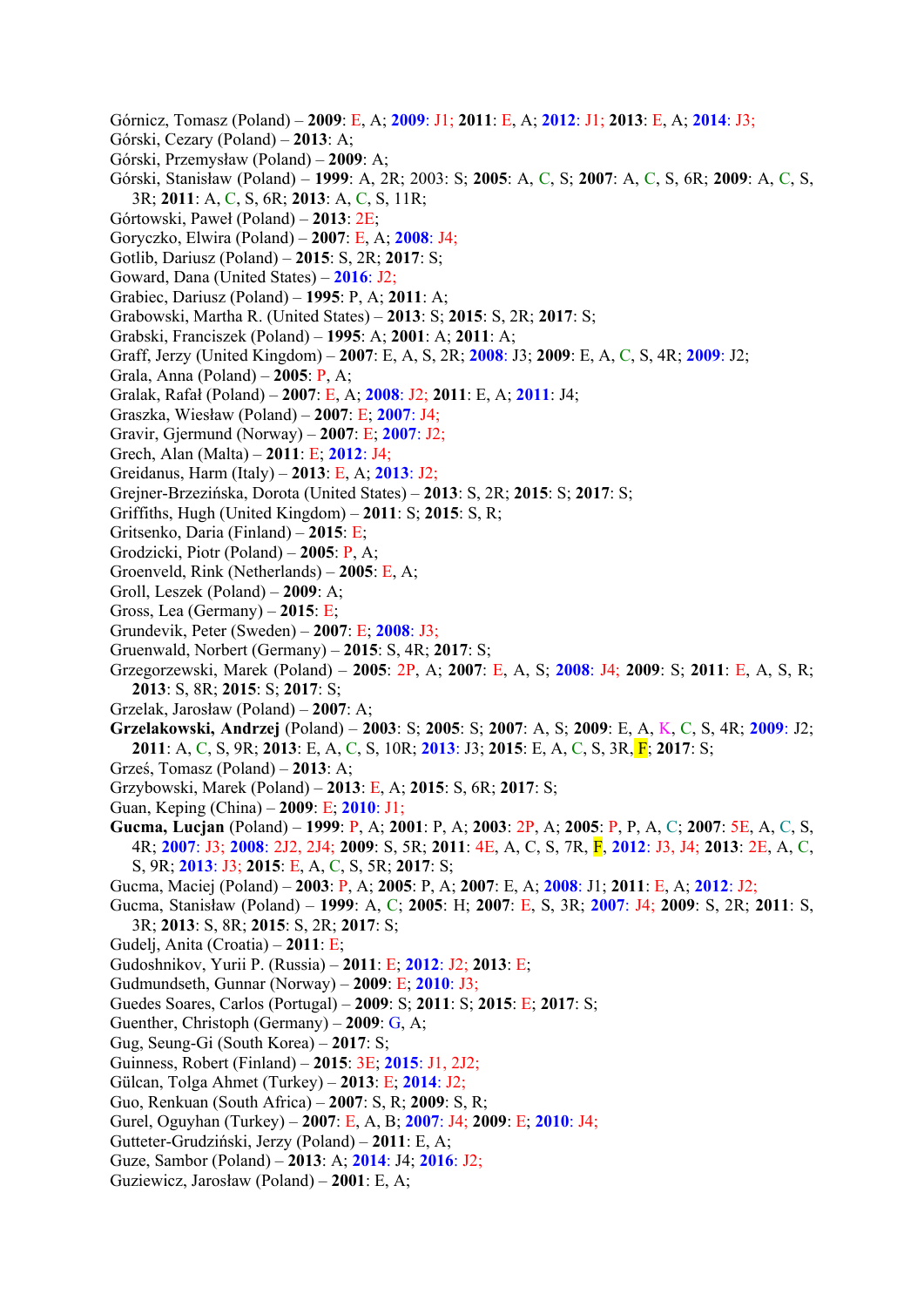Gyftakis, Sotirios (Greece) – **2015**: E; Haasis, Hans-Dietrich (Germany) – **2017**: S; Hadaś, Tomasz (Poland) – **2015**: E; Hagaseth, Marianne (Norway) – **2011**: E; **2011**: J3; Hagen, John Erik (Norway) – **2015**: E, A; Haghighi, Mohammad (Iran) – **2013**: E; Hagiwara, Hideki (Japan) – **2007**: S, 3R; Hahanov, Vladimir (Ukraine) – **2013**: S, 4R; **2015**: S, 3R; Hahn, Axel (Germany) – **2015**: E; **2015**: J3; Hajduk, Jerzy (Poland) – **1995**: P, A; **1999**: P, A; **2007**: E, S; **2008**: J2; **2009**: E, S, 3R; **2009**: J3; **2011**: S, 4R; **2013**: E, A, C, S, 9R; **2015**: S, 5R; **2017**: S; Häkkinen, Jani (Finland) – **2013**: E, A; **2014**: J2; Hämäläinen, Esa (Finland) – **2013**: A; **2015**: 3E, S, 4R; **2017**: S; Hammander, Mats (Sweden) – **2015**: E, A; **2015**: J4; Han, Deokhwa (South Korea) – **2013**: E, A; **2013**: J2; Han, Jong-Khil (South Korea) – **2017**: S; Han, Song-Hee (South Korea) – **2013**: E; **2013**: J4; Han, Woo Yong (South Korea) – **2013**: 2E; **2013**: 2J1; Han, Xin-Jie (China) – **2009**: 2E, A; **2009**: J1; **2010**: J3; Hanias, Michalis ((Greece) – **2013**: E; Hann, Mieczysław (Poland) – **2009**: S; Hänninen, Maria (Finland) – **2009**: E; **20107**: J1; **2011**: 2E, A; **2012**: 2J3; Hansen, Soren Vinther (Denmark) – **2007**: E; **2008**: J1; Hanzu-Pazara, Loredana (Romania) – **2009**: E; **2010**: J1; Hanzu-Pazara, Radu Ioan (Romania) – **2007**: E, A; **2008**: J4; **2009**: E, A; **2010**: J1; **2015**: E; Haralambides, Hercules (Netherlands) – **2013**: S; Harati-Mokhtari, Abbas (Iran) – **2005**: E; **2007**: E; **2007**: J3; Harnack, Matthias (Germany) – **2009**: A; Harsch, Rick (Slovenia) – **2011**: E; **2012**: J2; Hasangholi Pour, Tahmoores (Iran) – **2013**: E; Hasanzadeh, Mohammad Ali (Belgium) – **2013**: E, A; **Hasegawa, Kazuhiko** (Japan) – **2011**: S; **2013**: E, A, C, S, B; **2013**: J2; **2015**: E, K, 3E, A, 2C, S, 6R, F; **2015**: J1, J3; **2017**: S; Haugen, Stein (Norway) – **2013**: E; **2013**: J1; Haugen, Tony (Norway) – **2009**: A; Hayashi, Shogo (Japan) – **2007**: E, A, C, S, 3R; **2008**: J1; **2009**: E, S, R; **2010**: J3; **2011**: S; **2013**: S; Hayashi, Yuji (Japan) – **2013**: 2E; **2013**: J1, J4; Hayes, Peter J. (United States) – **2015**: S; **2017**: S; Hein, Guenter W. (Germany) – **2009**: S; Heinen, Frank (Germany) – **2013**: E; Hejbudzka, Karolina (Poland) – **2016**: J2; Hejmlich, Andrzej (Poland) – **2015**: E, A; **2015**: J3; Herdzik, Jerzy (Poland) – **2013**: E; Hernandez Medel, Carlos (Spain) – **2009**: E; **2009**: J3; Hertel, Olga (Poland) – **2013**: A; Heymann, Frank (Germany) – **2013**: E, A; **2015**: E; **2015**: J3; Hilarecki, Bolesław (Poland) – **2009**: A; Hilla, Karol (Poland) – **2009**: A; **2011**: A; **2015**: A; Hino, Takashi (Japan) – **2005**: E, A; Hinz, Tomasz (Poland) – **2016**: J2; Hirayama, Katsutoshi (Japan) – **2015**: E; **2015**: J1; Hirayama, Keiich (Japan) – **2013**: E; Hirono, Kohei (Japan) – **2013**: E; Hiwatashi, R. (Japan) – **2013**: E; **2013**: J4; Hjorth, Fredrik (Sweden) – **2013**: E, A;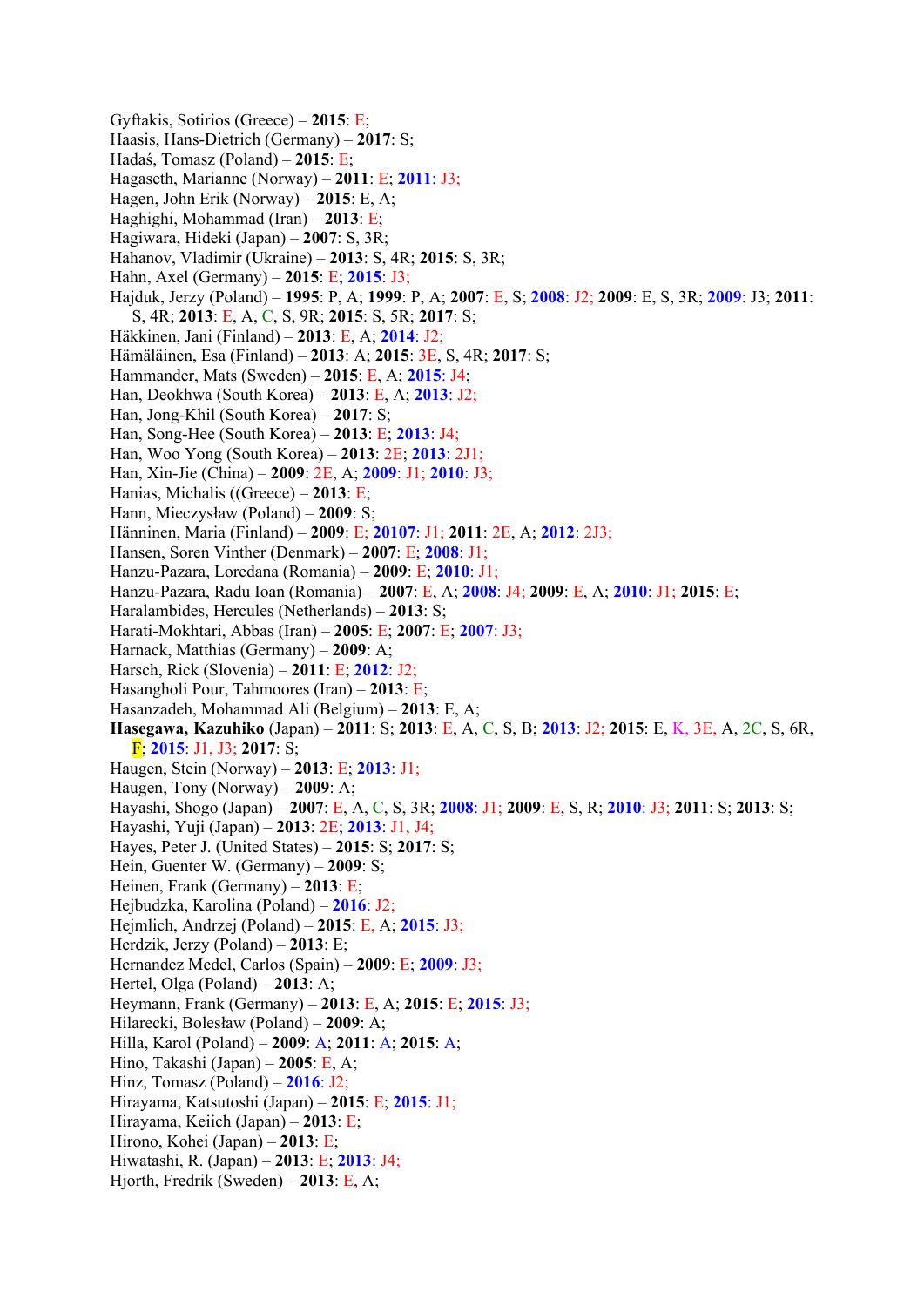- Hnatyszyn, Mateusz (Poland) **2013**: A;
- Höckel, Sabine (Germany) **2009**: 2E, A; **2009**: 2J1; **2011**: E; **2011**: J1;
- Hoelper, Carsten (Germany) **2015**: E;
- Hofele, Franz-Xaver (Germany) **2015**: E, A;
- Hofman, Rafał (Poland) **2013**: A, V;
- Hofmann-Wellenhof, Bernhard (Austria) **2013**: S; **2017**: S;
- Holder, Eric (Germany) **2015**: E; **2015**: J2;
- **Holec, Michał** (Poland) **1995**: A, C, O, W; **1997**: 2P, A, C, O; **1999**: A, C, O, S, 2R; **2001**: E, A, C, O, S, R; **2003**: 2P, A, C, O, S, D; **2005**: P, A, 2C, S, D; **2007**: E, A, W, 2C, F, S, 6R, D; **2009**: A, C, S, 5R; **2011**: A, C, S, 8R; **2013**: A, C, S, 10R; **2015**: A, S, 2R; **2017**: S;
- Holm Knaagard, Thomas (Denmark) **2007**: A;
- Holota, K. (Slovakia) **2015**: E;
- Hołowiński, Grzegorz (Poland) **2011**: E, A; **2011**: J2;
- Hong, Seoungkweon (South Korea) **2009**: E; **2010**: J1;
- Hong, S.W. (South Korea) **2015**: E;
- Hori, Akihiko (Japan) **2015**: E;
- Hornauer, Sascha (Germany) **2015**: E, A; **2015**: J3;
- Horoufchin, Himeh (Germany) **2011**: A;
- Hossam-E-Haider, Mohammed (Bangladesh) **2017**: S;
- Hrbček, Jozef (Slovakia) **2014**: J4;
- Hsu, Li-Hua (Taiwan) **2007**: E; **2007**: J3;
- Hu, Jia-Shen (Taiwan) **2007**: 3E, A; **2007**: J3; **2008**: 2J2;
- **Hu, Qinyou** (China) **2007**: 4E, A; **2007**: J1, J2, J4; **2008**: J4; **2009**: E, A; **2010**: J1; **2011**: 5E, A, C, F, S, 7R; **2011**: J1, J3; **2012**: 2J2, J3; **2013**: E, A, C, S, 5R; **2013**: J1; **2014**: J1, J4; **2015**: S, 4R; **2016**: J2; **2017**: S;
- Huang, Wen-Laung (Taiwan) **2007**: E; **2007**: J3;
- Huijsmans, Rene H.M (Netherlands) **2015**: S;
- Hult, Carl (Sweden) **2013**: E, A; **2014**: J1; **2015**: 2E, A, C; **2015**: J4; **2016**: J1; **2017**: S;
- Hult, Carmel Griffin (Sweden) **2015**: A;
- Humenansky, Vladimir (Slovakia) **2007**: E; **2008**: J2; **2009**: E; **2009**: J3;
- Huw, Davies (United Kingdom) **2015**: E;
- Hwang, Min Soon (South Korea) **2013**: E;
- Hwang, Soojin (South Korea) **2015**: E, A; **2016**: J1;
- Ide, Manami (Japan) **2007**: E, A; **2008**: J1;
- Idzior, Marek (Poland) **2011**: S, 4R; **2013**: E, A, C, S, 5R; **2017**: S;
- Ilcev, Dimov Stojce (South Africa) **2011**: 3E; **2011**: J1, J4; **2012**: J2; **2013**: 3E, S, 11R; **2013**: J4; **2015**: 3E, S, 5R; **2017**: S;
- Im, Namkyun (South Korea) **2007**: E, A; **2007**: J1; **2009**: E, A; **2010**: J1; **2013**: E, A; **2013**: J4; **2015**: E; **2016**: J1;
- Imai, Akio (Japan) **2017**: S;
- Imo, Shusaku (Japan) **2005**: 2E, A;
- Inoue, Kazuki (Japan) **2013**: E, A; **2013**: J1;
- **Inoue, Kinzo** (Japan) **2007**: E, A, K, C, S, 2R, F; **2007**: J1; **2009**: S, 3R;
- Iseki, Toshio (Japan) **2013**: E, A, C, S, 4R; **2015**: S, R; **2017**: S;
- Ishii, Kazuo (Japan) **2015**: E;
- Ishikura, Ayumi (Japan) **2013**: E, A; **2013**: J4;
- Ismail, Nasrudin bin (Malaysia) **2013**: E; **2014**: J1;
- Jabłonowska, Magdalena (Poland) **2003**: A; **2005**: A; **2009**: A; **2011**: A, W;
- Jachowski, Jacek (Poland) **2011**: E, A; **2012**: J4; **2013**: E; **2015**: E; **2015**: J4;
- Jackowski, Kajetan (Poland) **1999**: P, A; **2001**: O; **2005**: S; **2009**: E, A, C, S, 3R; **2009**: J1; **2011**: S, R;
- Jacyna, Marianna (Poland) **2011**: S; **2013**: S, 4R; **2015**: S, 3R; **2017**: S;
- Jafernik, Henryk (Poland) **2005**: P, A; **2007**: 2E; **2008**: 2J4;
- Jagniszczak, Igor (Poland) **1995**: P, A; **1999**: E, A; **2001**: P, A; **2003**: A; **2005**: A, 2C, S; **2007**: S, 4R;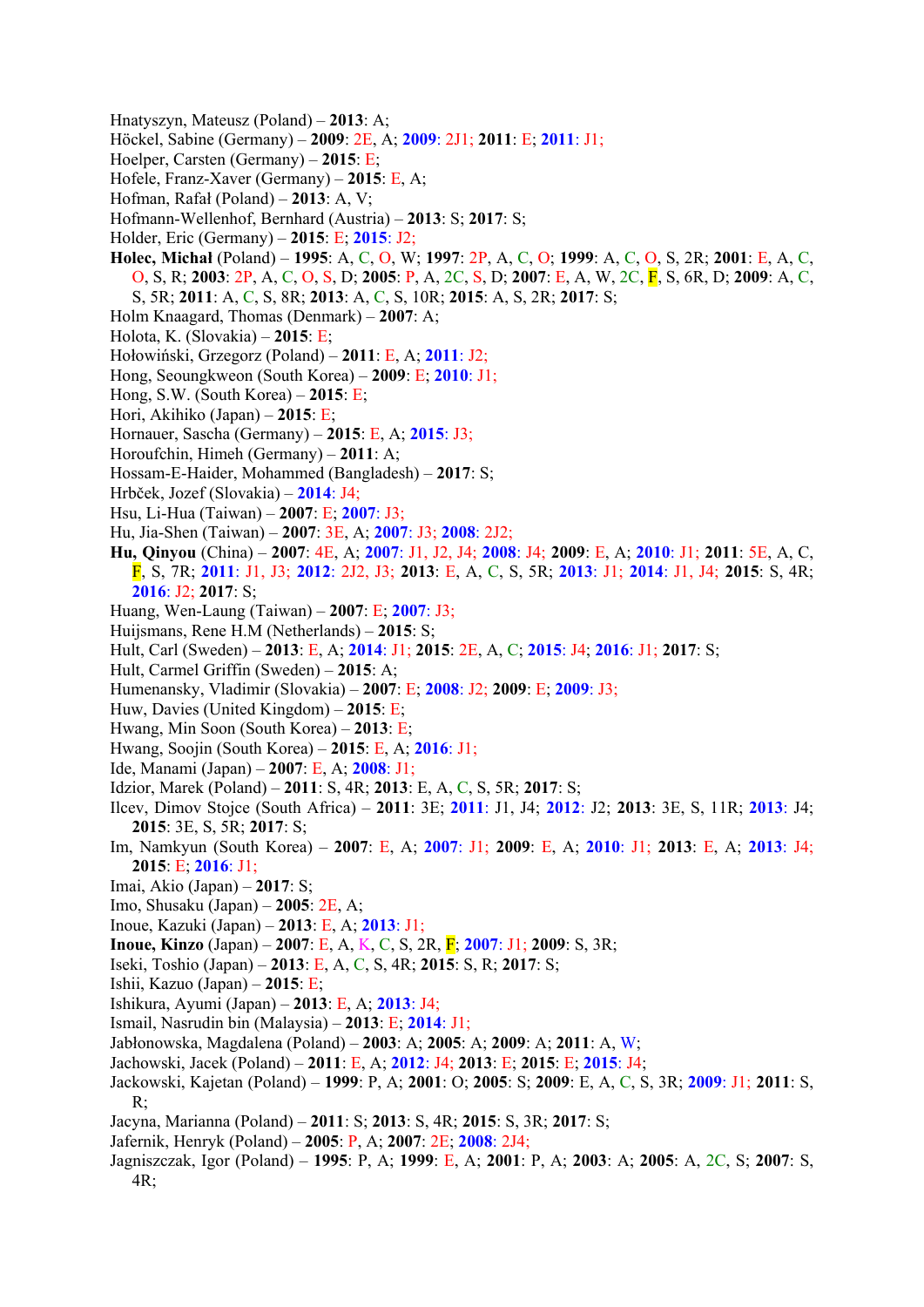- Jahn, Carlos (Germany) **2013**: E; **2014**: J1;
- Jakovlev, Sergej (Lithuania) **2013**: E;
- Jaleco, Victor B. (Philippines) **2009**: 3E; **2009**: 2J2; **2010**: J3; **2013**: E;
- Jania, Jacek (Poland) **2017**: S;
- Jankowski, Stefan (Poland) **2003**: P, A; **2007**: E, A; **2007**: J4; **2013**: E, A; **2013**: J3;
- Janota, Ales (Slovakia) **2009**: E, A, C, S, R; **2010**: J3; **2011**: S, 2R; **2013**: S, 3R; **2014**: J4; **2015**: S, 3R; **2017**: S;
- Jansen, Maurice (Netherlands) **2011**: E, S; **2012**: J2; **2013**: S; **2017**: S;
- Janson, Carl-Erik (Sweden) **2015**: E; **2015**: J1;
- **Januszewski, Jacek** (Poland) **1995**: P, A; **1997**: P, A; **1999**: S, 2R; **2001**: P, A, C, S, R; **2003**: S; **2005**: E, A, 2C, S; **2007**: E, A, C, S, 7R; **2007**: J1; **2009**: E, A, C, F, S, 5R; **2009**: J2; **2011**: E, A, C, S, 9R; **2011**: J1; **2013**: E, A, C, S, 7R; **2014**: J1; **2015**: E, A, C, S, 3R; **2016**: J3; **2017**: S;
- Januszewski, Leszek (Poland) **1997**: P, A;
- Jaremin, Bogdan (Poland) **2011**: A, S, 3R;
- Jarosiński, Janusz (Poland) **2009**: A;
- Jaskólski, Krzysztof (Poland) **2013**: E; **2013**: J1;
- Jastrzębski, Tadeusz (Poland) **2009**: S, R; **2011**: S;
- Javier, Flora V. (Philippines) **2007**: E; **2008**: J2;
- Jaworski, Bartosz (Poland) **2011**: E; **2011**: J4; **2013**: E; **2013**: J2;
- Jaworski, Leszek (Poland) **2007**: E, A; **2008**: J1;
- Jayarathne, Buddhika (Australia) **2014**: J4;
- Jednacz, Janusz (Poland) **1995**: A;
- Jednorał, Tadeusz (Poland) **1999**: R;
- Jędrasik, Jan (Poland) **1999**: P, P, A;
- Jędrzejowicz, Piotr (Poland) **1995**: A; **2009**: A, S, R; **2011**: A, S, R; **2013**: W, S, 2R, H, C, A; **2015**: S, H, 2R, W; **2017**: S;
- Jeong, Jung Sik (South Korea) **2011**: 2E, A; **2011**: J1; **2012**: J3; **2013**: 2E, A, C, S, 5R; **2013**: J1, J4; **2015**: E, S, 8R; **2017**: S;
- Jeong, Tae-Gweon (South Korea) **2011**: E, A, C, S, 4R; **2011**: J3; **2013**: E, A, C, S, 4R; **2014**: J2; **2015**: E, C, A, S, 8R; **2017**: S;
- Jerome, Carlos (United States) **2011**: E, A;
- Jessel, Jean-Pierre (France) **2017**: S;
- Jessen, Torben (Denmark) **2011**: S;
- Jia, Dongxing (China) **2014**: J2;
- Jianli, Yang (China) **2011**: E;
- Jiménez-Castañeda, Rafael (Spain) **2015**: E;
- Jin, Shuanggen (China) **2017**: S;
- Jin, Yongxing (China) **2009**: A, C, S; **2011**: S, 2R; **2013**: S; **2014**: J2, J3; **2015**: S, R; **2017**: S;
- John, Ole (Germany) **2015**: E; **2015**: J4;
- Jolić, Natalija (Croatia) **2013**: E;
- Jonas, Mathias (Germany) **2005**: E; **2013**: E, A, C; **2013**: J1;
- Joszczuk-Januszewska Jolanta (Poland) **2015**: E, A;
- Jóźwiak, Zofia (Poland) **2011**: E, A, C, S, 2R; **2013**: S; **2017**: S;
- **Jurdziński, Mirosław** (Poland) **1995**: P, P, A, C; **1997**: P, A, C, S; **1999**: 2P, A, 2C, S, 10R; **2001**: P, A, C, S, R; **2005**: P, A, 2C, H, S; **2007**: E, A, 3C, F, S, 8R; **2007**: J2; **2009**: A, C, S, 6R; **2011**: A, C, S, 11R; **2013**: A, C, S, 12R; **2013**: J3; **2015**: A, 2C, S, 7R; **2017**: S;
- Jurisica, David (Poland) **1999**: E;
- Jurkiewicz, Stanisław (Poland) **2003**: A;
- Jurkowska, Agnieszka (Poland) **2011**: E;
- Juszkiewicz, Wiesław (Poland) **2011**: E; **2012**: J4;
- Kabacik, Paweł (Poland) **2009**: A, C; **2011**: S; **2013**: S; **2017**: S;
- Kabziński, Piotr (Poland) **2005**: A; **2007**: E, A; **2008**: J2; **2009**: A, T;
- Kacmarik, Petr (Czech Republic) **2009**: E; **2010**: J1;
- Kaczmarek, Paweł (Poland) **2011**: E; **2012**: J1;
- Kaczmarek, Zenon (Poland) **2001**: P, A;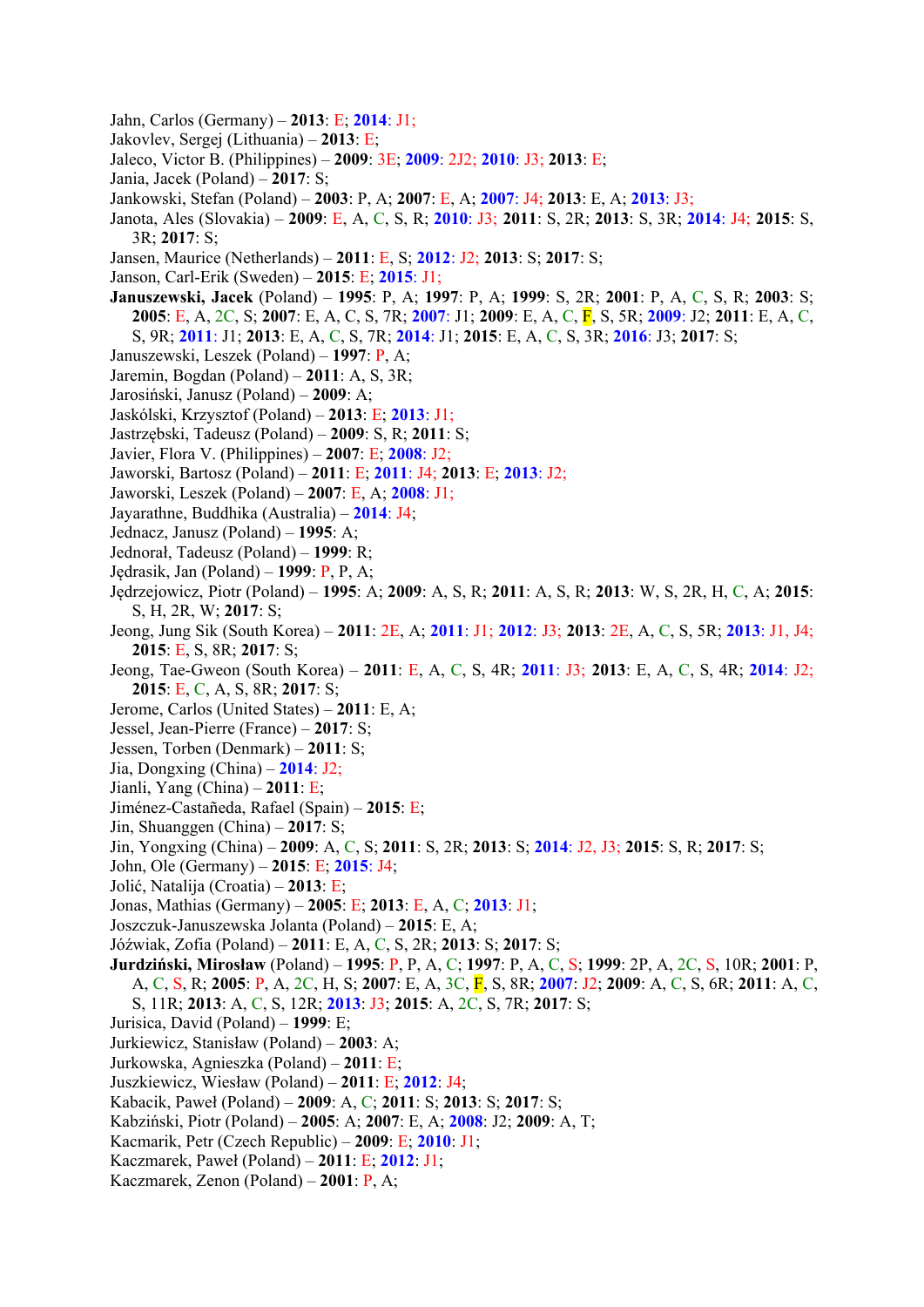**Kaczorek, Tadeusz** (Poland) – **2007**: S, R; **2009**: 2E, A, K, S, 2R; **2011**: E, A, F, S; **2013**: E, A, C, S; **2013**: J2; **2015**: E, A, C, S, 2R; **2015**: J1; **2017**: S; Kaczynski, Wlodzimierz (United States) – **2009**: S; 2R; Kader, Ab Saman, Abd (Malaysia) – **2011**: E; **2013**: E; **2014**: J1; Kadioglu, Muhsin (Turkey) – **2007**: E, A; **2008**: J1; **2009**: E, E, A; **2010**: J2, J4; Kagami, Lisa (Japan) – **2011**: 3E; **2012**: 2J1, J4; Kaiser, Mark J. (United States) – **2014**: J4; Kaizer, Adam (Poland) – **2013**: E; **2015**: E, A; Kakhidze, Abdul (Georgia) – **2015**: E; Kale, Izzet (United Kingdom) – **2015:** S; **2017**: S; Kaleta, Wojciech (Poland) – **2013**: E, A; Kalina, Tomas (Slovakia) – **2011**: E, A; **2012**: J4; Kalinov, Kalin (Bulgaria) – **2009**: E; **2009**: J4; **2015**: S, 5R; **2017**: S; Kalvaitiene, Genute (Lithuania) – **2009**: E; **2010**: J3; **2011**: E; **2011**: J4; **2013**: E, A; Kałas, Maciej (Poland) – **1995**: P, A; **1997**: P, A; Kałucka, Paulina (Poland) – **2009**: E; **2010**: J4; Kamińska, Magdalena (Poland) – **1999**: P, A; Kamiński, Łukasz (Poland) – **2013**: E; **2013**: J3; Kamiński, Ryszard (Poland) – **2001**: P, A; Kang, Hee Jin (South Korea) – **2013**: E, A; Kanifolsky, Oleksandr (Ukraine) – **2013**: E; Kański, Marek (Poland) – **2001**, A, F; **2009**: A, F; **2011**: A, F; **2013**: A, F; **2015**: A, F; Kayano, Jun (Japan) – **2013**: E; Kapłon, Jan (Poland) – **2011**: E, **2011**: J1; Karagianni, Evangelia (Greece) – **2015**: E; **2016**: J1; Karapetrović, Ljubinko (Serbia) – **2015**: E, **2015**: J2; Karlsson, Pär (Sweden) – **2015**: E, A; **2015**: J4; Karnabal, Andrzej (Poland) – **2007**: A; **2013**: A; Kasyk, Lech (Poland) – **2009**: E, A; **2010**: J4; **2015**: E, A; **2015**: J2; Kataria, Aditi (Sweden) – **2015**: E, A; **2015**: J2; Katarzyńska, Barbara (Poland) – **2007**: E, A; **2007**: J2; **2009**: E, A; **2009**: J3; **2011**: E, A; Katenin, Vladimir (Russia) – **2011**: E; **2012**: J4; Kato, Hidehiro (Japan) – **2011**: 3E, A; **2012**: 2J1, J4; **2015**: 2E; **2015**: 2J2; Katsumata, Toru (Japan) – **2015**: E; **2015**: J2; Katulski, Ryszard (Poland) – **2011**: E; **2011**: J2; **2013**: E; Kawamoto, Ken-ichiro (Japan) – **2011**: E; **2011**: J1; Kawamoto, Tadafumi (Japan) – **2011**: E; **2012**: J4; Kawase, Masayuki (Japan) – **2007**: E; **2007**: J1; Kawazu, Isao (Japan) – **2015**: E; **2015**: J2; Kaya, Ali Yasin (Turkey) – **2013**: E; Kayano, Jun (Japan) – **2013**: J4; Kazanecki. Eugeniusz (Poland) – **2005**: A; Kazerooni, Mohammadreza Fathi (Iran) – **2015**: E; **2015**: J2; Kazimierski, Witold (Poland) – **2007**: E; **2008**: J1; **2009**: E, A; **2009**: J4; **2011**: E, A; **2011**: J3; **2015**: E, A; **2015**: J2; Kaźmierski, Kamil (Poland) – **2015**: E; Kee, Changdon (South Korea) – **2013**: 4E, A; **2013**: 2J1, J2; Keller, Tomasz (Poland) – **2013**: E, A; **2013**: J2; **Kemp, John** (United Kingdom) – **2007**: E, A, C, F, S, 3R; **2007**: J1; **2009**: E, A, C, S, 4R; **2009**: J1; **2011**: S, 2R; **2013**: S, 8R; **2014**: J4; **2015**: S, 4R; **2017**: S; Keon, Lee Seung (South Korea) – **2007**: E; **2007**: J1; Kerr, Adam J. (United Kingdom) – **1997**: E, A, C; **2011**: S, 2R; Keskküla, Pärtel (Estonia) – **2013**: A; Khaidarov, Gennady (Georgia) – **2009**: E; **2010**: J4; **2011**: E; Khan, Faisal (Australia) – **2014**: J3; **2015**: E;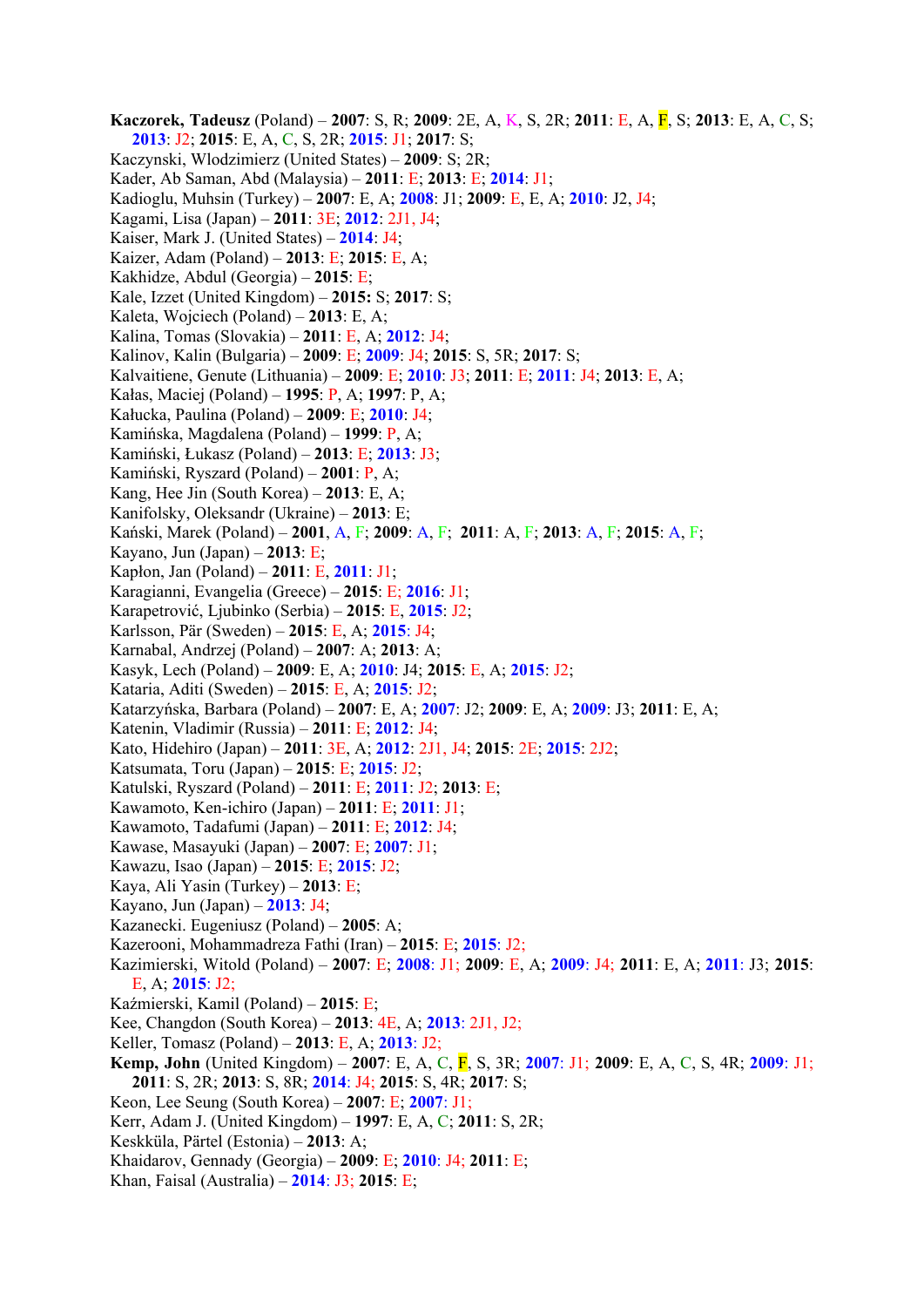Khardina, Leila (Georgia) – **2013**: E, A; **2015**: E, A; **2015**: J3; Khodadad Hosseini, Hamid (Iran) – **2013**: E; Khodadadi Didani, Hamid Reza (Iran) – **2013**: J3; Kicman, Paweł (Poland) – **2013**: E; Kiiski, Tuomas (Finland) – **2015**: E, A; Kılıç Kaan (Turkey) – **2013**: E; Kim, Beom Jun (South Korea) – **2013**: E; Kim, Byung-Doo (South Korea) – **2015**: A; Kim, Chi Yeon (South Korea) – **2011**: E; Kim, Dong-Gyun (South Korea) – **2015**: E, A; **2015**: J1; Kim, Eun-Kyung (South Korea) – **2013**: E; **2013**: J4; Kim, Hye-Jin (South Korea) – **2009**: E; **2010**: J1; **2011**: A; Kim, Hongtae (South Korea) – **2009**: E, A; **2010**: J1; Kim, Kwang Il (South Korea) – **2015**: E; Kim, Sung-June (South Korea) – **2013**: A; Kim, Woong-Gyu (South Korea) – **2007**: E; **2008**: J4; Kim, Young-Ki (South Korea) – **2011**: E; **2011**: J1; Kim, Young-Woo (South Korea) – **2013**: E; Kiourktsoglou, George (United Kingdom) – **2011**: E; **2012**: J1; Kirchhoff, Matthias (Germany) – **2009**: E; **2009**: J1; **2013**: E; **2014**: J1; **2015**: E; **2016**: J2; Kirichenko, Alexander (Russia) – **2016:** J3; Kirval, Levent (Turkey) – **2012**: J4; Kitowski, Zygmunt (Poland) – **1995**: P, A; Kizielewicz, Joanna (Poland) – **2013**: E, A; **2013**: J3; **2015**: E, A; Kjerfve, Björn (United States) – **2013**: S; **2015**: S; Kjersem, Frode (Norway) – **2011**: E; **2011**: J2; Klaes, Sebastian (Germany) – **2011**: E; **2011**: J2; **2013**: E; **2014**: J1; Klejna, Jędrzej (Poland) – **2013**: E, A; Klepsvik, John O. (Norway) – **2007**: E, A; **2008**: J3; Klevstad, Ulf (Norway) – **2009**: E; **2010**: J3; Klingsheim, John Morten (Norway) – **2009**: A; Kobayashi, Eiichi (Japan) – **2011**: E, A; **2011**: J3; **2015**: 3E, A, C S, 4R; **2015**: 2J1; **2016**: J1; **2017**: S; Kobayashi, Hiroaki (Japan) – **2007**: S; **2009**: S; **2013**: S; **2015**: S; **2017**: S; Kobayashi, Nozomi (Japan) – **2015**: 2E; **2015**: 2J2; **Kobyliński, Lech** (Poland) – **2007**: S; **2009**: E, A, C, S, 4R; **2009**: J4; **2011**: 2E, A, K, C, F, S, 2R; **2011**: J2; **2013**: S, 7R; **2014**: J2, J3; **2015**: S, 5R; **2017**: S; Koc, Władysław (Poland) – **2011**: E; Kocyba, Krzysztof (Poland) – **2005**: A; Kołaczyńska, Monika (Poland) – **2005**: A; Kołaczyński, Stanisław (Poland) – **1999**: A; **2001**: S; Koldenhof, Yvonne (Netherlands) – **2013**: E, A; Kolendo, Piotr (Poland) – **2011**: E; **2011**: J4; **2013**: E; **2013**: J2; **2015**: E; Kołodko, Jerzy (Poland) – **1999**: P, A; Kołodziejczak, Marcin (Poland) – **2007**: E, A; **2008**: J1; **Kołowrocki, Krzysztof** (Poland) – **1995**: A; **2001**: A, C; **2003**: P, A, C, S; **2005**: S; **2007**: E, A, K, C, S, 5R; **2007**: J2; **2009**: A, C, S, 4R; **2011**: A, S, 6R; **2013**: E, A, C, F, S, 2R; **2013**: J2; **2015**: S, 3R; **2016**: J2; **2017**: S; Komorowski, Antoni F. (Poland) – **2013**: E, A; Koncelik, Vaclav (Slovakia) – **2009**: E; **2010**: J3; Kończak, Jarosław (Poland) – **2013**: E, A; Kopacz, Piotr (Poland) – **2005**: A, O; **2007**: A, O; **2009**: A, O, T; **2011**: E, A, O; **2011**: J4; **2013**: E, A, O; **2015**: E, A, O; **2017**: O;

- Kopacz, Zdzisław (Poland) **1997**: E, A; **1999**: E, A, 2C, S; **2001**: E, A, C, S, R; **2005**: E, A; **2007**: E, A; **2007**: J4; **2017**: S;
- Kopańska, Katarzyna (Poland) **2009**: E; **2009**: J3;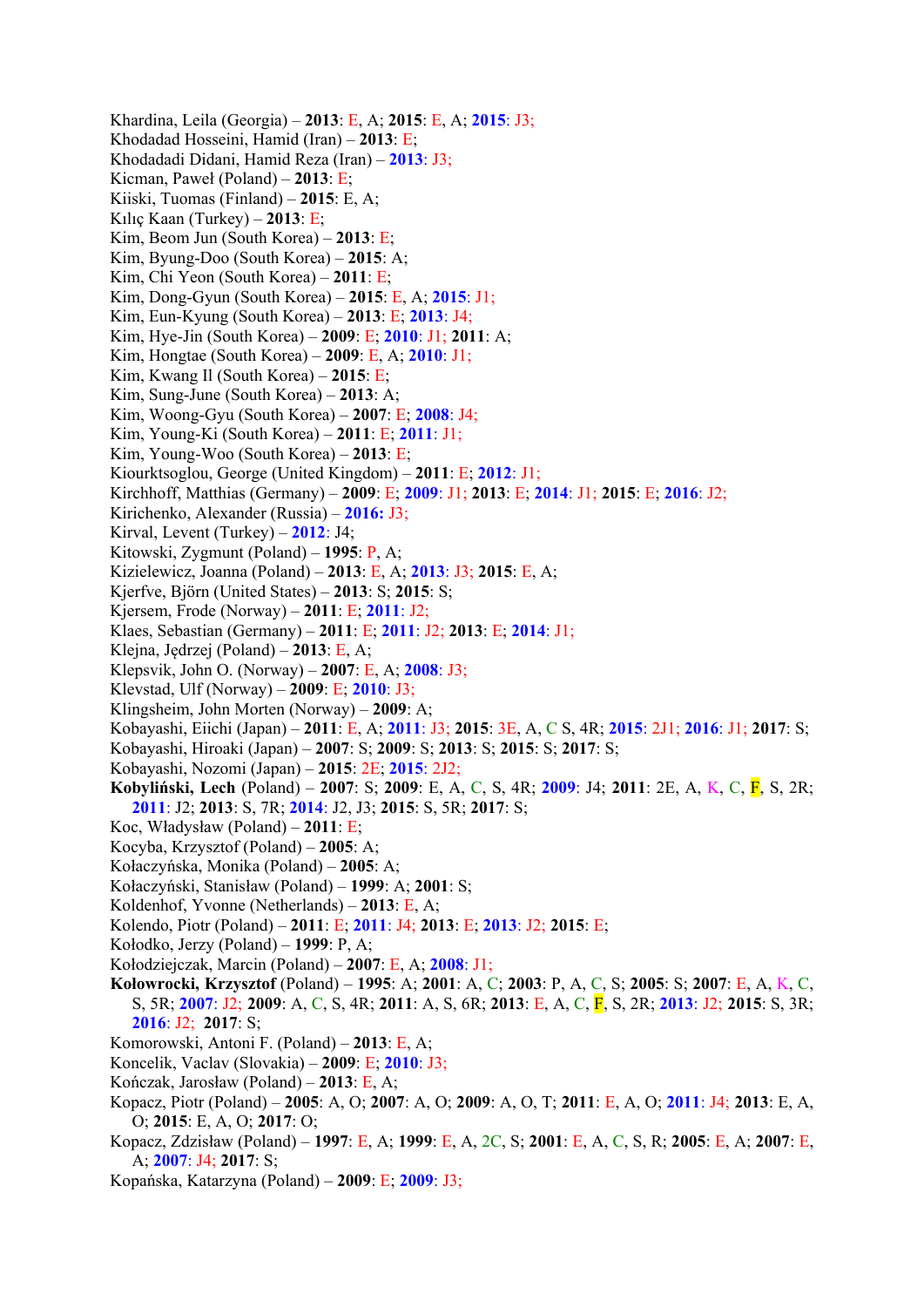- Kopczewski, R. (Poland) **2016**: J1;
- Kapidani, Nexhat (Montenegro) **2015**: E;
- Koponen, Jorma (Finland) **2015**: E, A; **2015**: J3;
- Koprinkova-Hristova, Petia (Bulgaria) **2013**: E; **2013**: J2;
- Korcz, Mirosław (Poland) **1997**: 2P, A; **1999**: P, A, R;
- Korcz, Karol (Poland) **1999**: P, A; **2001**: P, A; **2007**: E, A; **2008**: J3; **2009**: E, A; **2009**: J1; **2011**: E, A; **2011**: J4; **2013**: E, A; **2015**: E, A;
- Kornacka, Edyta (Poland) **2015**: E; **2015**: J4;
- Kornacki, Jakub (Poland) **2007**: E, A; **2007**: J1; **2009**: E; **2010**: J4; **2011**: 2E, A; **2011**: 2J2;
- Korneva, Irina (Russia) **2015**: E; **2015**: J4;
- Koromila, Ioanna (Greece) **2015**: E, A;
- Kos, Serdjo (Croatia) **2009**: S, 6R; **2011**: E, A, C, S, 5R; **2011**: J4; **2013**: 2E, S, 4R; **2015**: E, S, 4R; **2015**: J3; **2017**: S;
- Kościelniak, Piotr (Poland) **2011**: E;
- Köse, Ercan (Turkey) **2013**: E; **2014**: J1;
- Kosek, Wiesław (Poland) **2007**: E; **2008**: J2;
- Koshevyy, I.V. (Ukraine) **2015**: E; **2016**: J1;
- Koshevoy, Vitaliy M. (Ukraine) **2011**: E, A; **2011**: J2; **2013**: 3E, A; **2013**: J4; **2015**: 5E, A, B; **2015**: J3; **2016**: J1;
- Kosmowski, Kazimierz (Poland) **2011**: S, 2R;
- Kostecki, Karol (Poland) **2007**: T;
- Kostępski, Marek (Poland) **2005**: E, A;
- Kostrikova, Natalia (Russia) **2013**: E, A; **2014**: J2;
- Koszałka, Jacek (Poland) **1999**: P, A;
- Koszka, Henryk (Poland) **1997**: 2P, A; **2009**: P, P, A;
- Kotianová, N. (Slovakia) **2015**: E;
- Kotulska, Emilia (Poland) **2013**: E;
- Kouguchi, Nobuyoshi (Japan) **2005**: 2E, A, K; **2009**: E; **2009**: J1; **2011**: E, S, R; **2011**: J2; **2013**: S;
- Kovar, Pavel (Czech Republic) **2007**: E, A; **2007**: J2; **2009**: E, A; **2010**: J1; **2013**: E;
- Kowalewski, Dirk (Germany) **2013**: E, A;
- Kowalewski, Marek (Poland) **1999**: P, A;
- Kowalewski, Szczepan (Poland) **2005**: A; **2009**: A; **2011**: A, O; **2015**: A;
- Kowalska, Beata (Poland) **1997**: P, A; **1999**: P, A; **2001**: P, A; **2005**: P, A; **2009**: E; **2010**: J2;
- Kowalski, Adam (Poland) **2007**: E, A; **2008**: J4; **2009**: E, A; **2009**: J4;
- Kowalski, Andrzej (Poland) **2009**: A; **2011**: A;
- Kozaczka, Eugeniusz (Poland) **1995**: A; **2011**: S, 5R; **2013**: S, 2R; **2017**: S;
- Koziński, Mirosław H. (Poland) **1997**: P, A; **2001**: A; **2003**: 3P, A; **2005**: S; **2011**: S, R;
- Kozioł, Wojciech (Poland) **2007**: E, A; **2007**: J3;
- Kozłowski, Zenon (Poland) **1999**: P, A; **2001**: P, A; **2005**: P, A;
- Krakowski, Marek (Poland) **1995**: P, A;
- Kral, Jan (Poland) **2011**: E, A, V;
- Kramarski, Ireneusz (Poland) **2015**: E; **2015**: J1;
- Krata, Przemysław (Poland) **2005**: P, A; **2007**: 2E, A; **2008**: J3, J4; **2009**: E, A; **2010**: J3; **2011**: 2E, A; **2012**: J1, J4; **2013**: E, A; **2013**: J4; **2014**: J4; **2015**: E, A, C; **2015**: J4; **2016**: J2;
- Krawczyk, Gerard (Poland) **2009**: A; **2011**: S;
- Krcum, Maja (Croatia) **2011**: E, A;
- Kresojević, Milan (Serbia) **2013**: E; **2014**: J4;
- Kreta, Stephen (United States) **2009**: S, 2R;
- Kreutzmann, Arne (Germany) **2013**: E; **2013**: J2;
- Krężel, Adam (Poland) **1999**: P, A;
- Krishna, Bal (India) **2009**: A;
- Krishnamurthi, Sivaraman (India) **2013**: A, W, N, 2C;
- Król, Artur (Poland) **2009**: A; **2011**: E, A; **2011**: J4; **2015**: A;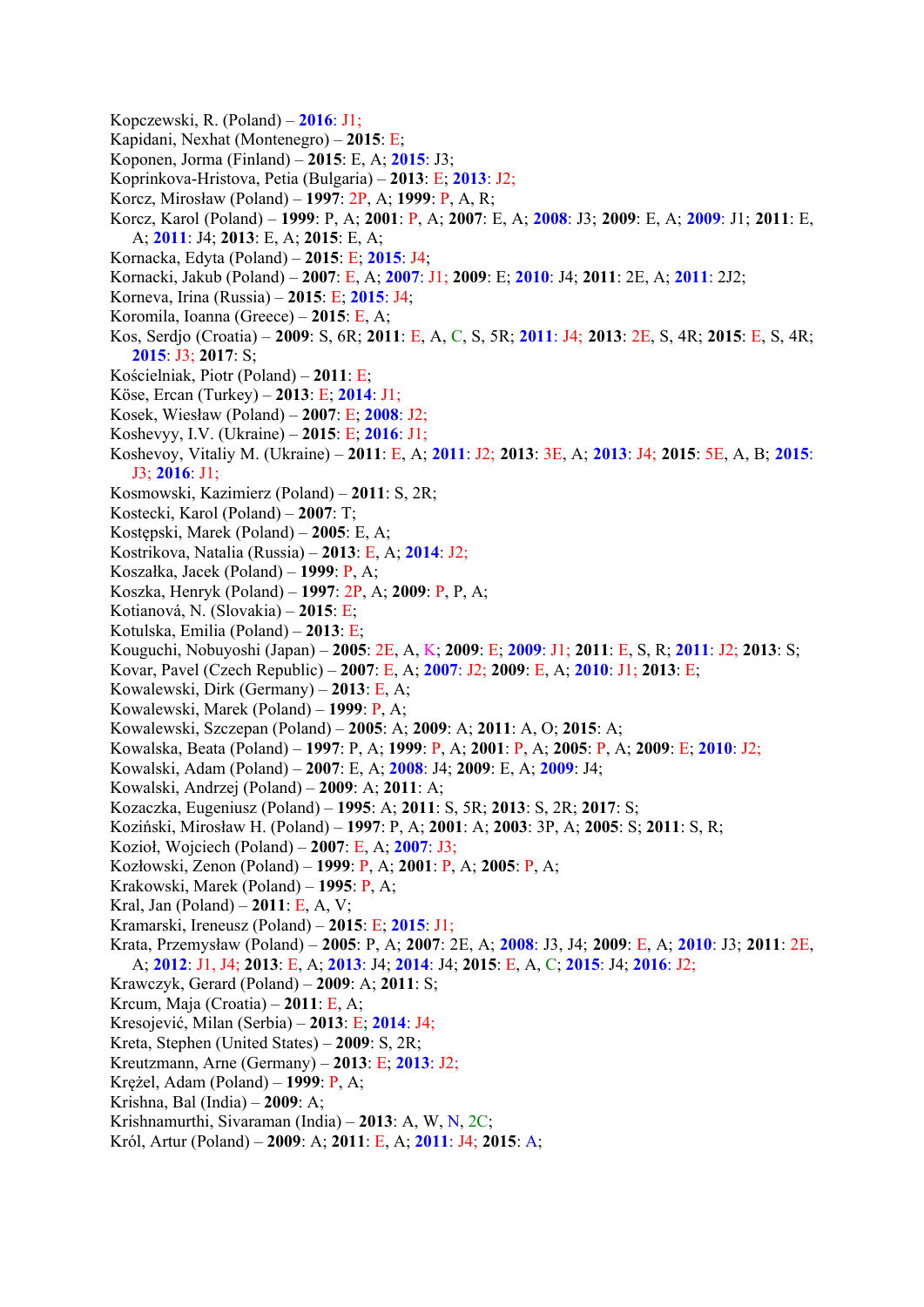- **Królikowski, Andrzej** (Poland) **2001**: P, A; **2005**: 2P, 2E, A, K; **2007**: E, A, C, S, 8R; **2008**: J3; **2009**: E, A, C, S, 3R; **2010**: J4; **2011**: A, C, S, 8R; **2013**: A, C, S, 3R; **2015**: E, A, C, S, 2R, F; **2016**: J1; **2017**: S;
- Krucki, Dariusz (Poland) **2007**: A, T; **2009**: A, T; **2011**: A, O, T; **2013**: A, O, T, F; **2015**: A, O, T; **2017**: O, T;
- Krüger, Caspar (Germany) **2014**: J4;
- Kryński, Jan (Poland) **2011**: S; **2015**: S, 2R; **2017**: S;
- Krysiuk, Cezary (Poland) **2015**: E; **2016**: J1;
- Krystek, Ryszard (Poland) **2011**: S; **2013**: S;
- Krzykowska, Karolina (Poland) **2013**: E, A; **2015**: E, A; **2016**: J1;
- Krzymiński, Włodzimierz (Poland) **1999**: P, A;
- Krzyżanowski, Mariusz (Poland) **2013**: A;
- Kubicki, Jerzy (Poland) **2005**: A, C; **2007**: A;
- Kubis, Michal (Slovakia) **2011**: E, A;
- Kubo, Nobuaki (Japan) **2017**: S;
- Kubota, Takeshi (Japan) **2005**: 2E, A, K;
- Kubyshkin, Nikolay (Russia) **2013**: E;
- Kuczkowski, Łukasz (Poland) **2013**: E; **2013**: J2;
- **Kujala, Pentti** (Finland) **2009**: E, A, C; **2010**: J1; **2011**: 6E, A, C, S, 7R; **2011**: J3, J4; **2012**: J1, 3J3; **2013**: E, S, 10R; **2013**: J1; **2015**: A, C, S, 6R, F; **2017**: S;
- Kujawa, Lech (Poland) **1999**: P, A; **2007**: E, A; **2008**: J1; **2009**: E, A; **2009**: J3;
- Kukułka, Mirosław (Poland) **2009**: A;
- Kula, Krzysztof (Poland) ) **2015**: 2E, A; **2015**: J3;
- Kulczyk, Jan (Poland) **2009**: E, A; **2009**: J1; **2011**: E, A, S, R; **2012**: J1; **2013**: E, A, C, S, 3R; **2014**: 2J3; **2015**: A, C, S, 4R; **2017**: S;
- Kuleyin, Baris (Turkey) **201**3: E;
- Kulpa, Krzysztof (Poland) **2013**: S, 9R; **2015**: S, 4R; **2017**: S;
- Kum, Serdar (Turkey) **2007**: E, A; **2007**: J2; **2013**: E;
- Kumar, Shashi (United States) **2013**: S, 7R; **2015**: S, 6R; **2017**: S;
- Kumar, Uday (Sweden) **2017**: S;
- Kunieda, Yoshiaki (Japan) **2015**: E, A; **2015**: J3;
- Kunnaala-Hyrkki, Vappu (Finland) **2015**: 3E;
- Kurek, Krzysztof (Poland) **2013**: E; **2013**: J2;
- Kuriata, Andrzej (Poland) **2001**: P, A;
- Kuronen, Jenni (Finland) **2011**: E; **2012**: J3;
- Kurowiecka, Dorota (Poland) **1995**: A;
- Kuśmińska-Fijałkowska, Aldona (Poland) **2009**: E, A; **2010**: J2; **2011**: E; **2011**: J3; **2013**: E, A; **2015**: 2E;
- Kutta, Paulina (Poland) **2013**: E;
- Kuusniemi, Heidi (Finland) **2015**: E; **2015**: J2;
- Kuwalek, Edward (United States) **2005**: E, A, K;
- Kuznetsov, Alexander (Russia) **2015:** S, 4R; **2016**: J3; **2017**: S;
- Kvamstad, Beate (Norway) **2009**: 2E, A; **2009**: J1, J2; **2011**: E; **2011**: J2;
- Kwiatek, Tomasz (Poland) **2001**: P, A;
- Kwiatkowska-Sienkiewicz, Krystyna (Poland) **2009**: E, A; **2010**: J4; **2011**: E, A; **2013**: E, A;
- Kwiatkowski, Marek (Poland) **2011**: 2E; **2011**: J4; **2012**: J3;
- Kye, Joong Eup (South Korea) **2013**: E; **2013**: J1;
- Kyo, Masanori (Japan) **2011**: E; **2012**: J1; **2015**: E; **2015**: J2;
- Łącki, Mirosław (Poland) **2005**: P, A; **2007**: E, A; **2008**: J2; **2009**: E, A; **2010**: J2; **2011**: E, A; **2011**: J2; **2012**: J4; **2013**: E, A; **2015**: E, A, T; **2016**: J3;
- **Łączyński, Bogumił** (Poland) **1999**: P, A, S; **2001**: A, S, R; **2003**: A, S; **2005**: A, C, S; **2007**: A, C, S, 6R; **2009**: A, C, S, 7R; **2011**: A, S, 4R; **2013**: A, S, 12R; **2014**: J4; **2015**: E, E, A, C, S, 8R, F; **2015**: J4; **2017**: S;
- Lam, Siu Lee, Jasmine (Singapore) – **2017**: S;
- Lamasan, Venerando (Philippines) **2013**: E;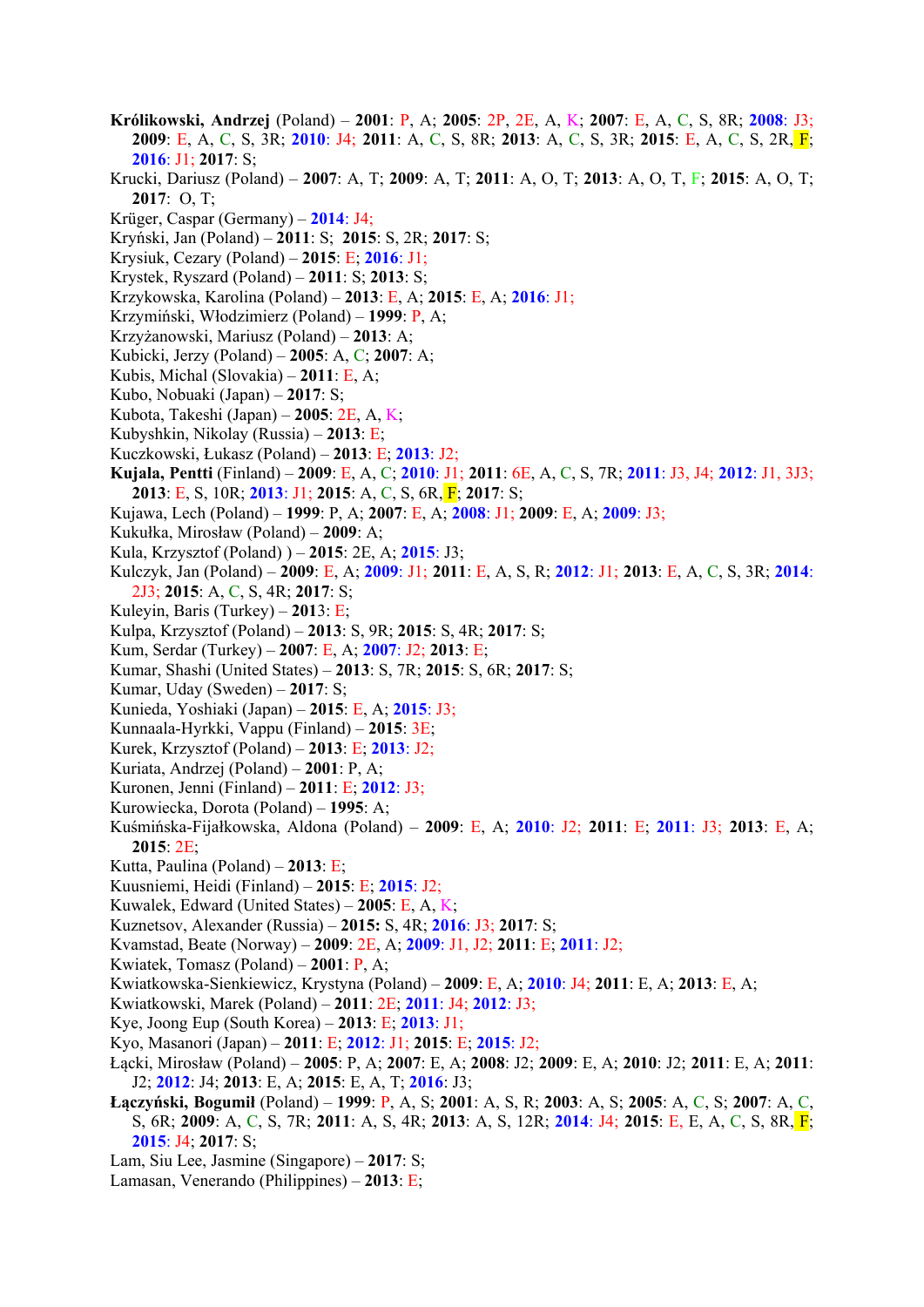Lamba, Danut (Romania) – **2015**: E; Lambrou, Maria A. (Greece) – **2011**: E; **2011**: J3; **2013**: E; **2013**: J3; Lammi, Heiki (Finland) – **2011**: E; **2011**: J3; Lamparski, Jacek (Poland) – **1999**: P, A; Lanca, Luis (Germany) – **2013**: E; **2013**: J1; **2015**: E; Lansakara, Francis (Singapore) – **2011**: E, A; **2012**: J3; Lappalainen, Jouni (Finland) – **2013**: J3; Lapucha, Dariusz (United States) – **2009**: A, C, S, 2R; **2011**: E, A, C, S, 5R; **2011**: J1; Larsen, N.L. (Denmark) – **2014**: J3; Larsson, Everth (Sweden) – **2009**: E, A; **2009**: J3; Last, David (United Kingdom) – **2011**: S, 4R; **2015**: S, 3R; **2017**: S; Laukkanen, Juhani (Finland) – **2015**: E; **2015**: J2; Lawrence, Norman (Australia) – **2013**: E; Lazaro, Marian (Philippines) – **2007**: E; **2008**: J2; Lazarowska, Agnieszka (Poland) – **2013**: E, A; **2015**: E, A; Łazarz, Bogusław (Poland) – **2017**: S; Łazuga, Kinga (Poland) – **2011**: E, A; **2012**: J4; Le Goubin, Andre (United States) – **2009**: E, A, C; **2010**: J1; Łebkowski, Andrzej (Poland) – **2005**: 2P, A; **2007**: E; **2008**: J1; **2015**: 2E, A; Ledóchowski, Marek (Poland) – **1995**: P, A; **2001**: 2P, A; **2009**: A; **2011**: A; Lee, Jae Hee (China) – **2013**: E; **2013**: J2; Lee, Jong Woo (South Korea) – **2011**: S, 4R; **2017**: S; Lee, Seojeong (South Korea) – **2013**: 2E, A; **2013**: J1; Lee, S.M. (South Korea) – **2013**: J4; Lee, Yeongju (South Korea) – **2011**: A; Legieć, Wojciech (Poland) – **2016**: J1; Leiger, Roomet (Estonia) – **2015**: E; Lemańczyk, Mateusz (Poland) – **2007**: E, A; **2007**: J4; **Lenart, Andrzej S.** (Poland) – **1995**: A; **1999**: A; **2005**: A; **2007**: A; **2009**: A; **2011**: E, A, C, S, 4R; **2011**: J4; **2013**: E, A, C, S, 4R; **2013**: J2; **2015**: E, A, C, S, 3R, F; **2017**: S; Lenkauskas, Tomas (Lithuania) – **2013**: E; Leończyk, Marcin (Poland) – **2007**: E; **2007**: J4; Lepsoe, Arve (Norway) – **2007**: E, A; **2007**: J2; Lešinskis, Ilmārs (Latvia) – **2013**: E, A; Leszczyński, Wojciech (Poland) – **1995**: P, A; **1999**: P, A; **2015**: E; **2015**: J2; Levanon, Nadav (Israel) – **2013**: S, 4R; **2015**: S, R; **2017**: S; Levent, Kirval (Turkey) – **2011**: E, A; Lewandowska, Agata (Poland) – **2015**: E, A, V; Lewandowski, Zbigniew (Poland) – **2005**: P, A; Lewarn, Barrie (Australia) – **2014**: J3; **2015**: E; **2017**: S; Lewiński, Andrzej (Poland) – **2011**: S, 4R; **2013**: S, 8R; **2015**: E, S, 4R; **2017**: S; Ley, Daniel (Germany) – **2011**: E, A; **2011**: J4; Li, Guanghui (China) – **2007**: E; **2007**: J4; **2008**: J2; Li, Qing (Singapore) – **2011**: E; **2012**: J1; Li, Zhang (China) – **2007**: E, A; **2008**: J4; Liberacki, Bogusław (Poland) – **2011**: S; Lima, Daniela (Portugal) – **2015**: E; Lin, Hui (Hong Kong) – **2015**: S; Lin, I-Fu (Taiwan) – **2007**: E; **2008**: J2; Lipok, Andrzej (Poland) – **1995**: P, A; Lisaj, Andrzej (Poland) – **2009**: E, A; **2009**: J2; **2011**: E, A; **2012**: J3; **2013**: E, A; **2015**: E, A; **2015**:  $J2$ :

**Lisowski, Józef** (Poland) – **2001:** P, A, R; **2003**: A; **2005**: H; **2007**: E, A, H, W, K, S, 5R; **2007**: J1; **2009**: E, A, C, S, 2R; **2009**: J2; **2011**: E, A, C, F, S, 6R; **2012**: J1; **2013**: E, A, C, S, 10R; **2014**: J1; **2015**: : E, A, C, S, 5R; **2016**: J2; **2017**: S;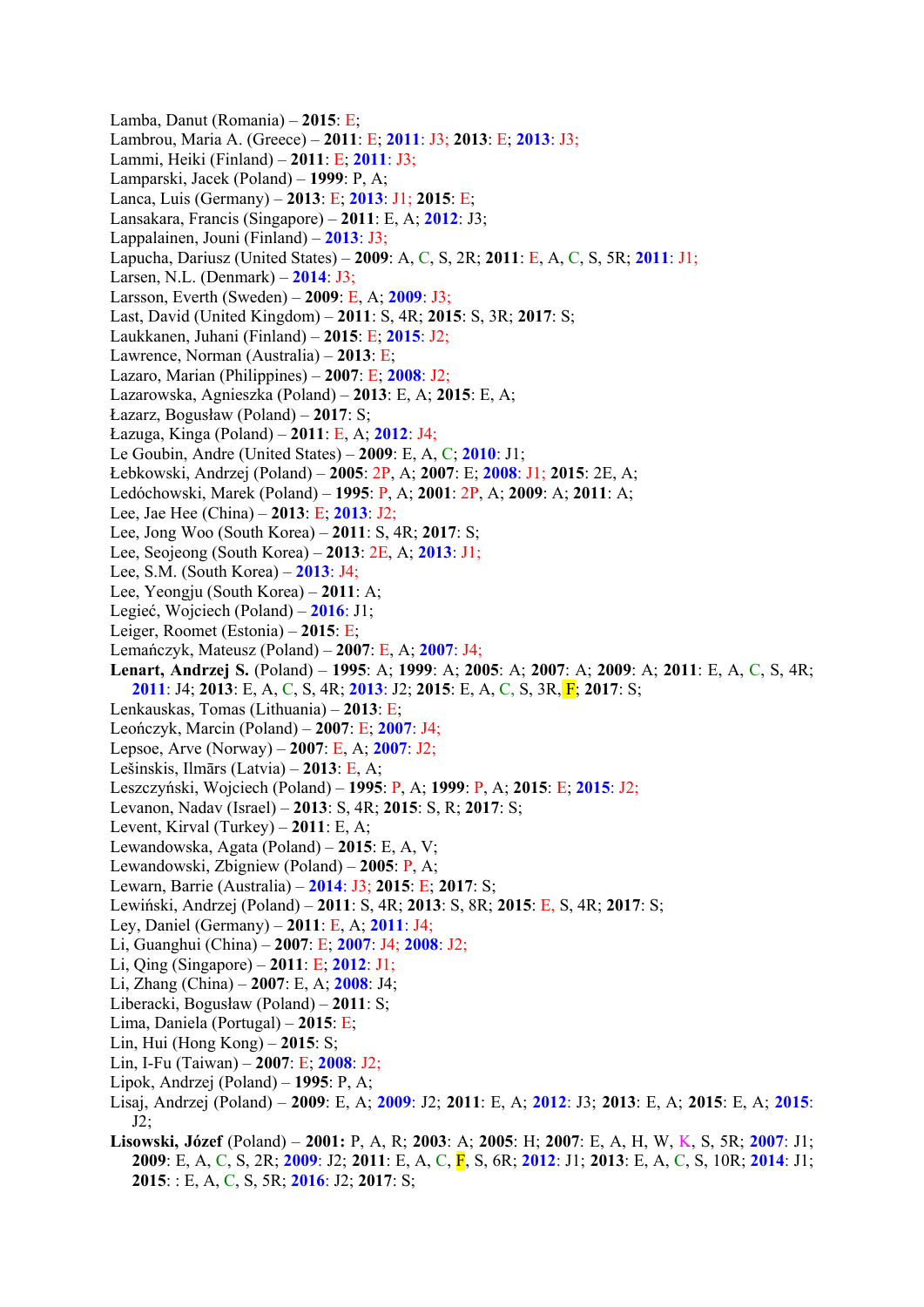- Listkowski, Tadeusz (Poland) **1995**: P, A;
- Livens, Aurelija (Lithuania) **2015**: E; **2016**: J2;
- Liu, Chenguang (China) **2013**: E; **2014**: J1;
- Liu, Kezhong (China) **2017**: S;
- Liu, Ru-ru (China) **2011**: E; **2012**: J2;
- Liu, X. (Netherlands) **2011**: E; **2011**: J1;
- Liu, XianJie (China) **2011**: J4; **2015**: E; **2015**: J1;
- Liu, Xinzhu (Japan) **2014**: J1; **2015**: E, A;
- Liu, Ya-Qing (China) **2007**: E; **2008**: J1;
- Liu, Zhengjiang (China) **2007**: E, A, S; **2008**: J2; **2009**: S; **2015**: S; **2017**: S;
- Liu, Zhizhao (Hong Kong) **2017**: S;
- Lo, D.C. (Taiwan) **2007**: E, A; **2008**: J2;
- Loginovsky, Vladimir (Russia) **2007**: S, 2R; **2011**: S, 3R; **2013**: S, 10R; **2015**: S; **2017**: S;
- Lombardo, Pierfrancesco (Italy) **2011**: S; **2015**: S; **2017**: S;
- Lompe, Dieter (Germany) **2015**: S, 4R; **2017**: S;
- Lopes Custódio (Portugal) **2015**: E;
- Łozińska, Maria (Poland) **2007**: A, O, L; **2009**: E, A, O, L; **2011**: A, O, L; **2013**: A, O, L; **2015**: A, O, L; **2017**: O;
- Łozowicka, Dorota (Poland) **2007**: E, A; **2008**: J2; **2009**: E; **2010**: J2;
- Lu, Chin-Shan (Hong Kong) **2017**: S;
- Łuczak, Anastazja (Poland) **2009**: A, F, V; **2011**: A, F, V;
- Łucznik, Marian (Poland) **1995**: A; **1997**: A; **2003**: A;
- Łuczywek, Cezary (Poland) **2011:** A; **2013**: A, W; **2015**: A, C, S, 4R; **2017**: S;
- Ludwiczak, Kinga (Poland) **2011**: E; **2012**: J4;
- Luft, Mirosław (Poland) **2007**: A, S, 2R; **2009**: E, A, C, S, 2R; **2010**: J4; **2011**: E, S, 3R; **2013**: S, 3R; **2015**: 2E, A, S, 2R; **2017**: S;
- Łukasik, Zbigniew (Poland) **2009**: E, A, C, S, R; **2010**: J2; **2011**: E, S, 3R; **2011**: J3; **2013**: E, S, 3R; **2015**: 4E, A, S, 4R; **2015**: J4; **2017**: S;
- Łukaszewicz, Arkadiusz (Poland) **2005**: P, A;
- Łukawski, Mirosław (Poland) **2011**: A; **2015**: A;
- Luković, Tihomir (Croatia) **2013**: E; **2013**: J3; **2015**: E, S, 2R; **2017**: S;
- Łunkiewicz, Stanisław (Poland) **2003**: A;
- **Lushnikov, Evgeniy** (Russia) **1995**: A; **2001**: R, A; **2005**: E, A; **2009**: 2E, A, S, R; **2009**: J2; **2010**: J1; **2011**: E, A, C, S, 3R; **2011**: J3; **2013**: E, A, C, S, 9R; **2015**: E, S, 8R, F; **2015**: J4; **2017**: S;
- Lützhöft, Margareta (Sweden) **2007**: E, A; **2008**: J1; **2015**: S, 4R; **2017**: S;
- Łysiak-Pastuszak, Elżbieta (Poland) **1999**: P, A;
- Ma, Feng (China) **2013**: E; **2014**: J1;
- Ma, Hui (China) **2007**: E; **2008**: J2;
- Ma, Jun (China) **2007**: E; **2007**: J4;
- Maciejewski, Sławomir (Poland) **2013**: E;
- MacKinnon, Scott (Canada) **2009**: E; **2009**: J1; **2014**: J3;
- Magaj, Janusz (Poland) **2001**: P, A; **2011**: E; **2011**: J2; **2015**: E; **2015**: J1;
- **Magramo, Melchor** (Philippines) **2007**: E, E, A; **2007**: J3; **2008**: J2; **2009**: 4E; **2009**: 2J4; **2010**: J3, J4; **2011**: 3E, A, C, S, 5R; **2012**: J3; **2013**: 5E, A, C, F, S, 9R; **2015**: S, 6R; **2017**: S;
- Mahanti, Prabhat K. (Canada) **2015**: S, 4R; **2017**: S;
- Maimun, Adi (Malaysia) **2015**: E; **2015**: J1;
- Majer, Teresa (Poland) **1997**; A, O; **1999**: A, O; **2001**: A, O; **2003**: A, O; **2005**: A, O; **2007**: A;
- Majewska, Katarzyna (Poland) **2011**: E; **2012**: J2;
- Majzner, Piotr (Poland) **2005**: P, A;
- Makar, Artur (Poland) **1999**: P; **2001**: P, A; **2007**: E; **2007**: J3; **2011:** S, 3R; **2015:** S, 7R; **2017**: S;
- Makino, Hidenari (Japan) **2011**: E; **2012**: J1; **2015**: E; **2016**: J2;
- Maksimavicius, Ricardas (Lithuania) **2009**: E, A; **2009**: J3;
- Maksimowska, Wiesława (Poland) **2009**: A;
- Malarski, Marek (Poland) **2011**: S; **2013**: S, 5R;
- Malchow, Ulrich (Germany) **2013**: E, A; **2014**: J3; **2015**: E, A; **2016**: J2;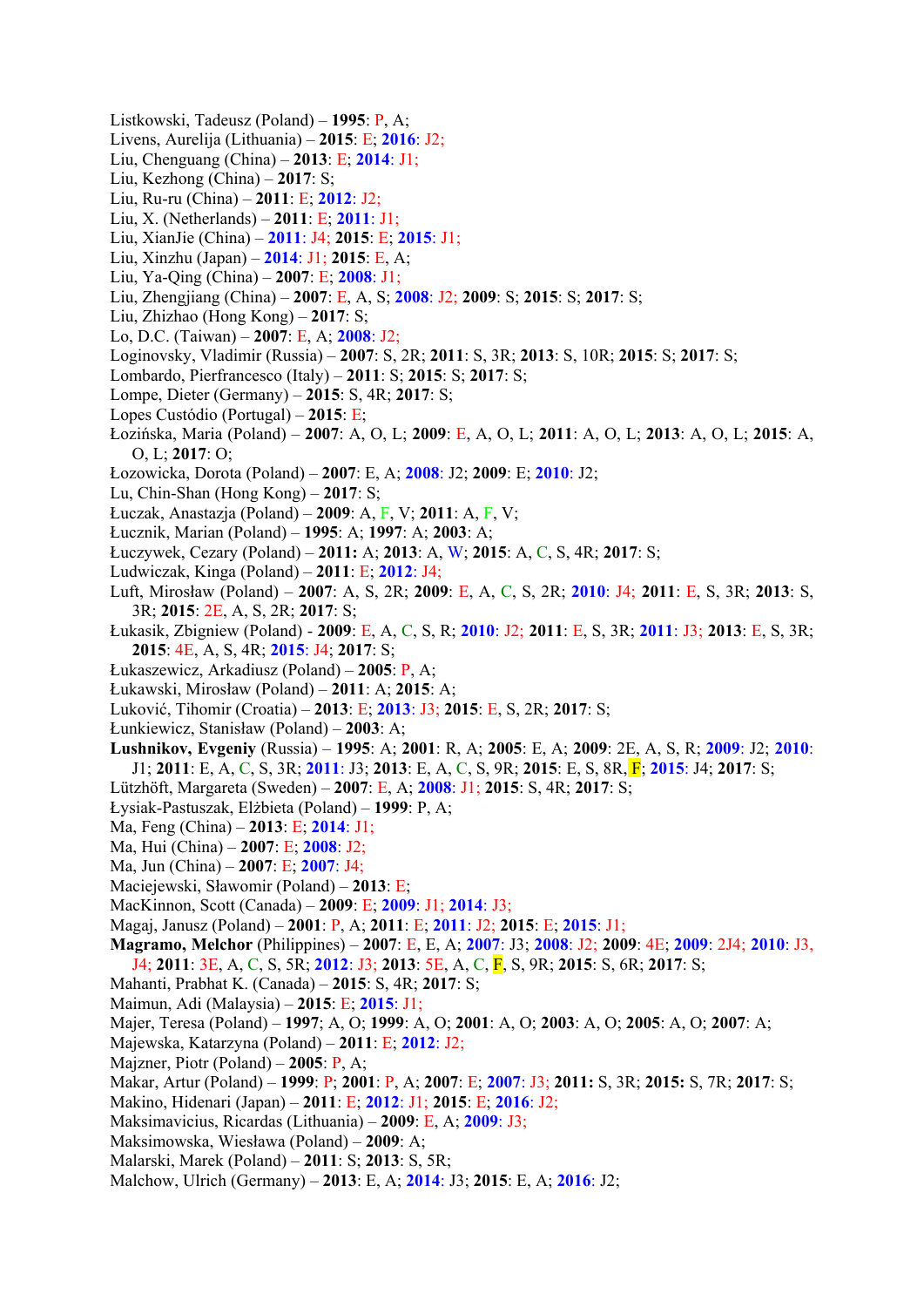- Małek, Weronika (Poland) **2013**: A;
- Maleszka, Tomasz (Poland) **2009**: A;
- Malik, Asghar A. (Malaysia) **2015**: E; **2015**: J3;
- Mallam, Steven C. (Canada) **2014**: J3;
- Małyszko, Jacek (Poland) **2016:** J3;
- Manerowski, Jerzy (Poland) **2011**: S; **2017**: S;
- Manivannan, Subramaniam (Malaysia) **2011**: E; **2012**: J4;
- Mańkowski, Marian (Poland) **2001**: P, A;
- Mann, Cindy (Germany) **2011**: E; **2011**: J1;
- Mannarini, Gianandrea (Italy) **2013**: E, A; **2013**: J1;
- Mantzouris, Georgios (Greece) **2015**: E;
- Manuel, Michael Ekow (Ghana) **2015**: S, 3R; **2017**: S;
- Maratos, Alexandros (Greece/Monaco) **2007**: E, H, S, R; **2009**: H, S; **2011**: H;
- Marchenko, Aleksey V. (Norway) **2009**: E, A; **2009**: J2; **2011**: E, A, C, S, 4R; **2012**: J4; **2015**: S; **2017**: S;
- Marchenko, Nataliya (Russia) **2009**: E, A; **2009**: J4;
- Marcjan, Krzysztof (Poland) **2011**: E, A; **2012**: J3; **2013**: E;
- Marie, Stephane (France) **2009**: E, A; **2009**: J2;
- Marinacci, Cristiano (Italy) **2009**: E; **2010**: J2;
- Marinescu, Alius (Romania) **2013**: A;
- Markiewicz, Łukasz (Poland) **2013**: 2E, A; **2013**: J3;
- Markowski, Zenon (Poland) **2007**: A; **2009**: E, A; **2010**: J1;
- Marone, Eduardo (Brazil) **2017**: S;
- Marsz, Andrzej A. (Poland) **1995**: P, A; **1999**: 2P, A, C, S, 3R; **2001**: S; **2003**: S; **2005**: S; **2007**: A, S, R; **2009**: A, S, 5R; **2011**: S;
- Martes, Liliana (Romania) **2013**: A; **2013**: E, A; **2015**: J3;
- Martinas, George (Romania) **2015**: 2E, E, A, B; **2015**: J2, 2J2;
- **Martinez de Oses, Francesc Xavier** (Spain) **2009**: E, A; **2009**: J1; **2011**: E, A, C, S, 3R; **2011**: J3; **2013**: E, A, C, F, S, 4R; **2014**: J1; **2015**: S, 5R; **2017**: S;
- Martinez Olague, Miguel Angel (Spain) **2009**: E; **2009**: J3;
- Martinkenas, Arvydas (Lithuania) **2015**: E, A; **2016**: J2;
- Massad, Mustafa (Jordan) **2017**: S;
- Matczak, Maciej (Poland) **2009**: E, A; **2009**: J2; **2013**: E, A;
- Matsumoto, Hirofumi (Japan) **2015**: 2E, A;
- Matsunaga, Hayata (Japan) **2011**: E; **2012**: J4;
- Matusiak, Jerzy (Finland) **2013**: S, 5R; **2015**: S, 4R; **2017**: S;
- Matysik, Janusz (Poland) **2001**: A; **2005**: A;
- Mazaheri, Arsham (Finland) **2011**: E, A; **2012**: J3; **2013**: E, A; **2013**: J1;
- Mazerski, Grzegorz (Poland) **2013**: E, A;
- Mazrimaite, Lina (Lithuania) **2015**: E; **2016**: J2;
- Mazur, Marian (Poland) **2011**: S;
- Mazurek, Jolanta (Poland) **2013**: E, A; **2013**: J1;
- Mazurkiewicz, Bolesław (Poland) **2007**: S, 4R; **2009**: S, 4R; **2011**: A, R; **2013**: S, 3R;
- Mazurkiewicz, Michał (Poland) **2015**: A, V;
- Mazzarella, Fabio (Italy) **2013**: E; **2013**: J2;
- McCabe, Robert (Ireland) **2011**: A, W, C, N; **2015**: E, K, A, H, W, 3C, N;
- Mednikarov, Boyan (Bulgaria) **2009**: E, S, R; **2009**: J4; **2011**: S, 4R; **2013**: S, 7R; **2015**: S, 4R; **2017**: S;
- Medyna, Piotr (Poland) **1999**: P, A; **2001**: P, A; **2005**: P, A; **2009**: E, A; **2009**: J2;
- Meersman, Hilde (Belgium) **2015**: E;
- Mejia, Max (Philippines) **2017**: S;
- Melaniuk, Jerzy (Poland) **2013**: H;
- Melgard, Tor Egil (Norway) **2011**: E; **2011**: J1;
- Meller, Ryszard (Poland) **1995**: P, A; **1997**: P, A; **2007**: A; **2015**: A,
- Melon Rodriguez, Enrique (Spain) **2011**: E; **2011**: J1;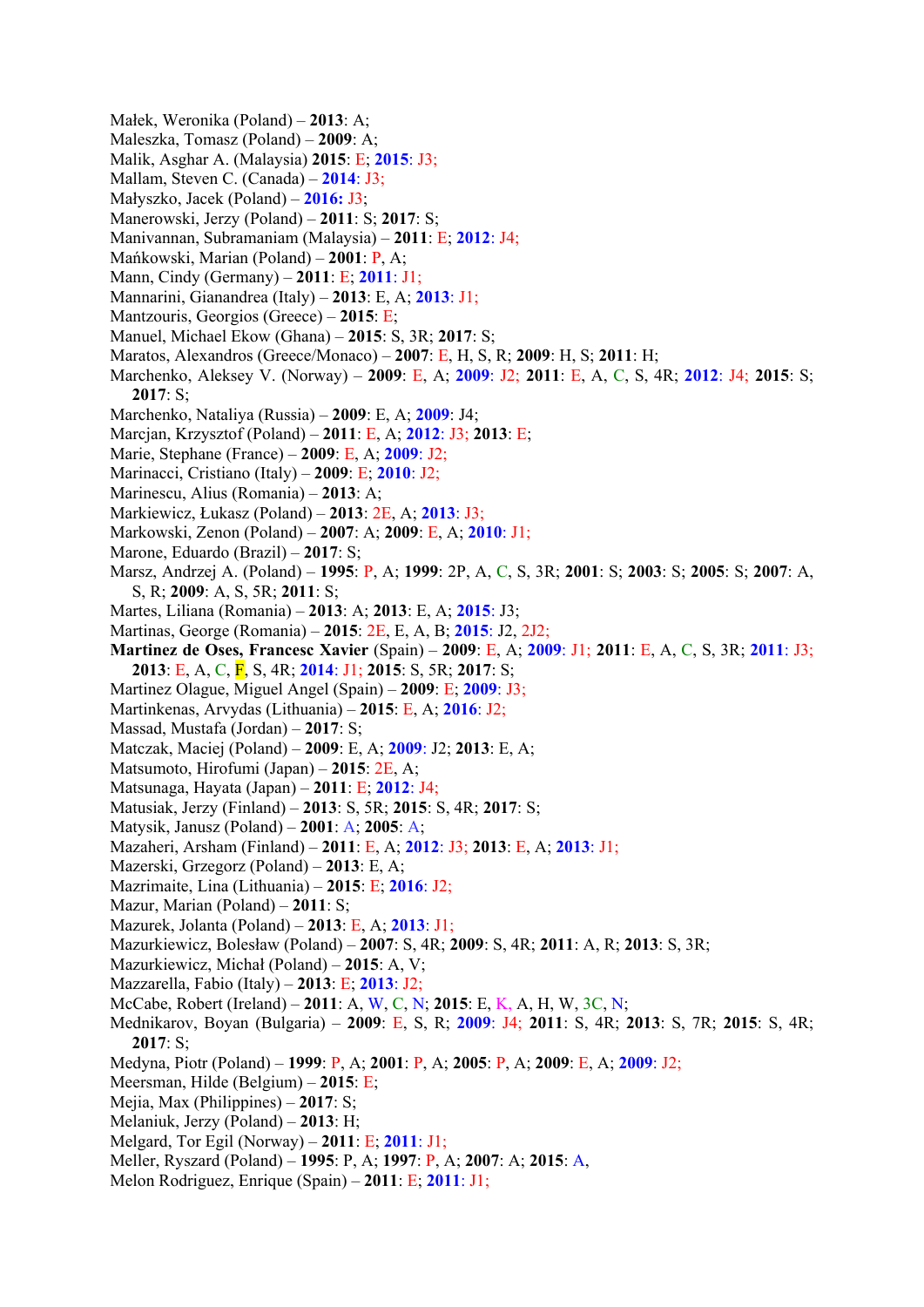- Meng, XianYao (China) **2009**: 3E, A; **2009**: J1; **2010**: J3, J4; **2011**: S;
- Mercer, Robert (Canada) **2013**: A;
- Merikas, Andreas (Greece) **2013**: S;
- Merkisz, Jerzy (Poland) **2013**: S, 6R; **2015**: S, 5R; **2017**: S;
- Merminod, Bertrand (Switzerland) **2015**: S, R;
- Mershiev, Ivan (Russia) **2015**: E; **2015**: J4;
- Mestl, Thomas (Norway) **2016**: J1;
- Meyler, Leonid (Russia) **2011**: E; **2012**: J2; **2013**: 2E, A, C; **2015**: 2E; **2015**: J3;
- Mezaoui, Brahim (Japan) **2009**: E; **2009**: J4; **2011**: E;
- Michałowski, Zenon (Poland) **1995**: 2P, A;
- Mielewczyk, Andrzej (Poland) **2011**: E; **2011**: J3;
- Mielniczuk, Janusz (Poland) **2001**: E;
- Mielniczuk, Rafał (Poland) **2013**: E, A;
- Mieloszyk, Magdalena (Poland) **2011**: E; **2012**: J2;
- Mięsikowski, Mariusz (Poland) **2007**: A; **2009**: A, C; **2009**: J1;
- Miętus, Mirosław (Poland) **1999**: P, A;
- Mihailovici, Cristina Steliana (Spain) **2011**: E, A; **2012**: J4;
- Mikulski, Jerzy (Poland) **2007**: E, A, C; **2008**: J3; **2009**: E, A, C, S, 5R; **2010**: J1; **2011**: E, A, S, 6R; **2013**: E, A, C, S, 5R; **2015**: 2E, A, C, S, 4R; **2017**: S;
- Miłosz, Jerzy (Poland) **2011**: A;
- Minchev, Anton (Denmark) **2014**: J3;
- Mindykowski, Janusz (Poland) **2003**: P, A; **2007**: A; **2009**: E, A; **2010**: J1; **2011**: E, A, C, S, 5R; **2012**: J2; **2013**: E, S, 2R; **2013**: 2J4; **2014**: J4;
- Minkina, Malina (Poland) **2007**: A;
- Miranda, Pedro (Portugal) **2015**: E;
- Mironiuk, Waldemar (Poland) **2007**: A; **2009**: E, A; **2010**: J4; **2011**: E, A; **2013**: E, A; **2015**: A; **2017**: S;
- Mironov, Evgenii U. (Russia) **2011**: E; **2012**: J2;
- Mitropoulos, Athanasios (Greece) **2015**: E;
- Miyake, Rina (Japan) **2015**: 2E, A; **2015**: J1;
- Miyusov, Mykhaylo V. (Ukraine) **2009**: E, S, R; **2010**: J4; **2011**: E, A, S, 4R; **2011**: J2; **2013**: E; **2015**: S, 3R; **2017**: S;
- Miszke, Ryszard (Poland) – **2005**: A; **2007**: A, T; **2009**: A, T; **2011**: A, T; **2013**: A, T
- Młotkowski, Jan (Poland) **2009**: A;
- Młynarczyk, Jerzy (Poland) **2011**: S;
- Młyńczak, Jakub (Poland) **2011**: E, A;
- Mo, Jianying (China) **2011**: 2E; **2011**: J1; **2012**: J3;
- Moan, Torgeir (Norway) **2007**: E, S; **2007**: J1; **2009**: E, S, 2R; **2010**: J3; **2011**: S, 4R; **2015**: S;
- Möckel, Sarah (Germany) **2013**: E; **2014**: J1;
- Moczulewski, Janusz (Poland) **1995**: A;
- Modelski, Józef (Poland) **2013**: E, S, 2R; **2013**: J2;
- Modesto da Rocha, Filipe (Brazil) **2016**: J1;
- Mohindra, Vinode (India) **2011**: E, A;
- Mohović, Đani (Croatia) **2015**: E;
- Mohović, Robert (Croatia) **2015**: E;
- Mokhtari, Abas Harati (Iran) **2013**: J3;
- Montenegro, Sergio (Germany) **2014**: J3;
- Montewka, Jakub (Poland) **2003**: P, P, A; **2005**: P, A; **2007**: E, A; **2008**: J2; **2009**: A; **2011**: 6E, A; **2011**: J3, J4; **2012**: J1, 2J3, J4; **2013**: E, A; **2013**: J1; **2015**: E, A, C; **2016**: J2; **2017**: S;
- Moon, Daniel Seong-Hyeok (South Korea) **2011**: S, R; **2013**: S, 5R; **2015**: S, R; **2017**: S;
- Moore, Terry (United Kingdom) **2009**: S; **2011**: S;
- Morawski, Leszek (Poland) **2007**: E, A, C, S, 5R; **2008**: J1; **2009**: 2E, A, S, 3R; **2010**: 2J2;
- Moreira, Aluisio de Souza (Brazil) **2013**: E; **2015**: E;
- Mörek, Uluç (Turkey) **2013**: E, A;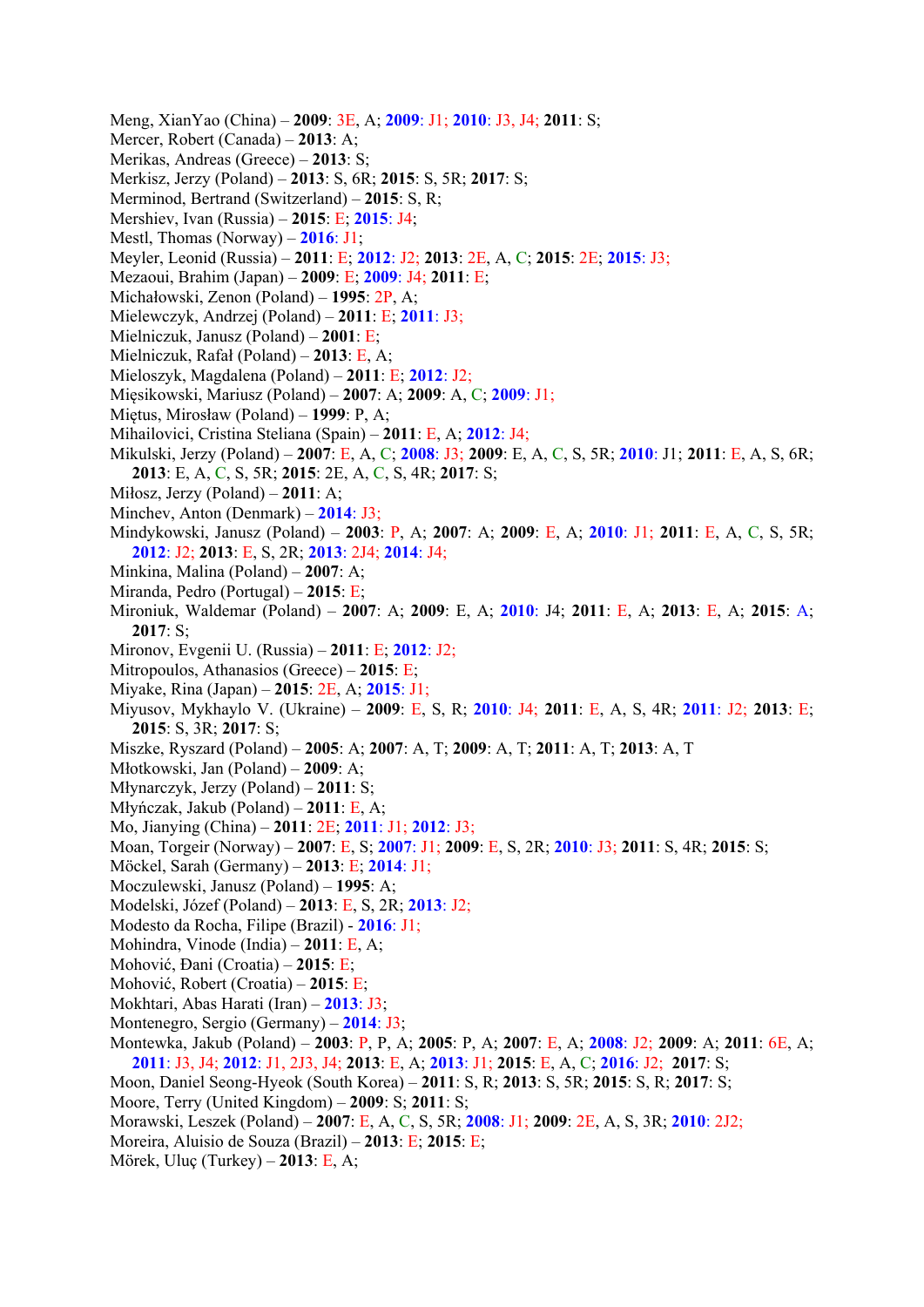- Morgaś, Wacław (Poland) **1997**: E, A; **1999**: E, A; **2001**: P, E, A; **2005**: E, A; **2007**: E, A, C, S, 3R; **2007**: J4; **2009**: E, A, C, S, 4R; **2009**: J1; **2011**: A, C, S, 4R; **2013**: S, 9R; **2015**: S, 5R; **2017**: S;
- Mori, Hiroaki (Japan) **2011**: E; **2012**: J1;
- Moro, Ana Cezón (Spain) **2015**: G, A;
- Morozova, Svetlana U. (Russia) **2009**: 2E, A; **2010**: J3, J4; **2013**: E, A;
- Morton, Yu (Jade) (United States) **2015**: S;
- Moszyński, Marek (Poland) **2013**: E; **2013**: J1;
- Motz, Florian (Germany) **2009**: 2E, A, C; **2009**: 2J1; **2011**: E, A; **2011**: J1;
- Mou, Junmin (China) **2015**: E, S, 4R; **2017**: S;
- Moyseenko, Sergey (Russia) **2011**: E, A, C; **2012**: J2; **2013**: 2E, A; **2015**: 2E, S, 5R; **2015**: J3; **2017**: S;
- Mozgiel, Mieczysław (Poland) **2003**: 2P, A;
- Mroziński, Jerzy (Poland) **1995**: P, A;
- Mrzygłód, Jarosław (Poland) **2015**: A, T;
- Muczyński, Bartosz (Poland) **2016**: J1;
- Mueller-Demuth, Reinhard (Germany) **2009**: A, S, R; **2011**: A, C, S, 2R; **2013**: E, A, S, 3R; **2015**: S, 5R; **2017**: S;
- Mukherjee, Proshanto (United Kingdom) **2011**: S, R; **2013**: S;
- Mullai, Arben (Sweden) **2009**: E, A; **2009**: J3;
- Muntean, Codrut (Romania) **2009**: E; **2010**: J3;
- Murai, Koji (Japan) **2013**: 2E; **2013**: J1, J4;
- Murawski, Lech (Poland) **2011**: E, A; **2012**: J2;
- Murcia, Juan Carlos (Spain) **2013**: E; **2013**: J3;
- Musielak, Stanisław (Poland) **2009**: S; **2011**: S;
- Muszyńska, Katarzyna (Poland) **2015**: E, A; **2016**: J1;
- Mutmainnah, Wanginingastuti (Indonesia) **2015**: E, A; **2016**: J2;
- Mykita, Monika (Poland) **1999**: P, A; **2001**: P, A; **2009**: E; **2010**: J2;
- Nadolna, Katarzyna (Poland) **2015**: E, A;
- Najder, Marek (Poland) **2001**: P, A;
- Nakashima, Tatsunori (Japan) **2015**: 2E, A; **2015**: 2J2;
- Nakazawa, Takeshi (Japan) **2007**: A, C, S, 5R; **2009**: S, 3R; **2011**: S, 3R; **2013**: E, S, 3R; **2013**: J2; **2015**: S, 2R; **2017**: S;
- Namieśnik, Jacek (Poland) **2013**: E; **2013**: J1;
- Nappo, Domenico (Italy) **2013**: E; **2013**: J2;
- Narękiewicz, Marek (Poland) **2003**: P, A; **2005**: P, A;
- Narkiewicz, Janusz (Poland) **2003**: A; **2009**: S; **2011**: A, S, 4R; **2013**: E, S, 7R; **2015**: S, 3R; **2017**:  $S$ :
- Nas, Selcuk (Turkey) **2013**: 3E, A; **2013**: J1; **2014**: J4;
- Naus, Krzysztof (Poland) **2001**: P, A; **2007**: E; **2007**: J3; **2013**: E, A;
- Nechaev, Yury I. (Russia) **2013**: E; **2015**: E;
- Negenborn, Rudy R. (Netherlands) **2013**: S, 5R; **2015**: S, 4R; **2017**: S;
- Neumann, Susanne (Germany) **2015**: E;
- Neumann, Tomasz (Poland) **2003**: E, A; **2005**: P, A; **2007**: E, A, O; **2007**: Y; **2008**: Y, J1; **2009**: E, A, W, C, O; **2009**: Y; **2010**: Y; **2011**: E, E, A, W, C, O, 4M; **2011**: Y, J4; **2012**: Y, J4; **2013**: A, C, O, 2M; **2013**: Y; **2014**: Y, J4; **2015**: A, C, O; **2015**: Y; **2016**: Y, J3; **2017**: O;
- Ney, Bogdan (Poland) **2011**: S;
- Ngo Thien, Hoa (Vietnam) **2007**: E, A; **2008**: J3;
- Nguyen, Hoang (Vietnam) **2011**: E, A; **2011**: J3;
- Nguyen Cong, Vinh (Vietnam) **2007**: E, A; **2008**: J1; **2009**: E, A; **2010**: J2; **2011**: E; **2012**: J2;
- Ni Ni, HlaingYin (Myanmar) **2011**: E; **2011**: J3;
- Niechciał (ex Pleger), Hanna (Poland) 2017: O;
- Niedzicka, Anna (Poland) **2015**: E;
- Niedzielski, Tomasz (Poland) **2007**: E, A; **2008**: J2;
- Niedzwecki, John (United States) **2017**: S;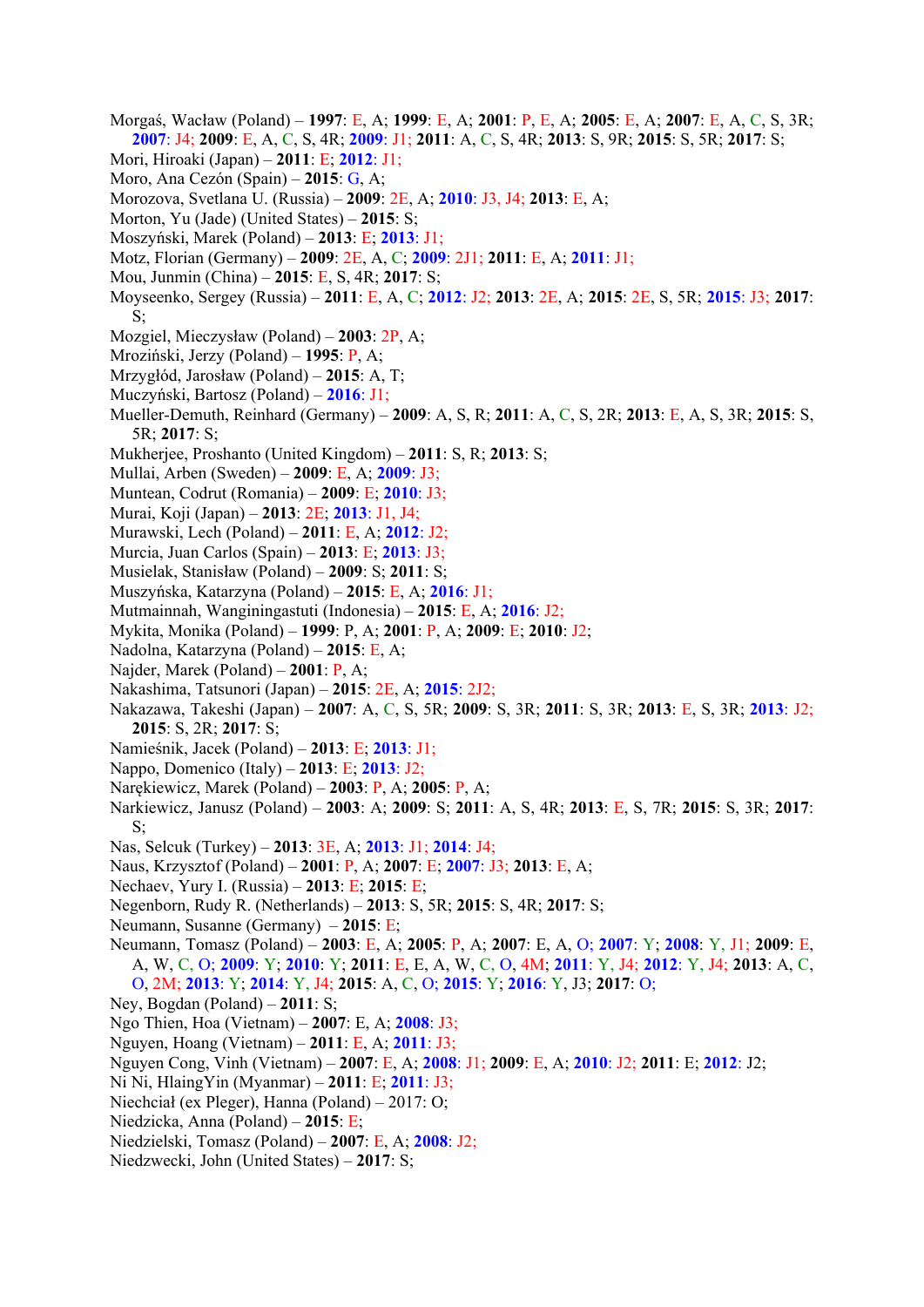- Niewiak, Andrzej (Poland) **1995**: P, A, O; **1997**: A, C, D; **1999**: A, D, 4R; **2001**: A, D, S, R; **2003**: A; **2005**: 2P, A, O;
- **Nikitakos, Nikitas** (Greece) **2007**: E, A, C, S, 3R; **2007**: J3; **2009**: E, A, S, 3R; **2009**: J3; **2011**: 2E, A, C, F, S, 5R; **2011**: J4; **2012**: J1; **2013**: 2E, A, C, S, 7R; **2013**: J3; **2014**: J4; **2015**: 2E, A, C, S, 5R; **2016**: J2; **2017**: S;
- Nilsson, Robert (Sweden) **2007**: E, A; **2008**: J1;
- Nishizaki, Chihiro (Japan) **2011**: J4; **2015**: E, A; **2015**: J2;
- Nistazakis, Hector E. (Greece) **2016**: J1;
- Nitner, Henryk (Poland) **1999**: A; **2001**: 3P, A; **2003**: 2P, A; **2005**: P, A; **2007**: A, O; **2009**: A; **2011**: A; **2013**: E, A, 2C; **2015**: A,
- Nivolianitou, Zoe (Greece) **2015**: E;
- Noack, Thoralf (Germany) **2011**: E; **2011**: J2; **2013**: 2E; **2013**: J1; **2015**: A;
- Nõmmela, Kaidi (Estonia) **2015**: E;
- Norris, Andy (United Kingdom) **2011**: S, R; **2013**: S, 7R; **2015**: S, 4R; **2017**: S;
- Norrman, Andreas (Sweden) **2009**: E; **2009**: J3;
- Notteboom, Theo (Belgium) **2013**: S; **2015**: S;
- Novak, Andrej (Slovakia) **2011**: E;
- Nowacka, Grażyna (Poland) **2011**: A; **2013**: A; **2015**: A;
- Nowacki, Gabriel (Poland) **2011**: E, A; **2012**: J3; **2013**: E, A, C, S, 2R; **2014**: J2; **2015**: : E, A, C, S, 4R; **2016**: J1; **2017**: S;
- Nowak, Dariusz (Poland) **2005**: E, A; **2007**: A;
- Nowak, Aleksander (Poland) **2005**: E, A; **2011**: E; **2013**: E;
- Nowakowski, Janusz (Poland) **1995**: P, A;
- Nowakowski, Tomasz (Poland) **2013**: S, R; **2015**: S, 5R; **2017**: S;
- Nowicki, Jacek (Poland) **1999**: P, A; **2009**: A; **2011**: E, A, C; **2014**: J3;
- Ochieng, Washington Yotto (United Kingdom) **2011**: S; 4R; **2015**: S;
- Odagawa, Aya (Japan) **2011**: E; **2012**: J1;
- Oddo, Paolo (Italy) **2013**: E; **2013**: J1;
- Odlanicki-Poczobutt, Michał (Poland) **1995**: A;
- Oerpen, Ole (Norway) **2011**: E; **2011**: J1;
- Oesterle, Alexandra (Germany) **2013**: E, A;
- Offermans, Gerard (Netherlands) **2009**: S, R;
- Ogawa, Masayasu (Japan) **2007**: E; **2008**: J1;
- Ojinnaka, Oliver Chinagorom (Nigeria) **2017**: S;
- Okabe, Haruna (Japan) **2015**: E; **2015**: J2;
- Okada, Shinsuke (Japan) **2011**: E; **2012**: J1;
- Okanoya, Kazuo (Japan) **2011**: E; **2012**: J4;
- Okazaki, Tadatsugi (Japan) **2013**: E; **2013**: J1; **2015**: E; **2015**: J3; **2016**: J3;
- Okimoto, Tenda (Japan) **2015**: E; **2015**: J1;
- Okuda, Shigeyuki (Japan) **2013**: E; **2013**: J4; **2015**: E;
- Ölçer, Aykut (Turkey) **2013**: E; **2013**: J2; **2017**: S;
- Olindersson, Fredrik (Sweden) **2013**: A; **2015**: E, A; **2015**: J1;
- Olsen, Geir Lyngheim (Norway) **2013**: E, A;
- Oltedal, Helle (Norway) **2011**: A;
- Oltmann, Jan-Hendrik (Germany) **2013**: E; **2013**: J1;
- Olszowiec, Paweł (Poland) **2015**: E, A;
- Omine, M. (Japan) **2015**: E; **2015**: J2;
- Opoka, Szymon (Poland) **2011**: E; **2012**: J2;
- Or, Ilhan (Turkey) **2009**: E; **2009**: J3;
- Ortega, Nilo B. (Philippines) **2013**: E;
- Ortizo, Cicero D. (Philippines) **2013**: E;
- Oruba, Artur (Poland) **2011**: A;
- Osnin, Apandi (Malaysia) **2011**: 2E, A; **2012**: J1;
- Ostachowicz, Wiesław (Poland) **2009**: S; **2011**: E, A, K, S, 5R; **2012**: J2; **2013**: S;
- Österman, Cecilia (Sweden) **2015**: 2E; **2015**: J4; **2016**: J1;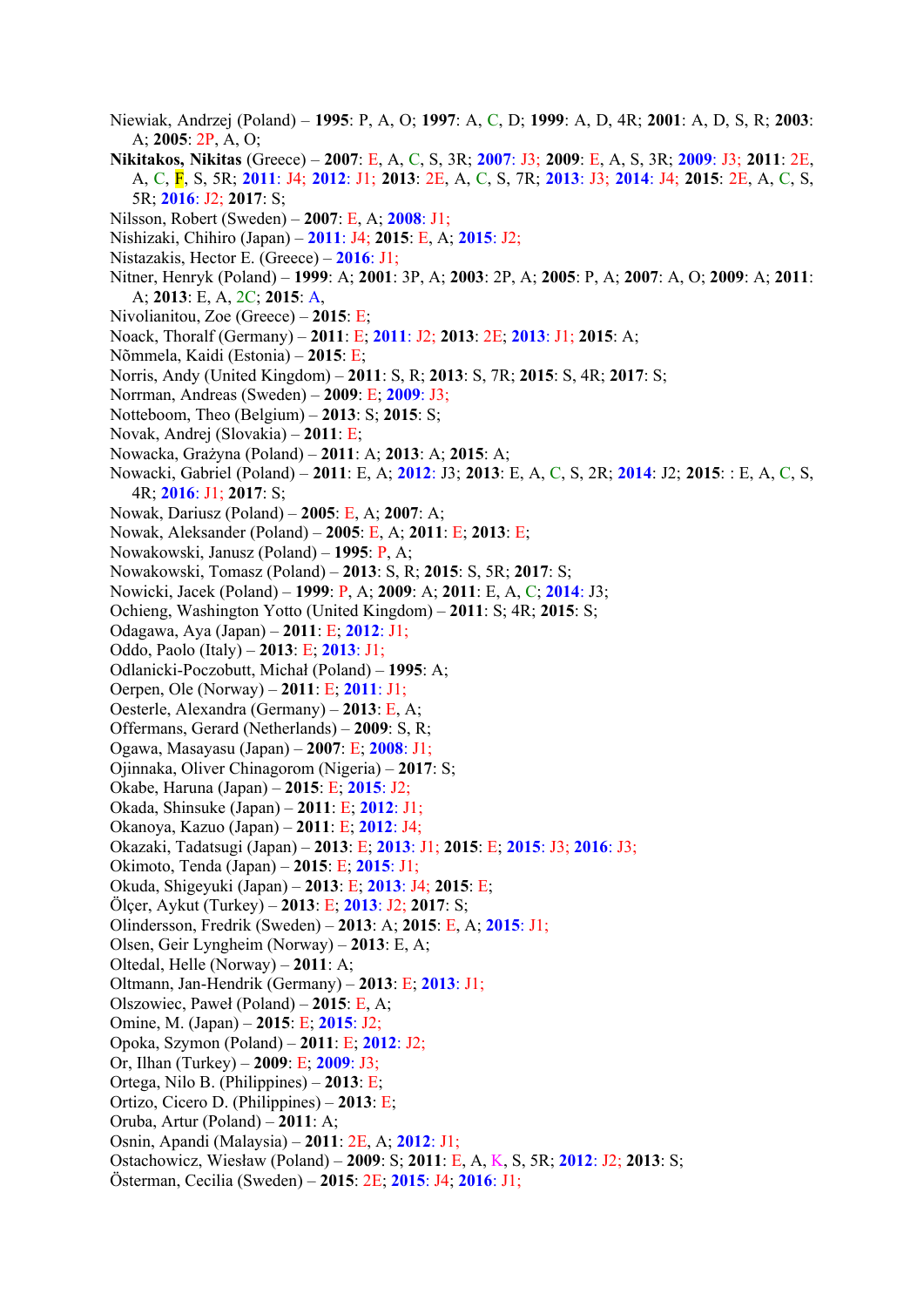- Oszczak, Stanisław (Poland) **1995**: P, A, C; **1997**: P, A; **2005**: H; **2007**: E, A, C, S, 5R; **2007**: J2; **2009**: S; **2011**: E, S, 7R; **2013**: S, 6R; **2015**: S, 2R; **2017**: S;
- Otremba, Zbigniew (Poland) **2013**: E, A; **2013**: J4; **2017**: S;
- Øvergård, Kjell Ivar (Norway) **2015**: E, A; **2015**: J1; **2017**: S;
- Ozbas, Birnur (Turkey) **2009**: E, A; **2009**: J3;
- Özdemir, Ünal (Turkey) **2015**: 2E; **2016**: 2J2;
- Paczkowski, Mieczysław (Poland) **1999**: A, O; **2001**: A, O; **2003**: A;
- Pador, Ralph (Philippines) **2007**: E, A; **2007**: J4; **2009**: 2E; **2009**: 2J2; **2013**: 4E;
- Padron Armas, Isidoro (Spain) **2011**: E, A; **2011**: J1;
- Pągowski, Zbigniew (Poland) **2013**: 2E, A; **2014**: J2;
- Pałka, Wojciech (Poland) **2009**: A; **2011**: A;
- Pałys, Marek (Poland) **2011**: S;
- Panagiotopoulou, Liza (Greece) **2011**: E, A; **2011**: J2;
- Panaitescu, Fanel-Viorel (Romania) **2013**: E, A; **2014**: J2;
- Panaitescu, Ileana-Irina (Romania) **2014**: J2;
- Panaitescu, Mariana (Romania) **2013**: E, A; **2014**: J2;
- Papachristos, Dimitris (Greece) **2011**: E; **2011**: J4; **2013**: E; **2013**: J3; **2014**: J4; **2015**: E; **2016**: J2;
- Papageorgiou, Evgenia H**.** (Greece) **2016**: J1;
- Panayides, Photis (Cyprus) **2017**: S;
- Pantazis, Dimos (Greece) **2017**: S;
- Papir, Zdzisław (Poland) **2013**: E;
- Paprocki, Paweł (Poland) **2011**: E, E, A; **2011**: J3, J4;
- Paragon, Teresita (Philippines) **2011**: E, A;
- Paranin, Roman (Russia) **2015**: E, A; **2016**: J3;
- Paranina, Alina (Russia) **2015**: E; **2016**: J3;
- **Park, Gyei-Kark** (South Korea) **2005**: E; **2007**: E, A, C, S, 4R; **2008**: J4; **2009**: S, 3R; **2011**: 3E, A; C, F, S; **2011**: 2J1; **2012**: J3; **2013**: E, A, C, S, 3R; **2013**: J1; **2015**: E, S, 4R; **2017**: S;
- Park, Jin-Soo (South Korea) **2007**: S, 4R; **2011**: S, R; **2013**: S; **2015**: E, S, 5R; **2017**: S;
- Park, Sangwon (South Korea) **2015**: E, A;
- Park, Sok-Chu (South Korea) **2011**: E; **2011**: J3;
- Park, YoungSoo (South Korea) **2015**: E;
- Parolczyk, Janusz (Poland) **2005**: 3P, A;
- Pascoal, António Manuel dos Santos (Portugal) **2015**: S; **2017**: S;
- Pashenko, Olena (Ukraine) **2015**: E;
- Pashova, Lyubka (Bulgaria) **2013**: E, A; **2013**: J2;
- Pastusiak, Tadeusz (Poland) **2011**: E, A; **2012**: J2; **2015**: E, A; **2016**: J2, J3;
- Pastuszak, Grzegorz (Poland) **2013**: E; **2013**: J2;
- Patraiko, David (United Kingdom) **2007**: E, A, W, C, N, S, 5R; **2007**: J3; **2009**: E, S, 3R; **2010**: J1; **2011**: E, A, K, C, N, S, 7R; **201**3: S, 11R; **2015**: S, 5R; **2017**: S;
- Pattinson, Michael (United Kingdom) **2007**: E; **2007**: J1;
- Paulauskas, Vytautas (Lithuania) **2009**: E, A; **2009**: J1; **2011**: S, 5R; **2013**: S, 6R; **2015**: S, 6R; **2017**: S;
- Pavlovics, Aleksandrs (Latvia) **2013**: E;
- Pawelski, Jan (Poland) **2011**: A; **2013**: E, A, S, 8R; **2015**: E, A, 2C, S, 3R; **2017**: S;
- Pawęska, Jerzy (Poland) **1995**: P, A;
- Pawlędzio, Adam (Poland) **2011**: E; **2013**: E;
- Pawlik, Thomas (Germany) **2013**: E, A, S, 7R, C; **2015**: E, A, C, S, 2R; **2017**: S;
- Pawłowska, Grażyna (Poland) **2001**: P, A;
- Parsons, James R. (Canada) **) – 2015**: A;
- Pedersen, Egil (Norway) **2007**: E, A, S, 3R; **2008**: J1; **2009**: E, S, 5R; **2009**: J1; **2011**: E, S; **2011**: J2; **2015**: S; **2017**: S;
- Peng, Jing (China) **2009**: E, A; **2009**: J1;
- Perantonis, Stayros (Greece) **2015**: E;
- Perera, Sunil (United Kingdom) **2005**: A, 2C, N;
- Perkovic, Marko (Slovenia) **2011**: E, A; **2012**: J2; **2013**: E, A; **2013**: J3;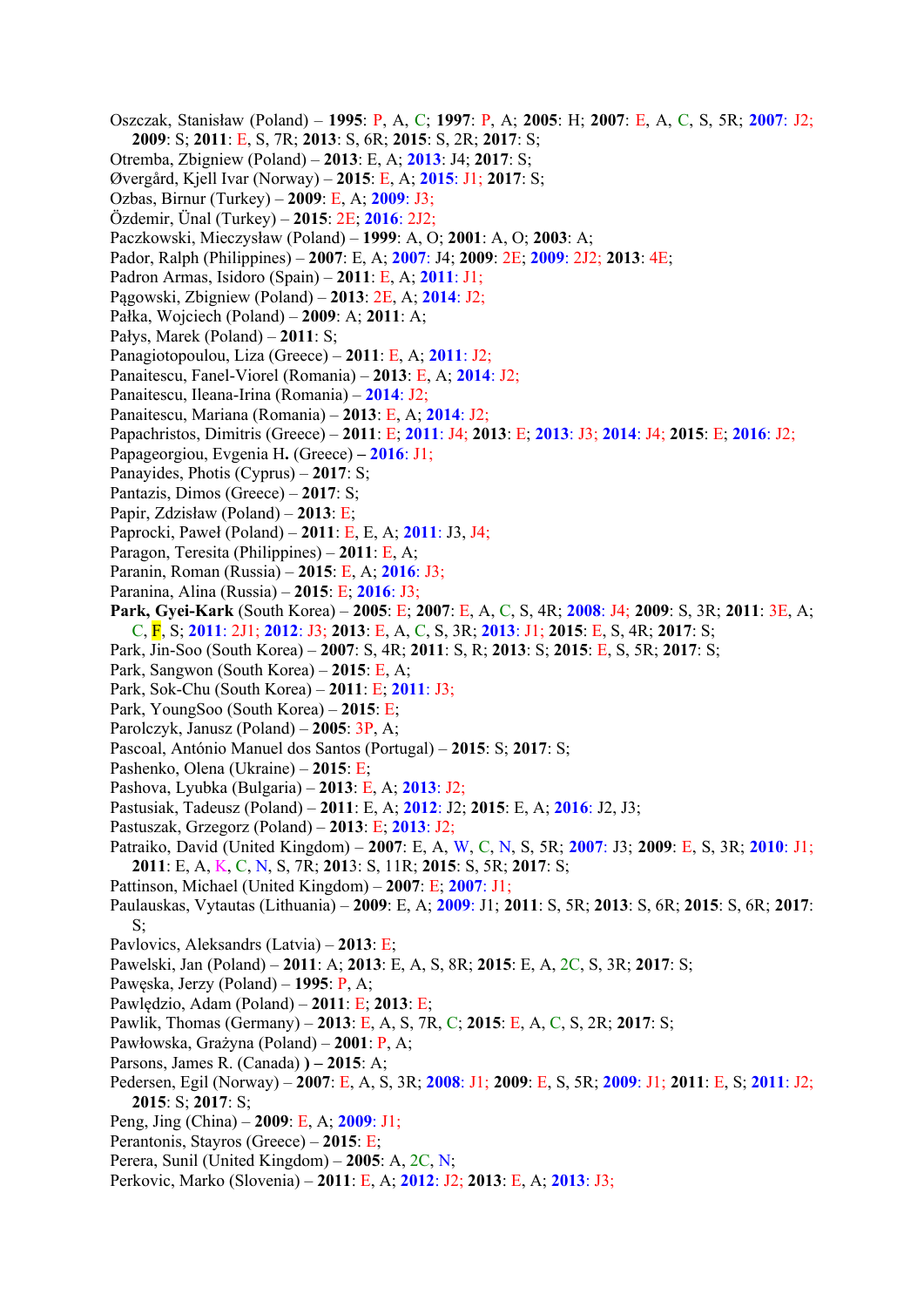Pernaczyński, Piotr (Poland) – **2007**: A, C, S; Perzyński, Tomasz (Poland) – **2015**: E, A; Pesaresi, Maerino (Italy) – **2013**: E; **2013**: J2; Petrek, Nicolas (Germany) – **2015**: E; **2015**: J4; Petryński, Wacław (Poland) – **1995**: P, A; **2001**: P, A; Peyton, Derrick Ross (Canada) – **2016**: J1; Pezzoli, Alessandro (Italy) – **2011**: E; **2012**: J4; **2013**: J4; Phillips, Michael Robert (United Kingdom) – **2017**: S; Phuoc, Ho Trung (Vietnam) ) – **2015**: E, A; **2015**: J4; Piala, Peter (Slovakia) – **2011**: E; **2012**: J4; Piasecki, Marcin (Poland) – **2013**: E; **2013**: J2; Piątkowska, Zdzisława (Poland) – **1999**: P, A; Piątkowski, Bartosz (Poland) – **1997**: P, A; Pielecha, Remigiusz (Poland) – **1995**: A; Pielechaty, Marek (Poland) – **1995**: A; **2009**: A; Pietkiewicz, Iwona (Poland) – **2013**: E; Pietraszkiewicz, Jacek (Poland) – **2009**: A; **2011**: A; **2013**: 2E, A; Pietruszczak, Daniel (Poland) – **2011:** E, A; **2015:** E; **Pietrzykowski, Zbigniew** (Poland) – **1999**: P, A; **2001**: P, A; **2003**: P, A; **2005**: A; **2007**: E, E, A, C, S, 6R; **2007**: J1, J3; **2009**: E, A, C, S, 4R; **2010**: J3; **2011**: 2E, A, C, S, 9R; **2011**: J1, J2; **2013**: E, A, C, F, S, 7R; **2014**: J2; **2015**: 2E, A, C, S, 8R; **2015**: J1, J2; **2017**: S; Piketh, Stuart (South Africa) – **2013**: E; **2013**: J1; Piliczewski, Bogusz (Poland) – **1999**: P, A; Pimoshenko, Alexander P. (Russia) – **2007**: S, R; Pinardi, Nadia (Italy) – **2013**: E; **2013**: J1; Pinchuk, Roman (Germany) – **2011**: E; **2012**: J2; Piniella, Francisco (Spain) – **2011**: E, A, S, 4R; **2011**: J2; **2013**: S, 7R; **2015**: 3E, A, C, S, 4R; **2017**: S; Pipchenko, Oleksandr (Ukraine) – **2011**: E; **2011**: J3; Piraszewski, Mieczysław (Poland) – **1995**: P, A; Pisarek, Alina (Poland) – **2007**: A; Piszczek, Wojciech (Poland) – **1999**: P, A; **2005**: P, A; Piwowarczyk, Sebastian (Poland) – **2015**: A, V; Plácido da Conceição, Victor Fernando (Portugal) – **2015**: E, A; **2015**: J3; Plata, Sławomir (Poland) – **2009**: E, A; **2009**: J3; Pleczyński, Marcin (Poland) – **2013:** A; Pleger, Hanna (Poland) – **2007**: A, O, T; **2009**: A, O; **2011**: A, O; **2013**: A, O; **2015**: A, O; Pleskacz, Krzysztof (Poland) – **2013**: E, A; **2015**: E; **2015**: J2; Plewiński, Leszek (Poland) – **1997**: P, A; **1999**: P, A; **2001**: P, A; Pliński, Marcin (Poland) – **2011**: S; 4R; Poizner, Mykhaylo (Ukraine) – **2013**: E; Polański, Sławomir (Poland) – **2015**: A; Pomirski, Janusz (Poland) – **2009**: E, A; **2010**: J2; Pop, Jakub (Czech Republic) – **2013**: E; Popa, Constantin (Romania) – **2014**: J4; **2015**: E; Popa, Liliana-Viorica (Romania) – **2011**: E, A; **2011**: J4; Popek, Marzenna (Poland) – **1995**: 2P, A; **2007**: 2E, A; **2007**: J2; **2008**: J2; **2009**: E, A; **2010**: J4; **2013**: E, A; **2017**: S; Popiel, Tadeusz (Poland) – **2009**: A; Popielarczyk, Dariusz (Poland) – **2007**: E, A; **2007**: J2; Popik, Jarosław (Poland) – **2011**: 2E, A; **2011**: J4; **2012**: J3; Popova, Silviya (Bulgaria) – **2013**: E; **2013**: J2; Popovich, Vasily (Russia) – **2015**: E; **2016**: J3; Popovich, T.V. (Russia) – **2016**: J3; Porada, Jędrzej (Poland) – **2001**: P, A; **2003**: P, A; **2005**: P, A; Porathe, Thomas (Sweden) – **2013**: E, A; **2013**: J1; **2015**: 2E, A, C; **2017**: S;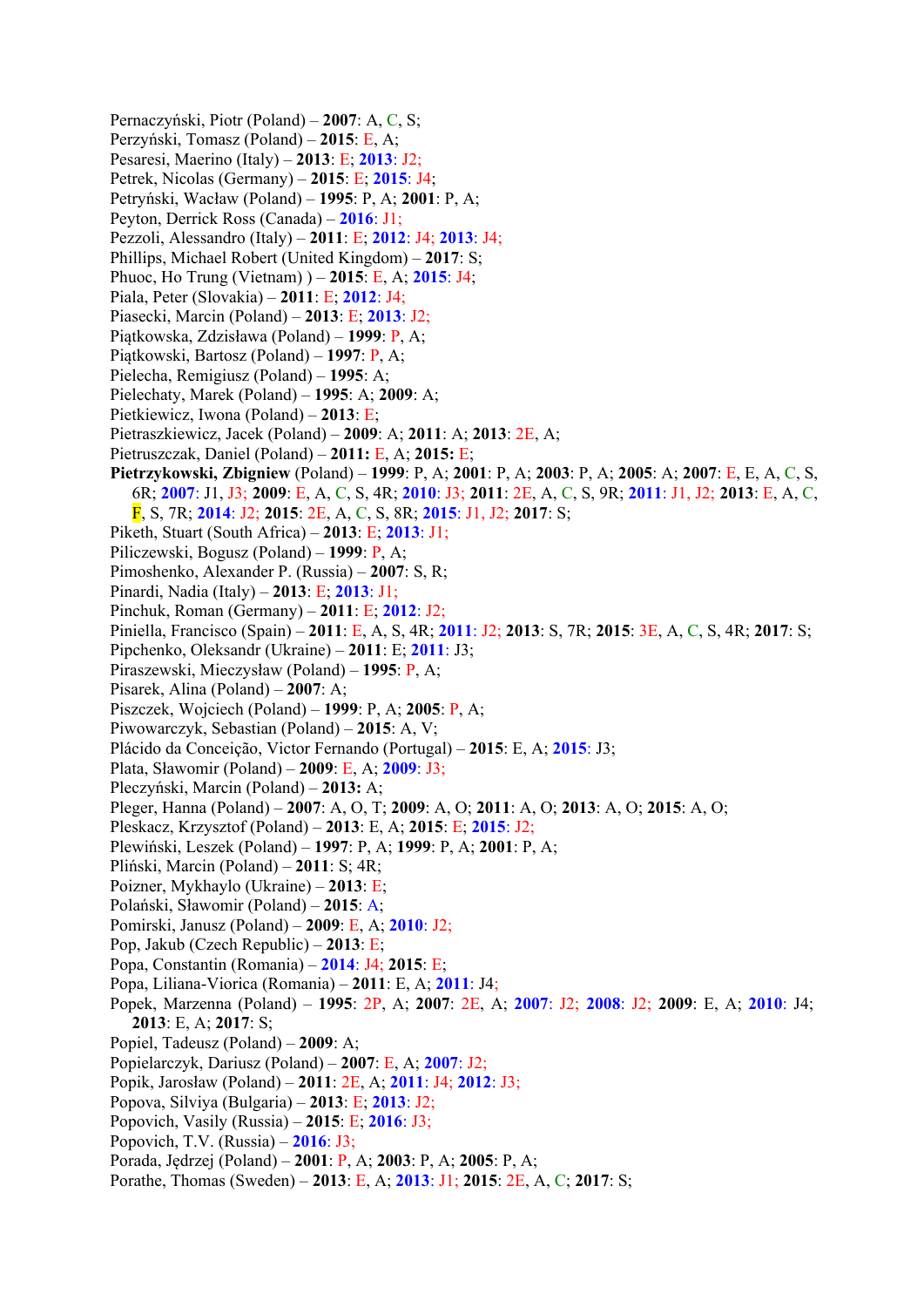Posiła, Janusz (Poland) – **2007**: A; Postan, Mykhaylo (Ukraine) – **2011**: E, A; **2011**: J4; **2013**: E, A; Posti, Antti (Finland) – **2013**: E; **2014**: J2; Pötöskey, Martin (Germany) – **2015**: E; Potoker, Elaine (United States) – **2009**: E; **2009**: J2; Pour, Ali Hamidani (Iran) – **2015**: E; Pourzanjani, Malek (United Kingdom/Australia/Malaysia/South Africa) – **2007**: S; **2009**: S; **2011**: S; **2013**: S, R; **2015**: S; **2017**: S; Powell, Julia (United States) – **2011**: E, A; **2011**: J2; Pracz, Edward (Poland) – **2013**: A; **2015**: A, Praczyk, Tomasz (Poland) – **2007**: A; **2011**: A; **2015**: S, 7R; **2017**: S; Praetorius, Gesa (Sweden) – **2015**: E; **2015**: J2; Preisner, Michał (Poland) – **2009**: A; Pritchard, Boris (Croatia) – **2009**: S, R; **2011**: S, 3R; **2013**: S, 5R; **2015**: S, 2R; **2017**: S; Prokaev, Alexander N. **(Russia)** – **2015**: E, A, C; Prokhnich, Vladimir P. (Russia) – **2013**: E; **2015**: E; Proskurnicki, Mirosław (Poland) – **2003**: A; **2009**: A; Przybyłowski, Adam (Poland) – **2009**: E, A; **2009**: J4; **2011**: E, A; **2013**: E, A; Przybyłowski, Piotr (Poland) – **1999**: A; **2001**: A; **2009**: A; **2011**: A, S, 2R; **2012**: J2; **2013**: A; **2015**: A, Przywarty, Marcin (Poland) – **2007**: E, A; **2008**: J4; **2011**: E, A; Pszenny, Jerzy (Poland) – **1995**: A; Pudovikov, Sergey (Germany) – **2011**: E; **2012**: J2; Puls, Olaf (Germany) – **2011**: E; **2011**: J1; Puricer, Pavel (Czech Republic) – **2007**: E; **2007**: J2; Pušić, Danijel (Croatia) – **2013**: E, A; Puszcz, Agnieszka (Poland) – **2011:** E, A; Pyatakov, Eduard (Ukraine) – **2015:** E; Pyć, Dorota (Poland) – **2013**: A; **2015**: E, K, A, H, W; **2016**: J1; **2017**: S; Pyrchla, Jerzy (Poland) – **2001**: E, A; Qin, Ting-Rong (China) – **2011**: E; **2011**: J1; Qinggong, Zheng (China) – **2011**: E; Quan, Phan Van (Vietnam) – **2015**: E, A; **2015**: J4; Quan, Tran Anh (Vietnam) – **2001**: E, A; Querol, Antonio (Spain) – **2015**: E, A; Quy, Nguyen Minh (Netherlands) – **2005**: E; Radke, Barbara (South Africa) – **2013**: E, A; **2013**: J1; Radlinger, Roland (Austria) – **2013**: E; **2013**: J3; Radojevic, Slobodan (Serbia) – **2011**: E; Rajewski, Przemysław (Poland) – **2013**: E; Rajmańska, Dorota (Poland) – **2003**: A, O; **2005**: A, O; **2007**: A, O, T; **2009**: A, O, T; **2011**: A, O; **2013**: A, O; **2015**: A, O; **2017**: O; Ramos, Wilfredo P. (Philippines) – **2013**: E; Ranmuthugala, Dev (Australia) – **2014**: J4; Rasero Balon, Juan Carlos (Spain) – **2011**: E; **2011**: J2; Rashad, Refaat (Egypt) – **2011**: A, G; **2013**: S; **2015**: S, 2R; **2017**: S; Ray, Cyril (France) – **2011**: E, A; **2011**: J4; Reichel, Maciej (Denmark) – **2014**: J3; Reiten, Kristian (Norway) – **2009**: A; Renilson, Martin (Australia) – **2017**: S; Renjie, Liu (China) – **2007**: E, A; **2007**: J2; Reuter, Johannes (Germany) – **2015**: E; **2015**: J3; Ricci, Stefano (Italy) – **2009**: E, A; **2010**: J2; Richter, Jan (Belgium) – **2009**: E, A; **2010**: J3; Rijo, Nádia (Portugal) – **2015**: E;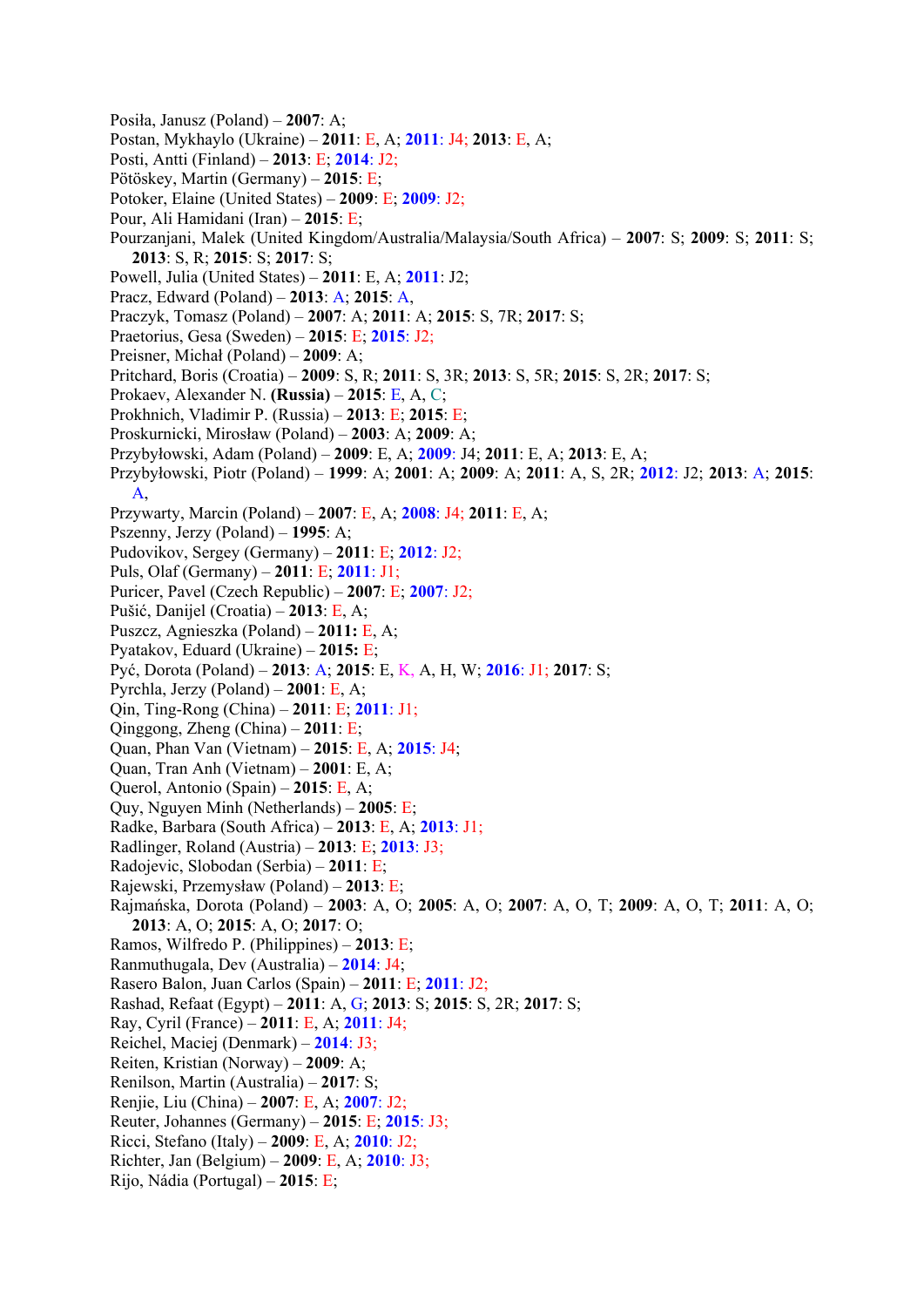- Ringsberg, Jonas (Sweden) **2013**: S, 5R; **2015**: S, R; **2017**: S;
- Rizvanolli, Anisa (Germany) **2015**: E, A; **2015**: J4;
- Robinson, James (Ireland) **2011**: H, W;
- Rodriguez, Rafael Lucas (Spain) **2011**: A, G;
- Rodriguez Hernandez, Jose Angel (Spain) **2011**: E; **2011**: J1;
- Rodriguez Nuevo, Manuel (Spain) **2011**: E; **2011**: J3;
- Rødseth, Ørnulf Jan (Norway) **2015**: E, A; **2015**: J3;
- Roe, Michael (United Kingdom) **2013**: S, 7R;
- Rogowska, Joanna (Poland) **2011**: A, O; **2013**: A, O; **2015**: A, T; **2017**: O;
- Rogowski, Jerzy B. (Poland) **1995**: P, A; **1999**: P, A; **2005**: H; **2007**: E, A, C, S, 4R; **2008**: J1; **2009**:
- E, A, S; **2009**: J3; **2011**: S, R; **2013**: S, 9R; **2015**: E, A, C, S, 2R; **2015**: J2; **2017**: S;
- Rohling, Hermann (Germany) **2013**: S, 8R; **2015**: S, 3R; **2017**: S;
- Rohm, Witold (Poland) **2011**: E; **2011**: J1;
- Rooks, Mathew (United Kingdom) **2013**: E;
- Rojek, Bogdan (Poland) **2005**: E, A; **2007**: E, A; **2007**: J4;
- Romanovas, Michailas (Germany) **2015**: E;
- Romero Lares, María Carolina (Venezuela) **2017**: S;
- Rosa Santos, Paulo (Portugal) **2017**: S;
- Rosenau, Bożena (Poland) **1995**: A, O;
- Rosenhave, Per-Einar (Norway) **2011**: E; **2012**: J4;
- Rosiński, Adam (Poland) **2015**: 2E, A; **2016**: J1;
- Rosso, Maurizion (Italy) **2011**: E; **2012**: J4;
- Rózga, Łukasz (Poland) **2009**: A; **2011**: A;
- Rozmarynowska, Monika (Poland) **2015**: E; **2015**: J4;
- Rudolph, Jochen (Germany) **2001**: E, A; **2007**: E, A; **2007**: J1;
- Rudzińska, Małgorzata (Poland) **1997**: A, O; **1999**: A, O; **2001**: A, O; **2003**: A, O; **2005**: A, O; **2007**: T; **2011**: A; **2013**: A; **2015**: A;
- Rummel, Hans (Germany) **2007**: A;
- Ruotsalainen, Laura (Finland) **2015**: E; **2015**: J2; **2016:** J3;
- Rupšienė, Liudmila (Lithuania) **2009**: E; **2010**: J3; **2011**: E; **2013**: E;
- Ruther, Heinz (South Africa) **2015**: S; **2017**: S;
- Rutkowski, Grzegorz (Poland) **1997**: P, A; **1999**: 3P, A; **2001**: P, A, O, R; **2005**: E, P, A, O; **2009**: E; **2010**: J4; **2014**: J4; **2016**: 2J3;
- **Rymarz, Edward Władysław** (Poland) **1995**: P, P, A, C; **1999**: 2P, A, C, S, 3R; **2001**: A, C, R; **2003**: 4P, A, C; **2005**: 2P, A, C, S; **2007**: E, A, C, F, S, 7R; **2007**: J1; **2009**: A, C, S, 4R; **2011**: A, C, S, 6R; **2013**: S, 11R;
- Ryu, Shinchiku (Japan) **2013**: E;
- Rzepecka, Zofia (Poland) **1995**: P, A; **1997**: P, A;
- Sabki, Ahmad Fuaad bin (Malaysia) **2013**: E; **2014**: J1;
- Sadowski, Jarosław (Poland) **2011**: E; **2011**: J2; **2013**: E; **2015**: E, A; **2015**: J1;
- Sáez-Martínez, Cristina (Germany) **2015**: E; **2015**: J3;
- Safar, Jan (Czech Republic) **2011**: E, A; **2011**: J1;
- Sag, Osman Kamil (Turkey) **2009**: S, **2011**: S; **2015**: S;
- Saharuddin, Abdul Hamid (Malaysia) **2009**: E; **2009**: J3; **2011**: 2E, A; **2012**: J1; **2013**: S, 5R; **2015**: S; **2017**: S;
- Şahin, Bekir (Turkey) **2013**: E, A; **2016**: J1;
- Said, Mohd Hafizi (Malaysia) **2009**: E, A; **2009**: J3;
- Saitoh, Shigenobu (Japan) **2011**: E; **2012**: J3;
- Sakamoto, Kazuya (Japan) **2011**: E; **2011**: J1;
- Sakhaei, Nasrin (Iran) **2013**: E;
- Sakuma, Kousuke (Japan) **2011**: E; **2012**: J1;
- Salmonowicz, Wiesław (Poland) **2005**: P, A;
- Şalci, Aydin (Turkey) **2009**: A, C, S, 2R; **2011**: S, 4R; **2013**: E, A, C, S, 10R; **2015**: S, 2R;
- Salomon, Adam (Poland) **2013**: E, A;
- Sampson, Helen (United Kingdom) **2015**: S; **2017**: S;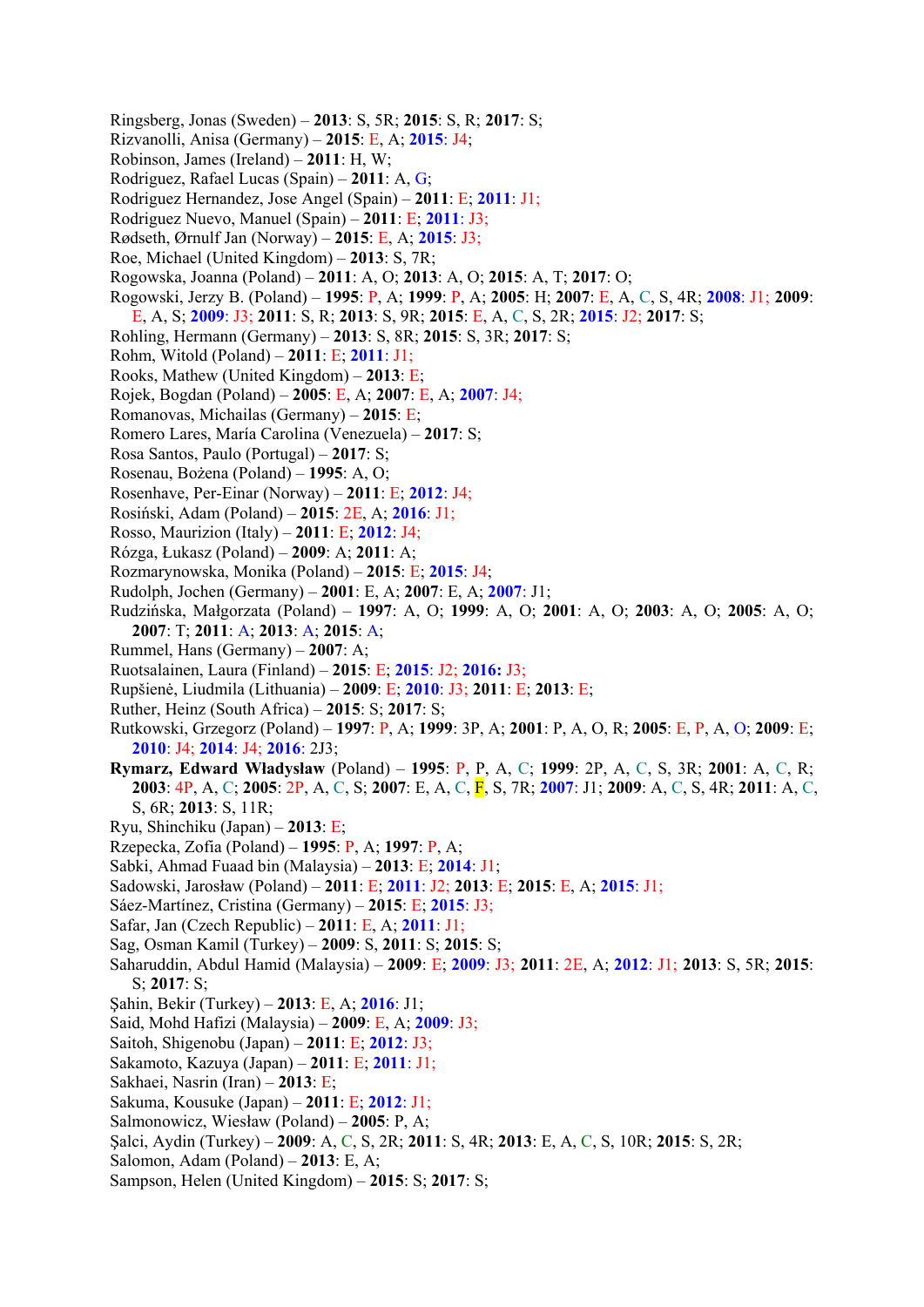- Sandberg, Erik (Sweden) **2011**: A;
- Santos, Eduardo (Philippines) **2007**: A; **2013**: E; **2013**: J4; **2015**: 2E;
- Santoso, Agoes (Indonesia) **2015**: E; **2015**: J1;
- Sarantopoulos, Athanasios (Grecee) **2015**: E; **2016**: J1;
- Sarinas, Brian Gil (Philippines) **2013**: 2E;
- Sarnecka, Bożena (Poland) **1995**: A;
- Sasa, Kenji (Japan) **2015**: E;
- Sasaki, Noriyuki (Japan) **2013**: E; **2013**: J4;
- Satir, Tanzer (Turkey) **2007**: 2E, A; **2007**: J2; **2008**: J1;
- Saull, John (United Kingdom) **2009**: E; **2009**: J2;
- Savari, Ahmad (Iran) **2013**: E;
- Sawczak, Agnieszka (Poland) **2015**: E; **2015**: J2;
- Sawka, Janusz (Poland) **2007**: A, T; **2009**: A, T; **2011**: A, T; **2013**: A, T;
- Schaub, Michèle (Germany) **2013**: 2E; **2013**: J2; **2014**: J1; **2015**: E; **2016**: J2;
- Scheid, Ralph (United States) **2005**: E, A, K;
- Schinas, Orestis (Germany) **2013**: E, A; **2013**: J2;
- Schoeneich, Marta (Poland) **2007**: E, A; **2008**: J2; **2011**: A;
- Schroeder-Hinrichs, Jens Uwe (Germany) **2011**: E, S, 3R; **2011**: J2; **2013**: S; **2015**: E, S; **2015**: J2; **2017**: S;
- Schwarzberg, Peter (Netherlands) **2013**: E; **2013**: J4;
- Sciberras, Edward (Malta) **2011**: E, A; **2012**: J4;
- Scupi, Andrei Alexandru (Romania) **2011**: E, A; **2011**: J4;
- Sebastian, Ronald Raymond (Philippines) **2013**: A;
- Seefeldt, Dieter (Germany) **2011**: E, A; **2011**: J2;
- Seif, Mohammad Saeed (Iran) **2015**: E; **2015**: J2;
- Sekimizu, Koji (Japan) **2015**: W;
- Semedo, Álvaro (Portugal) **2013**: E; **2015**: E;
- Sencila, Victoras (Lithuania) **2009**: E, A; **2010**: J3; **2011**: E, A, S, 4R; **2011**: J4; **2013**: 2E, S, 6R; **2015**: S; **2017**: S;
- Şengönül, Güven (Turkey) **2013**: E; **2014**: J2;
- Seo, Jeong-Ho (South Korea) **2009**: E; **2010**: J1;
- Seo, K.Y. (South Korea) **2005**: E;
- Seo, Seong-Gi (United Kingdom) **2015**: E, A;
- Seong, Yuchang (South Korea) **2011**: E, A; **2012**: J3;
- Sequio, Mario C. (Philippines) **2013**: E;
- Şerban, Cristina (Romania) **2014**: J4; **2015**: E;
- Serra, Juan Marí (Spain) **2015**: E; **2015**: J4;
- Serry, Arnaud (France) **2015**: E;
- Seyedjavadin, R. (Iran) **2011**: E; **2012**: J3;
- Shah, Sayed Chhattan (South Korea) **2013**: 2E; **2013**: 2J1;
- Shakata, Kentaro (Japan) **2011**: E; **2012**: J1;
- Shao, Songqing (China) **2007**: E; **2007**: J1;
- Sharabidze, Irakli (Georgia) **2013**: E, A; **2015**: E;
- Sharifov, Zahid Ziyadkhan (Azerbaijan) **2017**: S;
- Shen, Chun (China) **2009**: E, A; **2009**: J1;
- Shershnova, Anna (Ukraine) **2015**: E;
- **Shi, Chaojian** (China) **2007**: 2E, A, C, F, S, 3R; **2007**: J3, J4; **2009**: 3E, S, 4R; **2009**: J1; **2009**: 2J1; **2011**: 3E, A, C, S, 4R; **2011**: J3; **2012**: J2, J3; **2013**: E, S; **2013**: J1; **2013**: J1, J2; **2015**: S; **2017**: S;
- Shim, Duk-Sun (South Korea) **2013**: E, A; **2013**: J2;
- Shimada, Youichi (Japan) **2011**: E; **2012**: J1;
- Shiotani, Shigeaki (Japan) **2011**: E, A; **2012**: J1; **2013**: E, A, C, S, 8R; **2014**: J1; **2015**: E, S;
- Shirmohammadi, Mehrnaz (Iran) **2013**: E;
- Shishkin, Aleksandr V. (Ukraine) **2011**: E; **2011**: J2; **2013**: 2E, A, C; **2013**: J4; **2015**: 2E, A; **2015**: J3;
- Shoji, Ruri (Japan) **2009**: E; **2009**: J4; **2011**: E;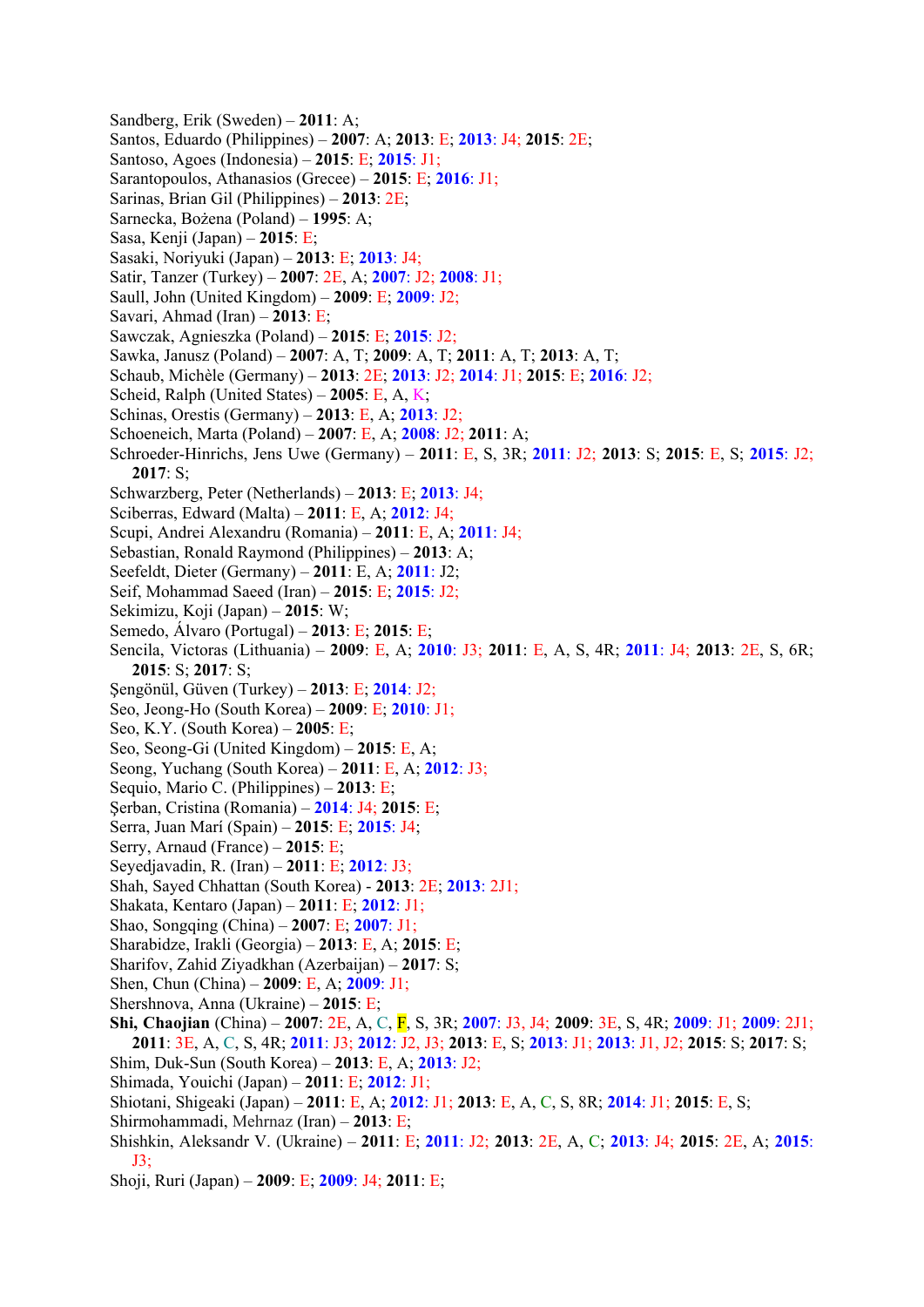- Short, Stephanie (United Kingdom) **2009**: A; **2013**: E, A; **2015**: A;
- Siergiejczyk, Mirosław (Poland) **2013**: E, A; **2015**: 2E, A, S, 2R; **2016**: J1; **2017**: S;
- Sierny, Jan (Poland) **2011**: E; **2011**: J1;
- Sikora, Piotr (Poland) **2009**: E; **2010**: J2;
- Šimák, Vojtech (Slovakia) **2014**: J4;
- Singaraveloo, Partiban (Malaysia) **2013:** E; **2014**: J1;
- Singh, Shivandra (India/Poland) **1999**: P, A; **2005**: E, 2P, A;
- Sinyavsky, Nikolay (Russia) **2015**: E, A; **2015**: J4;
- Sirris, Ioannis (Greece) **2007**: E; **2007**: J3;
- Sitarz, Marek (Poland) **2011**: S, R;
- Siwicki, Wojciech (Poland) **2011**: E, A; **2011**: J2; **2013**: E, A;
- Siwiński, Krzysztof (Poland) **1999**: P, A;
- Skelnik, Julian (Poland) **2013**: E, A, G, G;
- Skiepko, Monika (Poland) **2015**: E, A, V;
- Skjong, Rolf (Norway) **2007**: E; **2007**: J2;
- Skorupski, Jacek (Poland) **2011**: E, A; **2012**: J3; **2013**: E, A, S, 5R; **2013**: J4; **2015**: S; **2017**: S;
- Skrzeszewska, Katarzyna (Poland) **2015**: A;
- Skutin, Andrey (Russia) **2013**: E, A;
- Skydanchuk, Serhiy (Ukraine) **2013**: E, A; **2013**: J3;
- Ślączka, Wojciech (Poland) **2003**: P, A; **2011**: S, 2R; **2013**: S, 8R; **2015**: S, 3R; **2017**: S;
- Smalczewski, Filip (Poland) **2011**: E, A, V;
- Smalko, Zbigniew (Poland) **2009**: E, S, 3R; **2011**: S;
- Small, Graham R. (Canada) **2014**: J3;
- **Śmierzchalski, Roman** (Poland) **1999**: P, A, 2R; **2001**: A; **2005**: 2P, A, C; **2007**: 2E, A, C, S, 6R; **2007**: J3; **2008**: J1; **2009**: E, A, C, S, 4R; **2009**: J4; **2011**: E, A, C, S, 9R; **2011**: J4; **2013**: E, A, C, F, S, 13R; **20013**: J2; **2015**: E, A, C, S, 5R; **2017**: S;
	-
- Smirnov, Vladimir G. (Russia) **2011**: E; **2012**: J2;
- Smirnova, Oksana (Russia) **2015**: E; **2016**: J3;
- Smith, Dick (United Kingdom) **2007**: A, G, C, S; **2009**: S;
- Smolarek, Leszek (Poland) **2009**: E, A; **2010**: J2; **2011**: S, 2R; **2013**: E, A, C, S, 8R; **2013**: J1; **2015**: 2E, A, C, S, 4R; **2015**: J4; **2017**: S;
- Śniegocki, Henryk (Poland) **1995**: 2P, A; **1999**: P, A; **2005**: A, S; **2007**: A, C, S, 8R; **2009**: A, C, S, 2R; **2011**: A, C, S, 6R; **2013**: A, C, S, 3R; **2015**: 2E, A, C, S, R, W; **2015**: J4; **2017**: S;
- Snöberg, Jan (Sweden) **2013**: E; **2014**: J1;
- Soares, Pedro (Portugal) **2015**: E;
- Sobiecki, Andrzej (Poland) **1995**: 2P, A;
- Soda, Taisuke (Japan) **2011**: E; **2012**: J1;
- Soehodho, Sutanto (Indonesia) **2017**: S;
- Sokół, Rafał (Poland) **2009**: E; **2010**: J2;
- Solanki, Inderveer (India) **2011**: E;
- Soliwoda, Jarosław (Poland) **2014**: J2;
- Sollosi, Mike M. (United States) **2011**: S;
- Somosa, Roberto R. (Philippines) **2013**: E;
- Son, Ki Hak (South Korea) **2015**: E;
- Son, N.S. (South Korea) **2011**: E; **2011**: J1;
- Sooksripaisarnkit, Poomintr (Hong Kong) **2013**: E; **2014**: J2;
- Sørensen, John Dalsgaard (Denmark) **2017**: S;
- Sornn-Friese, Henrik (Denmark) **2015**: S;
- Sorokin Ruslan (Russia) **2015**: E;
- Šoškić, Svetislav (Serbia) **2011**: 2E, A; **2013**: E, A; **2014**: J4; **2015**: E, A; **2015**: J2;
- Soszyńska-Budny, Joanna (Poland) **2007**: E, A; **2007**: J2; **2013**: E; **2013**: J2; **2015**: S, 3R; **2017**: S; Sousa, Wilson Cabral Jr. (Brazil) – **2013**: E;
- Spaans, Jac (Netherlands) **2007**: A, C, S, 4R; **2009**: S, 6R; **2011**: S, 8R; **2013**: S, 10R; **2015**: S, 3R; **2017**: S;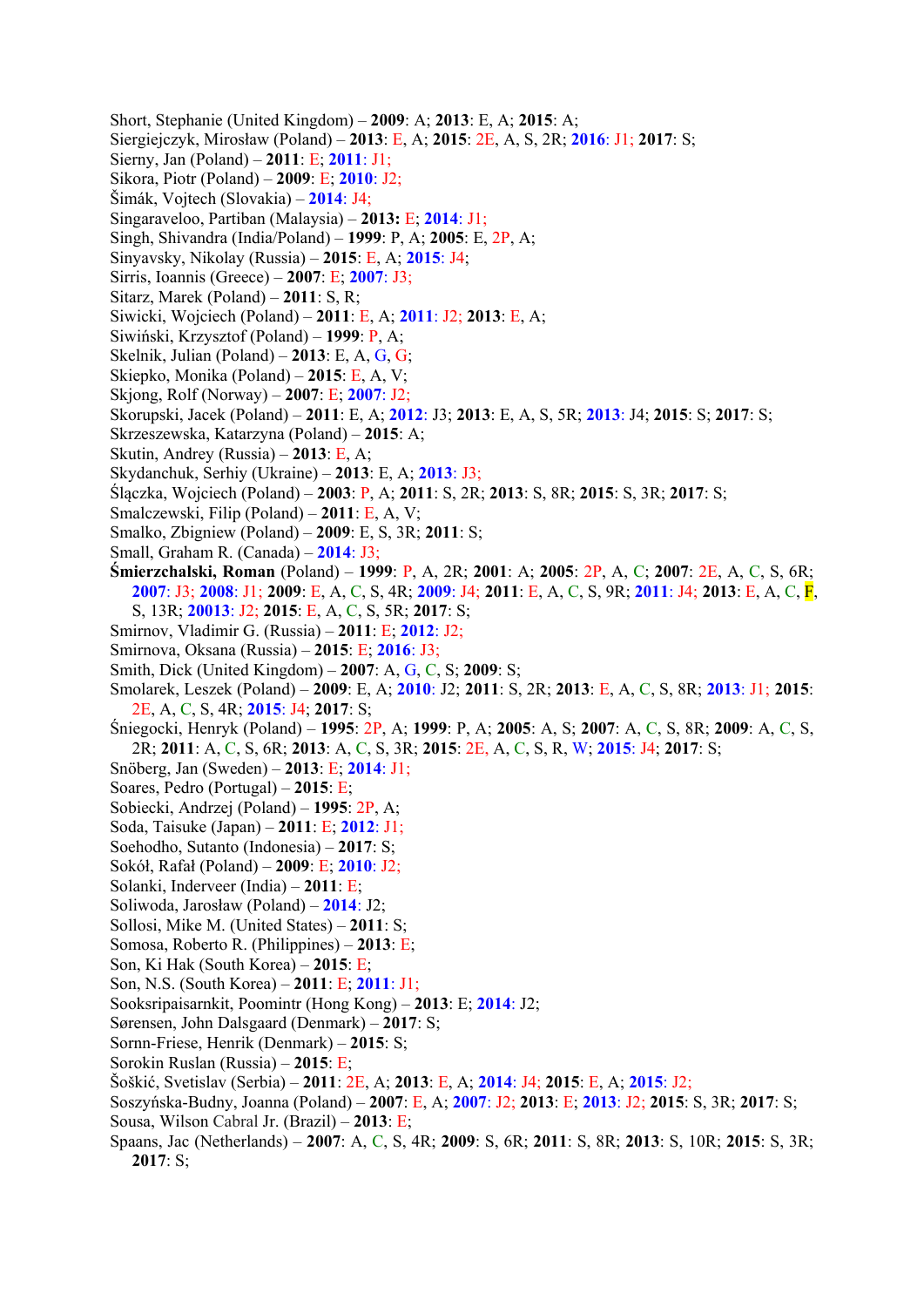- **Specht, Cezary** (Poland) **1999**: P, A; **2001**: P, A; **2005**: P, A, C, H; **2007**: E, E, A, K, C, S, 9R; **2007**: J3, J4; **2009**: A, C, S, 3R; **2011**: E, A, C, S, 5R; **2013**: A, C, F, S, 6R; **2015**: E, A, C, S, 3R; **2015**: J2; **2016**: J2; **2017**: S;
- Spetaas, Terje (Norway) **2013**: A;
- Spigalski, Cezary (Poland) **2013:** A, F; **2015**: A, F;
- Spyrou, Kostas (Greece) **2015**: E;
- Squire, Vernon (New Zealand) **2015**: S, 2R; **2017**: S;
- Stahl, Bengt (Sweden) **2007**: A, C, S, 5R; **2009**: S, 4R; **2011**: A, C, S, 5R; **2013**: A, C, S, 9R;
- Ståhlberg, Kaarle (Finland) **2011**: 2E, A; **2012**: J1, J3;
- Stan, Liviu Constantin (Romania) **2009**: E, A; **2009**: J3; **2011**: E, E, A; **2012:** J4;
- Standerline, Barry (United Kingdom) **2014**: J3;
- Stanisławczyk, Ida (Poland) **1995**: E, A; **1999**: P, A; **2001**: P, A; **2009**: E, A; **2010**: J2; **2011**: E, A; **2012**: J1;
- Stankus, Albinas (Lithuania) **2015**: E; **2016**: J2;
- Starosta, Andrzej (Poland) **2007**: E, A; **2007**: J4;
- Stary, Ireneusz (Poland) **1995**: P, A, O; **2001**: O;
- Stasenko, Mykhail S. (Russia) **2009**: E; **2010**: J4;
- Stasiak, Wojciech (Poland) **2007**: A, T; **2009**: A, T; **2011**: A, T; **2013**: A, T; **2015**: A, T;
- Staśkiewicz, Antoni (Poland) **1995**: P, A;
- Stateczny, Andrzej (Poland) **1997**: P, A; **1999**: A; **2003**: P, A; **2005**: H; **2007**: E, A, C, S, 3R; **2008**: J1; **2009**: E, A, C, S, 3R; **2009**: J4; **2011**: S; **2013**: S, 6R; **2015**: A, S, 5R; **2017**: S;
- Stawicki, Krzysztof (Poland) **1999**: P, A; 2001: O; **2003**: A; **2005**: 2P, A, O; **2007**: O;
- Stecko, Tomasz (Poland) **2001**: P, A;
- Stefanakos, Christos (Greece) **2013**: E; **2013**: J2;
- Stefański, Jacek (Poland) **2011**: E; **2011**: J2; **2013**: E;
- Stefurak, Wiktor (Poland) **2015**: E; **2015**: J4;
- Steinerts, Gunars (Latvia) **2011**: E, A; **2012**: J2;
- Stepnowski, Andrzej (Poland) **2007**: S; **2009**: S; **2011**: S, R; **2013**: E, S, R; **2015**: S; **2017**: S;
- Stepnowski, Rafał (Poland) **2003**: A; **2005**: P, A; **2007**: A; **2009**: A; **2013**: E, A;
- Storgård, Jenni (Finland) **2013**: E; **2013**: J3; **2014**: J3;
- Stoter, Peter (Netherlands) **2005**: E, A;
- Storesund, Vigleik (Norway) **2011**: A;
- Stoyanov, Nikola (Bulgaria) **2009**: E; **2009**: J4;
- Stromski, Leszek (Poland) **1997**: P, A;
- Strohschneider, Stefan (Germany) **2013**: E, A; **2014**: J1; **2015**: E, A;
- Stróżyna, Milena (Poland) **2016:** J3;
- Struk, Mieczysław (Poland) **2011**: H;
- Stupak, Grigory (Russia) **2011**: S; **2015**: S, R;
- Stupak, Tadeusz (Poland) **1995**: P, A, O, W; **1999**: A; **2001**: P, A, S; **2007**: E, A; **2007**: J2; **2009**: A; **2011**: 2E, A; **2011**: J3, J4; **2014**: J3;
- Stupalo, Vlatka (Croatia) **2013**: E;
- Styszyńska, Anna (Poland) **1995**: P, A; **1999**: 2P, A, 2R; **2007**: A; **2011**: S, 8R;
- Subotowicz, Wiesław (Poland) **1999**: P, A;
- Subramaniam, Manivannan (Malaysia) **2015**: E, A, C; **2017**: S;
- Suchomska, Anna (Poland) **2013**: A, V;
- Suda, Józef (Poland) **2009**: A;
- Sueyoshi, Nobuo (Japan) **2011**: E; **2011**: J3;
- Sugioka, Hiroko (Japan) **2011**: E, A; **2012**: J1; **2015**: E; **2015**: J2;
- Sugita, Kazumi (Japan) **2013**: E; **2013**: J4;
- Surma, Szymon (Poland) **2007**: E, A; **2008**: J3;
- Surugiu, Felicia (Romania) **2011**: E; **2012**: J1;
- Svatoň, Jiri (Czech Republic) **2013**: E, A; **2015**: E, A;
- Świerczyński, Sławomir (Poland) **2013**: E;
- Synakiewicz, Jarosław (Poland) **2011**: A;
- Szafran, Krzysztof (Poland) **2013**: 2E, A; **2014**: J2; **2015**: E, A; **2015**: J1;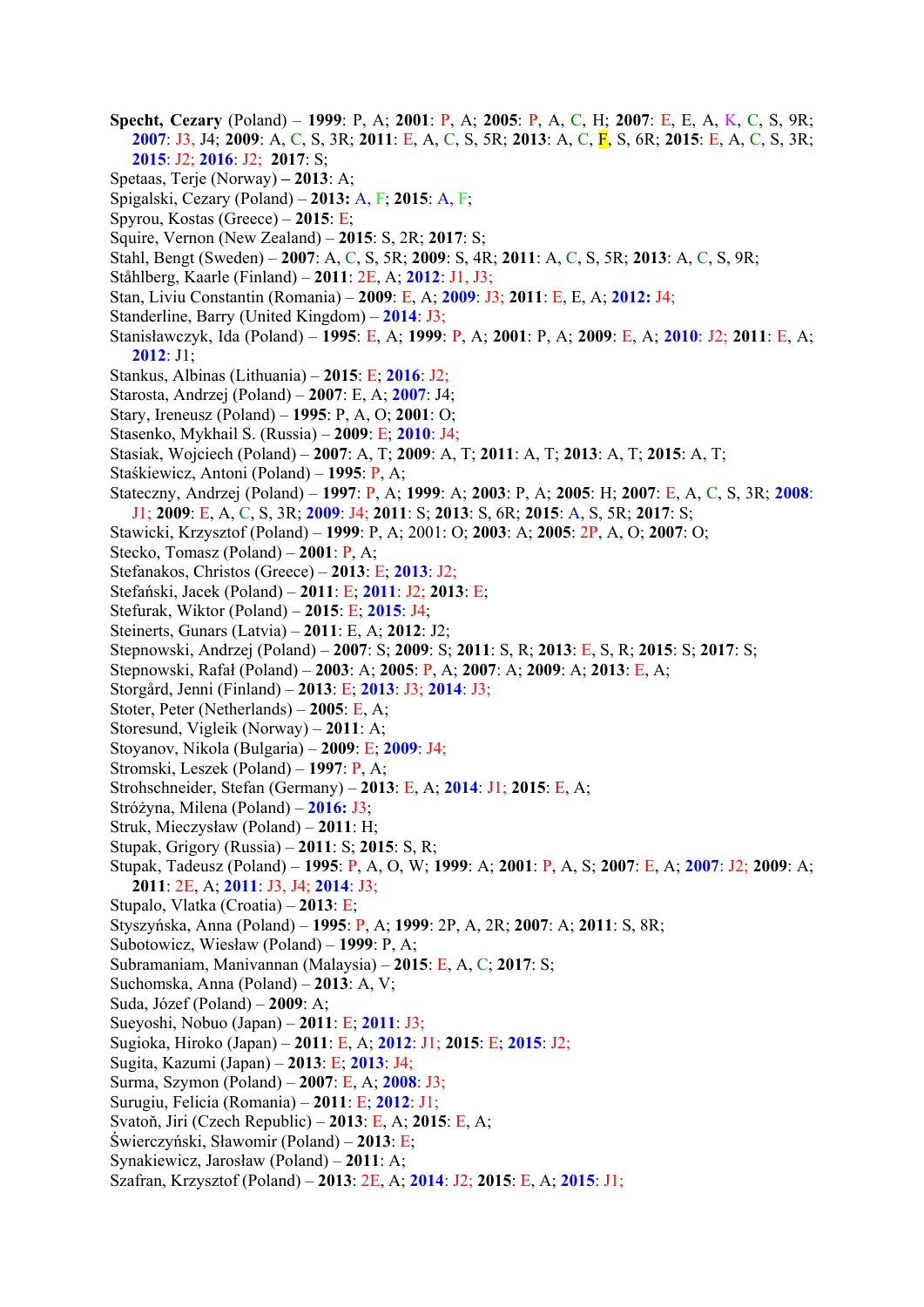- Szafrańska, Marta (Poland) **2015**: E, A;
- Szalek, Ryszard (Poland) **1995**: P, A;
- Szantyr, Jan (Poland) **2015**: S; **2017**: S;
- Szczepański, Marek (Poland) **1997**: O; **1999**: P, A, O; **2001**: A; **2003**: P, A; **2005**: P, A, O; **2007**: O, T;
- Szcześniak, Joanna (Poland) **2011**: E, A, V; **2013**: E, A, V;
- Szczurek, Wojciech (Poland) **2007**: H; **2009**: H;
- Szewczuk, Tomasz (Poland) **2007**: E, A; **2008**: J3; **2009**: E; **2010**: J3; **2013**: E; **2014**: J2;
- Szklarski, Andrzej (Poland) **2007**: E, A; **2007**: J2;
- Szleger, Ryszard (Poland) **2015**: A;
- Szłapczyńska, Joanna (Poland) **2005**: P, A; **2007**: E, A; **2007**: J3; **2009**: E, A; **2009**: J4; **2011**: 2E, A; **2012**: J1, J3; **2013**: E, A; **2013**: J1; **2015**: E, E; **2015**: J1, J3;
- Szłapczyński, Rafał (Poland) **2005**: 2P, A; **2007**: E, A; **2008**: J4; **2009**: 2E, A; **2010**: 2J2; **2011**: E, A; **2012**: J3; **2013**: E, A; **2013**: J2; **2015**: E, A; **2015**: J1;
- Szołucha, Marcin (Poland) **1997**: P, A; **1999**: P, A;
- Szozda, Zbigniew (Poland) **2014**: J3;
- Szpytko, Janusz (Poland) **2007**: A; **2009**: E, A, C, S, 5R; **2009**: J2; **2011**: S, 5R; **2013**: S, 6R; **2015**: S, 5R; **2017**: S;
- Sztelwander-Zięba, Jadwiga (Poland) **2013**: A;
- Sztobryn, Marzenna (Poland) **1995**: E, A; **1997**: P, A; **1999**: P, A, O, 2R; **2001**: P, A; **2005**: P, A; **2009**: E, A; **2009**: J4; **2011**: E, A; **2012**: J4; **2013**: E, A; **2013**: J2;
- Szubrycht, Tomasz (Poland) **2001**: E, A; **2007**: E, A; **2007**: J2; **2009**: E; **2009**: J3; **2017**: S;
- Szulc, Dorota (Poland) **2003**: P, P, A;
- Szulc, Urszula (Poland) **2015**: E, A;
- Szulist, Natalia (Poland) **2015**: E;
- Szwankowski, Stanisław (Poland) **2011**: S;
- Szyca, Grzegorz (Poland) **2011**: E, A; **2012**: J1; **2015**: E, A;
- Szychta, Elżbieta (Poland) **2009**: E, S, 2R; **2010**: J4; **2011**: E, S, 5R; **2013**: S, 3R; **2015**: 2E, A, S, 2R; **2017**: S;
- Szychta, Leszek (Poland) **2013**: S, 3R; **2015**: E;
- Szymański, Kuba (Poland) **2007**: E; **2007**: J2;
- Szymichowski, Krzysztof (Poland) **2013**: G, A;
- Szymoński, Marek (Poland) **1997**: P, A; **1999**: P, A, C, S, R; **2001**: P, A, C, S, R; **2005**: S; **2009**: S, 4R; **2011**: S, 3R; **2013**: E; **2013**: J4; **2015**: S, 5R; **2017**: S;
- Szynalewski, Mateusz (Poland) **2015**: E, A;
- Szynkaruk, Paweł (Poland) **2013**: A;
- Ta, Hai Tung (Vietnam) **2017**: S;
- Tabaczek, Tomasz (Poland) **2009**: E; **2009**: J1; **2014**: 2J3;
- Takahashi, Ryozo (Japan) **2011**: E; **2012**: J4;
- Takashima, Kyoko (Japan) **2009**: E, A; **2009**: J4; **2011**: E; **2015**: E;
- Takemoto, Takahiro (Japan) **2011**: E; **2012**: J3; **2015**: E, A; **2015**: J2;
- Takimoto, Tomoki (Japan) **2013**: E, A; **2016**: J3;
- Tallakstad, Ken Tore (Norway) **2016**: J1;
- Tân Hữu, Phạm (Vietnam) **2015**: E; **2015**: J2;
- Tanaka, Ichiro (Japan) **2011**: E; **2012**: J1;
- Tanaka, Kenji (Japan) **2017**: S;
- Tapaninen, Ulla (Finland) **2013**: J3; **2017**: S;
- Tarasiuk, Katarzyna (Poland) **2009**: A, V; **2011**: A, V;
- Tarasiuk, Tomasz (Poland) **2017**: S;
- Tarełko, Wiesław (Poland) **2003**: A; **2007**: A; **2017**: S;
- Tatsumi, Kimio (Japan) **2009**: E; **2009**: J1;
- Tavacioglu, Leyla (Turkey) **2013**: 2E, A;
- Taveira-Pinto, Francisco (Portugal) **2017**: S;
- Teh, Zahuren (Malaysia) **2011**: E;
- Terada, Minoru (Japan) **2011**: 3E; **2012**: 2J1, J4; **2015**: E; **2015**: J2;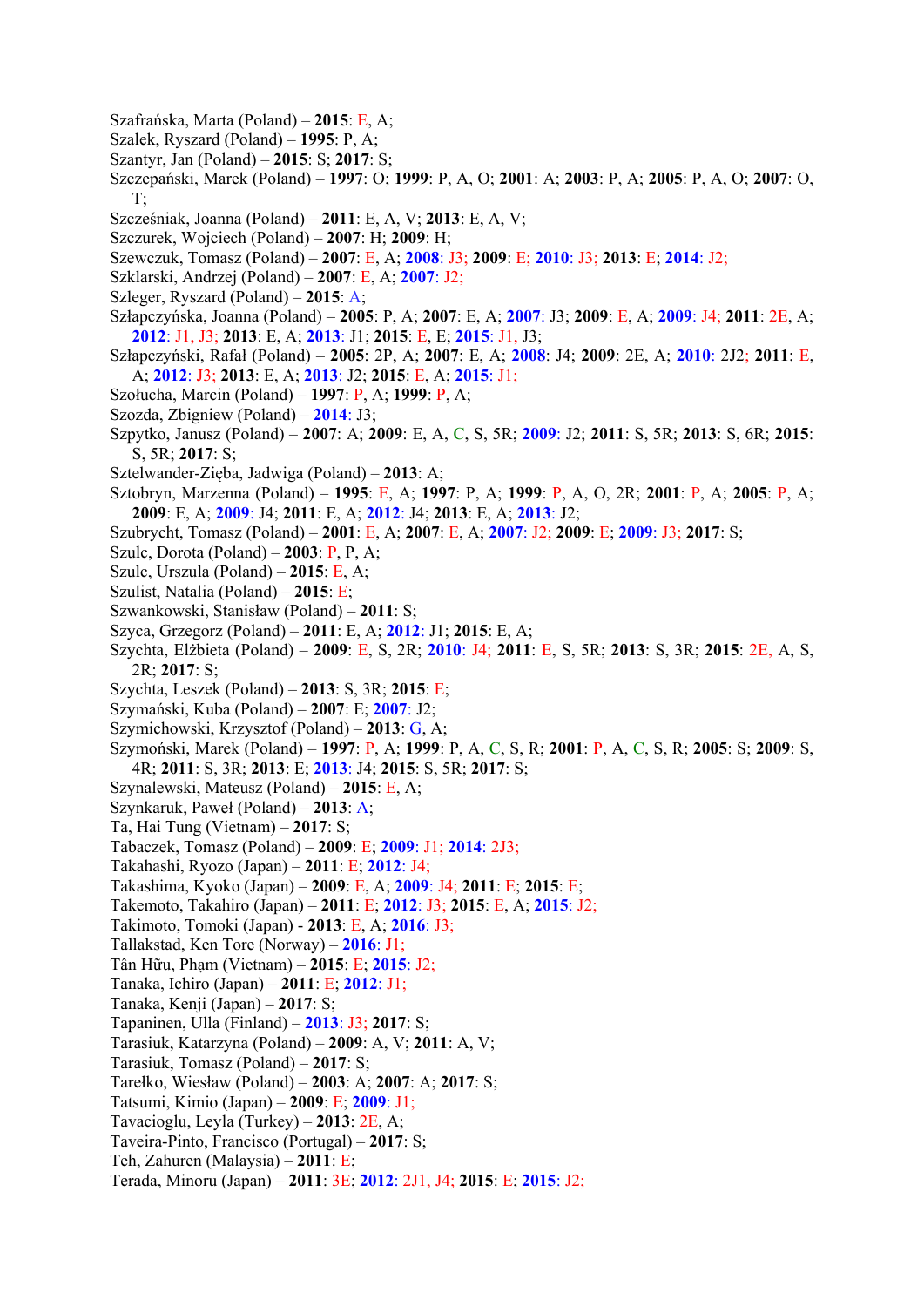Terunez, Marlon R. (Philippines) – **2013**: E; Teryfter, Tomasz (Poland) – **2011**: A; Teunissen, Peter J.G. (Netherlands) – **2015**: S; **2017**: S; Thalassinos, Eleftherios (Greece) – **2013**: E, S, 3R; **2015**: S, R; **2017**: S; Thalassinos, John (Greece) – **2013**: E; Thanh, Nguyen Xian (Vietnam) – **2015**: E; Theunissen, Erik (Netherlands) – **2015**: S, 2R; Thiedeman, Edwin (United States) – **2009**: A, G; Thombre, Sarang (Finland) – **2015**: 3E, A; **2015**: J1, 2J2; Tiep, Pham Ngoc (Vietnam) – **2007**: A; **2009**: A; Tkaczyk, Dariusz (Poland) – **2013**: G, A; Toba, Masahito (Japan) – **2013**: E; **2013**: J4; Tobiasz, Marcin (Poland) – **2005**: 2P, A; Tokudome, Koki (Japan) – **2015**: E, A; Tomczak, Arkadiusz (Poland) – **2007**: E, A; **2007**: J2; Tomera, Mirosław (Poland) – **2005**: 2P, A; **2011**: E, A; **2011**: J3; Topalov, V.P. (Ukraine) – **2013**: E; **2015**: E; **2016**: J1; Topcu, Y. Ilker (Turkey) – **2009**: E; **2010**: J3; Torłop, Przemysław (Poland) – **2011**: A; Torralbo Gavilán, Jordi (Spain) – **2013**: E, A; **2014**: J1; Torres Jr, Daniel (Philippines) – **2007**: E, A; **2008**: J3; Torskiy, Vladimir (Ukraine) – **2013**: 2E, A, C, S, 8R; **2014**: J3; **2015**: E, A, C, S, 4R; **2016**: J1; **2017**: S; Töter, Svenja (Germany) – **2013**: E; **2014**: J1; Tri Minh, Nguyen (Vietnam) – **2015**: E; **2015**: J2; Tromiadis, Ramona (Romania) – **2015**: E; Trómiński, Paweł (Poland) – **2007**: E; **2008**: J4; **2009**: 2E, A; **2010**: J1, J4; **2011**: E; Trommer, Gert F. (Germany) – **2013**: S, 5R; **2015**: S, R; **2017**: S; Trzeciak, Stefan (Poland) – **2005**: H; **2007**: S; Trzciński, Łukasz (Poland) – **2003**: A; **2005**: P, A; **2007**: A; Trzuskowsky, Andreas (Germany) – **2015**: E; Tsoulos, Lysandros (Greece) – **2011**: S, 4R; **2013**: S, 3R; **2015**: S, 2R; **2017**: S; Tsvetkov, Misha (Russia) – **2015**: E; **Tsymbal, Mykola** (Ukraine) – **2007**: E, A, C, S, R; **2007**: J3; **2009**: E, A, C, F, S, 3R; **2009**: J1; **2011**: S, 3R; **2013**: S, 7R; **2015**: E, S, 3R; **2016**: J1; **2017**: S; Tu, Xinghua (China) – **2011**: E; **2012**: J2; Turczyn, Tadeusz (Poland) – **1999**: P, A; **2001**: P, A; Turker, Fatih (Turkey) – **2007**: E, A; **2007**: J4; Tuschling, Gerrit (Germany) – **2013**: E; Tuzikov, Alexander (Belarus) – **2011**: S; Twardowski, Marek (Poland) – **2009**: E; Twrdy, Elen (Slovenia) – **2011**: E, A, C, S; **2012**: J2; **2013**: E, S, 2R; **2013**: J3; **2015**: S; **2017**: S; Tycholiz, Wojciech (Poland) – **2009**: A; **2011**: A; **2013**: 2E, A; Tymański, Klemens (Poland) – **1995**: P, A; **1997**: A; **1999**: P, A, R; **2003**: P, A; **2007**: A; Ucan, Emre (Turkey) – **2013**: E, A; **2014**: J4; Uchacz, Waldemar (Poland) – **2001**: P, A; **2011**: S, 3R; Ueland, Gard (Norway) – **2013**: G, A; Uğurlu, Özkan (Turkey) – **2013**: E; **2014**: J1; **2015**: E; **2016**: J3; Uherek, Zdzisław (Poland) – **2001**: A; **2009**: A; Ukleja, Sebastian (Poland) – **2005**: P, A; Ulfvarson, Anders (Sweden) – **2015**: S; Uliasz, Adam (Poland) – **2007**: A, T; **2009**: A, T; **2011**: A, T; **2013**: A, T; Uluscu, Ozgecan S. (Turkey) – **2009**: E; **2009**: J3; Upadhyay, Parag (United States) – **2011**: E; **2012**: J4;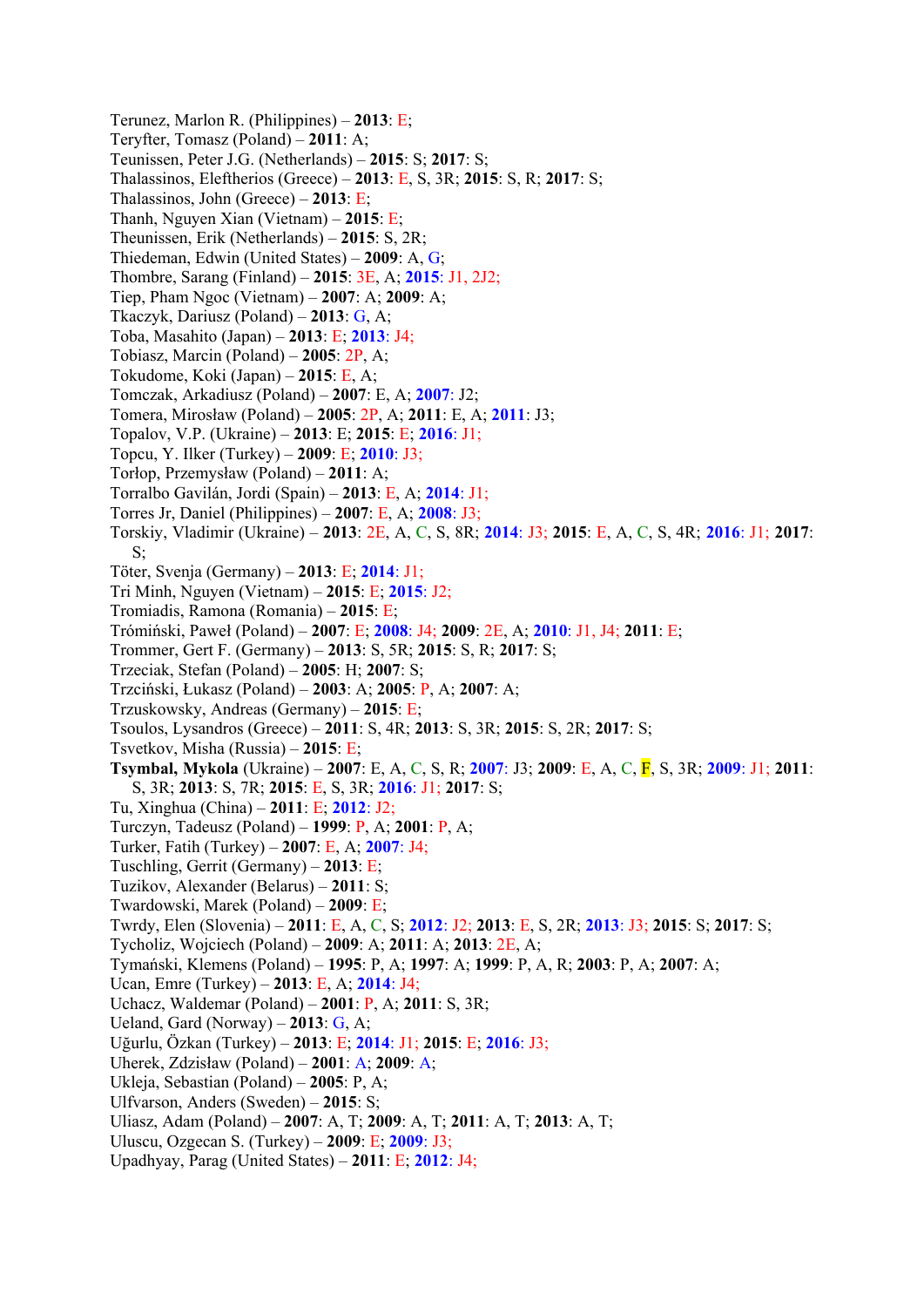- **Urbański, Józef** (Poland) **1995**: P, A, C; **1997**: P, E, A, C; **1999**: E, A; **2001**: E, A, S; **2003**: A; **2005**: E, A, H, K; **2007**: E, A, C, F, S, 4R; **2007**: J4; **2009**: E, S; **2009**: J1;
- Urbansky, Igor (Ukraine) **2009**: E; **2009**: J1;
- Uriasz, Janusz (Poland) **2001**: P, A; **2009**: E, A; **2010**: J3; **2015**: A, E, S, 6R; **2015**: J2; **2017**: S;
- Usabiaga Santamaría, Juan José (Spain) **2013**: E;
- Vagushchenko, Alexandr (Ukraine) **2009**: E; **2009**: J3;
- Vagushchenko, Leonid (Ukraine) **2009**: E; **2009**: J3;
- Valishin, Aleksandr (Russia) **2009**: S, 2R; **2011**: S;
- van de Voorde, Eddy (Belgium) **2011**: S, R; **2015**: E, S, 2R; **2017**: S;
- van der Tak, Cornelis (Netherlands) **2013**: E;
- van Gelder, Pieter H.A.J.M. (Netherlands) **2005**: E, A, K, C;
- van Gooswillingen, Rein (Netherlands) **2007**: S; **2009**: A, S, 3R; **2011**: A, S, 5R; **2013**: S, 8R; **2015**: S, 5R;
- van Hassel, Edwin (Belgium) **2015**: E, A;
- van Iperen, Erwin (Netherlands) **2015**: E, A; **2015**: J1;
- van Peer, Rene (Netherlands) **2005**: E, A;
- Van Thu, Nguyen (Vietnam) **2013**: S, 6R; **2015**: S, 4R; **2017**: S;
- Van Uy, Dang (Vietnam) **2007**: E, A, C, S; **2008**: J3; **2009**: S; **2011**: S, 3R; **2015**: S, 5R, **2017**: S;
- van Vollenhoven, Pieter (Netherlands) **2011**: H;
- van Wegen, Wim (Netherlands) **2013**: A;
- van Willigen, Durk (Netherlands) **2015**: S, 2R; **2017**: S;
- Vandeskog, Bjarne (Norway) ) **2015**: E, A; **2015**: J1;
- Vanelslander, Thierry (Belgium) **2015**: E;
- Vanem, Erik (Norway) **2007**: E; **2007**: J2;
- Vantorre, Marc (Belgium) **2009**: E, A, C, S, 3R; **2010**: J3; **2011**: S; **2013**: S; **2015**: S, R; **2017**: S;
- Varoneckas, Giedrius (Lithuania) **2009**: E, A; **2015**: 2E, A; **2016**: J1, J2;
- Varsami, Anastasia (Romania) **2015**: E, A;
- Varshanidze, Nadim (Georgia) **2009**: E, A; **2010**: J4;
- Vasilakis, Panagiotis (Greece) **2011**: E, A; **2012**: J1; **2013**: E, A;
- Vassalos, Dracos (United Kingdom) **2013**: S; **2015**: S, R; **2017**: S;
- Vazouras, Christos N. (Grece) **2016**: J1;
- **Vejrazka, Frantisek** (Czech Republic) **2007**: E, A, F, C, S, 5R; **2007**: J2; **2009**: E, A, C, S, 4R; **2010**: J1; **2011**: E, A, C, S, 4R; **2011**: J1; **2013**: E, A, C, S, 6R; **2015**: E, A, C, S, 2R; **2017**: S;
- Vellinga, Tiedo (Netherlands) **2017**: S;
- Vergara Janice W. (Philippines) **2015**: E;
- Vermeer, Martin (Finland) **2017**: S;
- Verwilligen, Jeroen (Belgium) **2009**: E; **2010**: J3;
- Vettor, Roberto (Portugal) **2015**: E, A;
- Victor, George Yesu Vedha (India) **2011**: S, 7R; **2013**: S, 9R; **2015**: S, 5R; **2017**: S;
- Vidmar, Peter (Slovenia) **2011**: E; **2012**: J2;
- Vigen, Erik (Norway) **2011**: E; **2011**: J1;
- Vinther Hansen, Soren (Denmark) **2007**: A;
- Visvikis, Ilias (Greece) **2017**: S;
- Voersmann, Peter (Germany) **2009**: S, 2R; **2011**: S, 7R; **2013**: S, 6R;
- Voicu, Ionut (Romania) **2014**: J2;
- Volkogon, Vladimir (Russia) **2011**: A, C, S, 8R; **2013**: S, 10R; **2015**: S, 4R; **2017**: S;
- Volkov, Aleksandr (Ukraine) **2015**: E, A;
- Vorbrich, Krzysztof K. (Poland) **1995**: E, A; **1997**: E, A; **1999**: E, A;
- Vorländer, Michael (Germany) **2017**: S;
- Vorobyov, Yuriy (Russia) **2009**: E, A, C, S, 6R; **2010**: J4; **2011**: S;
- Voskamp, Aral (Netherlands) **2013**: E;
- Vrijling, Johannes Kornelis (Netherlands) **2005**: E; A;
- Vultaggio, Mario (Italy) **2011**: S;
- Wakabayashi, Nobukazu (Japan) **2015**: 3E; **2015**: 2J1; **2016**: J1;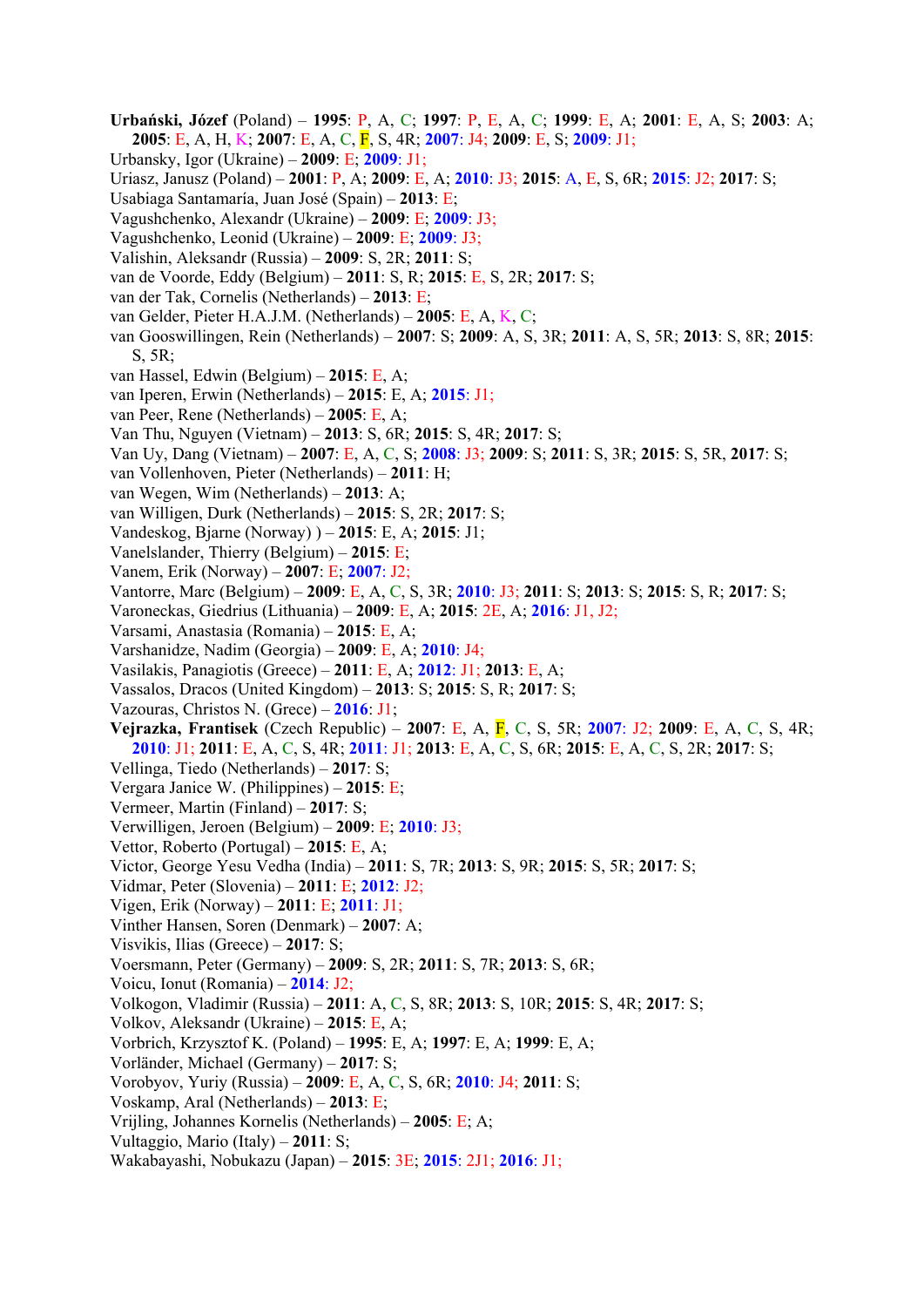- Wake, Philip (United Kingdom) **2007**: S, 4R; **2009**: E, A, N, C, S, 2R; **2010**: J1; **2011**: S, 4R; **2013**: E, K, A, N;
- Wala, Bernadeta (Poland) **1999**: A; **2001**: A; **2011**: A; **2013**: A; **2015**: A;
- Walczak, Aleksander (Poland) **2001**: P, A, C, S; **2003**: P, A; **2005**: P, A, C, H; **2007**: E, S, 3R; **2008**: J4; **2009**: S; **2011**: S;
- Wałęsa, Lech (Poland) **2013**: A;
- Wall, Alan (United Kingdom) **2005**: E, A; **2007**: E, A; **2007**: J3;
- Walliser, Jorge (Spain) **2011**: E, A, C; **2011**: J2;
- Walther, Laura (Germany) **2014**: J1; **2015**: E; **2015**: J1;
- Wang, Deling (China) **2014**: J4; **2016**: J2;
- Wang, Deyu (China) **2015**: E, A; **2015**: J2;
- Wang, Jian-Guo (Canada) **2017**: S;
- Wang, Jin (United Kingdom) **2005**: E, A, K; **2007**: E, S, 3R; **2007**: J3; **2009**: S, 5R; **2011**: S, 5R; **2013**: S; **2015**: S, 4R; **2017**: S;
- Wang, Ning (China) **2009**: E; **2010**: J4;
- Wang, Yang (China) **2015**: E;
- Wang, Zesheng (China) **2011**: E; **2011**: J3;
- Wang, Zuwen (China) **2009**: E; **2009**: J1;
- Wanqing, Wu (China) **2011**: E, A;
- Waraksa, Marcin (Poland) **2007**: E, A; **2007**: J3;
- Ward, Nick (United Kingdom) **2007**: E; **2007**: J1;
- Wardin, Katarzyna (Poland) **2011**: 2E, A; **2012**: J1, J2; **2013**: E; **2015**: E;
- Wasik, Andrzej (Poland) **2013**: E; **2013**: J1;
- Wasilewski, Alojzy (Poland) **1995**: P, A; **1997**: P, A;
- Wąsowicz, Alicja (Poland) **2015**: E; **2015**: J4;
- Wata, Wojciech (Poland) **1995**: A;
- Watanabe, Keisuke (Japan) **2015**: E, A;
- **Wawruch, Ryszard** (Poland) **1997**: P, A; **1999**: P, A, 4R; **2001**: 2P, 2P, A, C, R; **2005**: 2P, A, C, S; **2007**: 2E, A, C, S, 9R; **2007**: J3, J4; **2009**: 2E, A, F, C, S, 9R; **2009**: J3; **2010**: J1; **2011**: 2E, A, C, S, 11R; **2011**: J4; **2012**: J3; **2013**: E, A, C, S, 12R; **2015**: E, E, A, C, S, 8R; **2015**: J4; **2016**: J1, J3; **2017**: S;
- Wawrzyniak, Natalia (Poland) **2015**: E; **2015**: J2;
- Wawrzyński, Wojciech (Poland, Gdynia) **2013**: E;
- Wawrzyński, Wojciech (Poland, Warszawa) **2005**: P, A, C; **2007**: A, C, S; **2009**: S; **2011**: A, S; **2013**: S; **2015**: S;
- Wąż, Mariusz (Poland) **2005**: P, A; **2007**: E, A; **2007**: J2; **2013**: E, A;
- Weber, Reto (Sweden) **2015**: 2E;
- Wei, Ruan (China) **2013**: S, 3R; **2015**: S;
- Wei, Shao (United Kingdom) **2011**: E; **2012**: J1;
- Wei, Zhang (China) **2007**: E; **2007**: J2;
- **Weintrit, Adam** (Poland) **1995**: P, P, A; **1997**: P, P, A, O; **1999**: 2P, 3P, A, C, O, S, 7R; **2001**: P, P, A, O, R; **2003**: P, P, A, O, S; **2005**: P, E, E, A, W, 2C, O, S; **2007**: 4E, A, W, 3C, F, O, S, 10R, G, M; **2007**: Y, 2J3; **2008**: Y; **2009**: 3E, E, A, W, C, O, S, 10R, G, D, M; **2009**: Y; **2010**: Y; J1, J2; **2011**: 3E, A, W, 2C, O, S, 11R, G, D, 2M, 4M; **2011**: Y, J4; **2012**: Y, J2, J4; **2013**: 2E, A, W, 3C, O, S, 13R, G, D, 2M, 2M; **2013**: Y, J1, J3; **2014**: Y; **2015**: G, 2E, A, W, 3C, O, S, 11R, D; **2015**: Y, J2; **2016**: Y; **2017**: O, S;
- Weitzel Coelho da Silva, Leila (Brazil)**2016**: J1;
- Wen, Yuan-Qiao (China) **2014**: J3, J4; **2016**: J2;
- Wenfeng, Wu (China) **2011**: E;
- Weng, Jingnong (China) **2015**: S; **2017**: S;
- Westerberg, Tine Viveka (Norway) **2015**: E; **2015**: J1;
- Widdel, Heino (Germany) **2009**: E; **2009**: J1;
- Wiechecki, Rafał (Poland) **2007**: H;
- Więckiewicz, Wojciech (Poland) **2013**: E;
- Wielgosz, Mirosław (Poland) **2011**: E, A; **2011**: J1;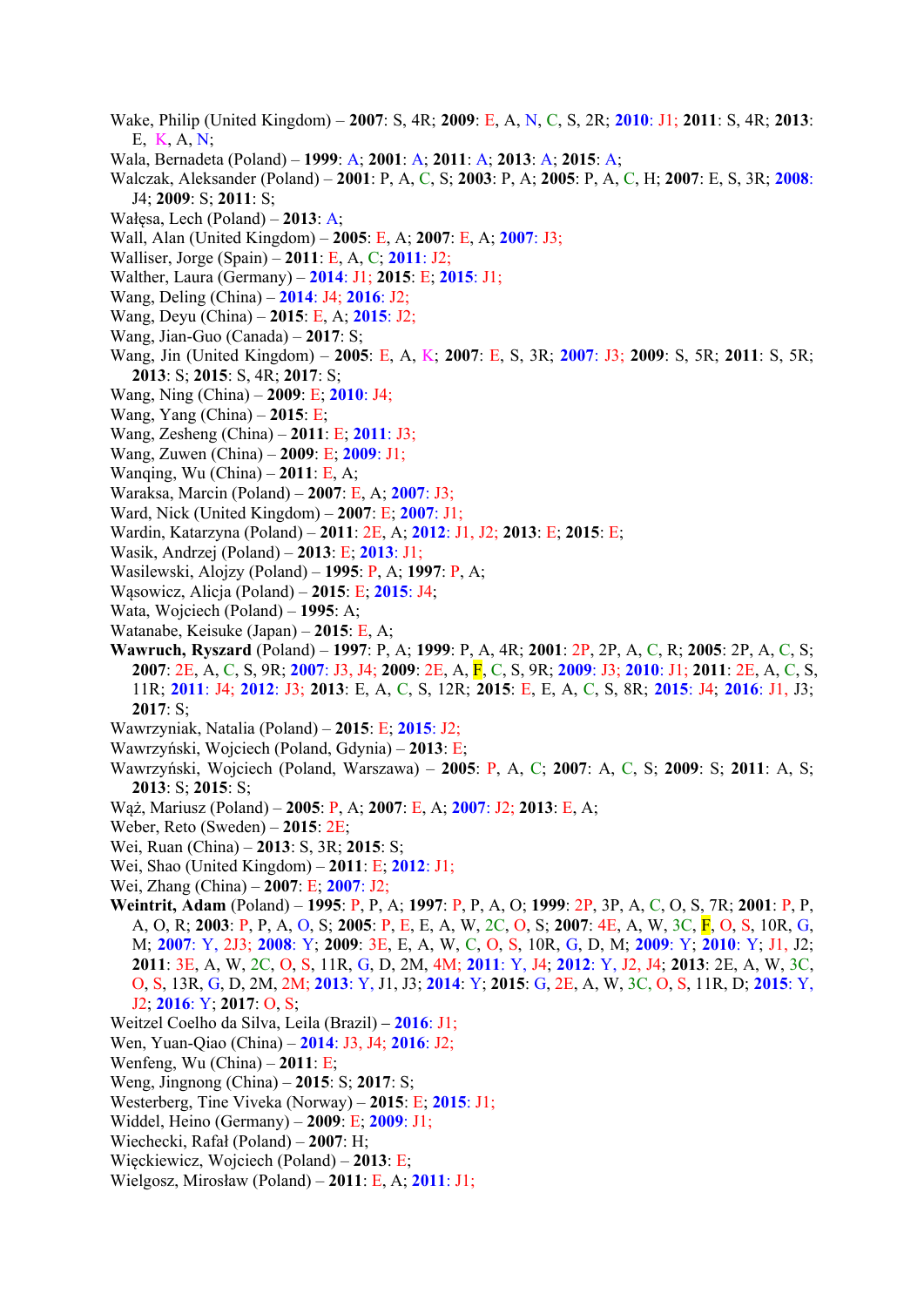- Wierzcholski, Krzysztof (Poland) **2011**: E, A, S, 2R;
- Wiktorowicz, Leszek (Poland) **2009**: A;
- Wilczek, Zygmunt (Poland) **1995**: P, A; **1997**: P, A; **2001**: P, A;
- Wilde, John Nicholas (United Kingdom) **2007**: A;
- Williams, Paul (United Kingdom) **2011**: E; **2011**: J1;
- Wilske, Erland (Sweden) **2007**: E; **2008**: J3; **2011**: E; **2011**: J2;
- Winnicki, Ireneusz (Poland) **2015**: S; **2017**: S;
- Wiśniewski, Bartosz (Poland) **2013**: 2E, A; **2013**: J1, J3;
- **Wiśniewski, Bernard** (Poland) **1995**: P, A; **1997**: P, A; **1999**: 2P, P, A; **2001**: 2P, A, C; **2005**: P, A; **2007**: A, S; **2009**: E, A, F, S, 5R; **2009**: J2; **2011**: E, A, S, 7R; **2012**: J1; **2013**: S, 5R; **2015**: S,
- Wiśniewski, Zbigniew (Poland) **2003**: P, A; **2017**: S;
- Witaszewski, Sławomir (Poland) **2005**: 2P, A, O;
- Witkowska, Anna (Poland) **2007**: E, A; **2007**: J3; **2015**: E, A; **2015**: J3;
- Witkowski, Kazimierz (Poland) **2015**: S, 4R, **2017**: S;
- Wittbrodt, Edmund (Poland) **2017**: S;
- Wittig, Willi (Germany) **2013**: E, S;
- Włodarczyk, Wiktor (Poland) **2003**: P, A;
- Włodarski, Jan Kazimierz (Poland) **2003**: A;
- Włudzik, Marcin (Poland) **2015**: E, A, V;
- Wójcik, Anna (Poland) **2013**: E; **2014**: J2;
- Wójcik, Stanisław (Poland) **1995**: A;
- Wojewódzka-Król, Krystyna (Poland) **2013**: S, 5R;
- Wojniłko, Sławomir (Poland) **2001**: P, A;
- Wojtczak, Marta (Poland) **2015**: A, V;
- Wojtowicz, Stefan (Poland) ) **2015**: E, A; **2015**: J4;
- Wołejsza, Piotr (Poland) **1999**: P, A; **2001**: P, A; **2007**: E, A; **2008**: J4; **2009**: E, A; **2010**: J2; **2013**: E, A; **2015**: 2E, A; **2015**: 3J1;
- Wolff, François-Charles (France) **2015**: S, 3R; **2017**: S;
- Wołowiec, Magdalena (Poland) **1999**: A; **2013**: A; **2015**: A;
- Wolski, Adam (Poland) **1997**: P, A; **1999**: P, A; **2001**: P, A; **2003**: P, A; **2005**: 2P, A, C; **2007**: S, 4R; **2008**: J3; **2009**: E; S, 4R; **2010**: J3; **2011**: S, 4R; **2013**: E, A, S, 9R, C; **2013**: J3; **2015**: S, 5R; **2017**: S;
- Wolter, Diedrich (Germany) **2013**: E, A; **2013**: J2;
- Woszczyk, Marek (Poland) **1995**: P, A;
- Woźniak, Adam (Poland) **1995**: P, A; **1997**: P, A; **1999**: P, A; **2001**: P, A;
- Woźnica, Sławomir (Poland) **2005**: 2P, A;
- Wright, R. Glenn (United States) **2015**: E, A; **2016**: J2;
- Wróbel, Krzysztof (Poland) **2011:** A, V; **2013**: E, A, V; **2014**: J1; **2015**: E, A, T; **2015**: J4; **2016**: J1, J2;
- Wróblewski, Andrzej (Poland) **1999**: P, A;
- Wu, Bing (China) **2015**: E, A;
- Wu, Huafeng (China) **2011**: E, A; **2012**: J3;
- Wu, Huiguo (China) **2013**: A;
- Wu, Jia-Jang (Taiwan) **2009**: A, C; **2011**: S, 6R; **2013**: S, 8R; **2015**: S, 3R; **2017**: S;
- Wu, Jianjun (China) **2013**: E, A; **2014**: J2, J3;
- Wu, Lichuan (China) **2014**: J4;
- Wu, Shengchun (China) **2009**: E, A; **2010**: J1, **2013**: E;
- Wu, Zhaolin (China) **2007**: 2E, A; **2008**: 2J2,
- Wydro, Kornel (Poland) **2011**: E, A, S, 4R; **2012**: J3,
- Wypych-Namiotko, Anna (Poland) **1999**: P, A; **2009**: A, H, W; **2011**: H, W; **2013**: H, W; **2015**: A,  $W, C$ :
- Wyszkowski, Jacek (Poland) **2007**: A; **2009**: E; **2010**: J1, **2011**: E; **2012**: J2, **2013**: E, A;
- Xiang, Zhe (China) **2011**: E; **2012**: J2, **2013**: E; **2013**: J1; **2014**: J4; **2016**: J2;
- Xiao, Baojia (China) **2007**: E; **2008**: J4,
- Xiao, Changshi (China) **2014**: J3,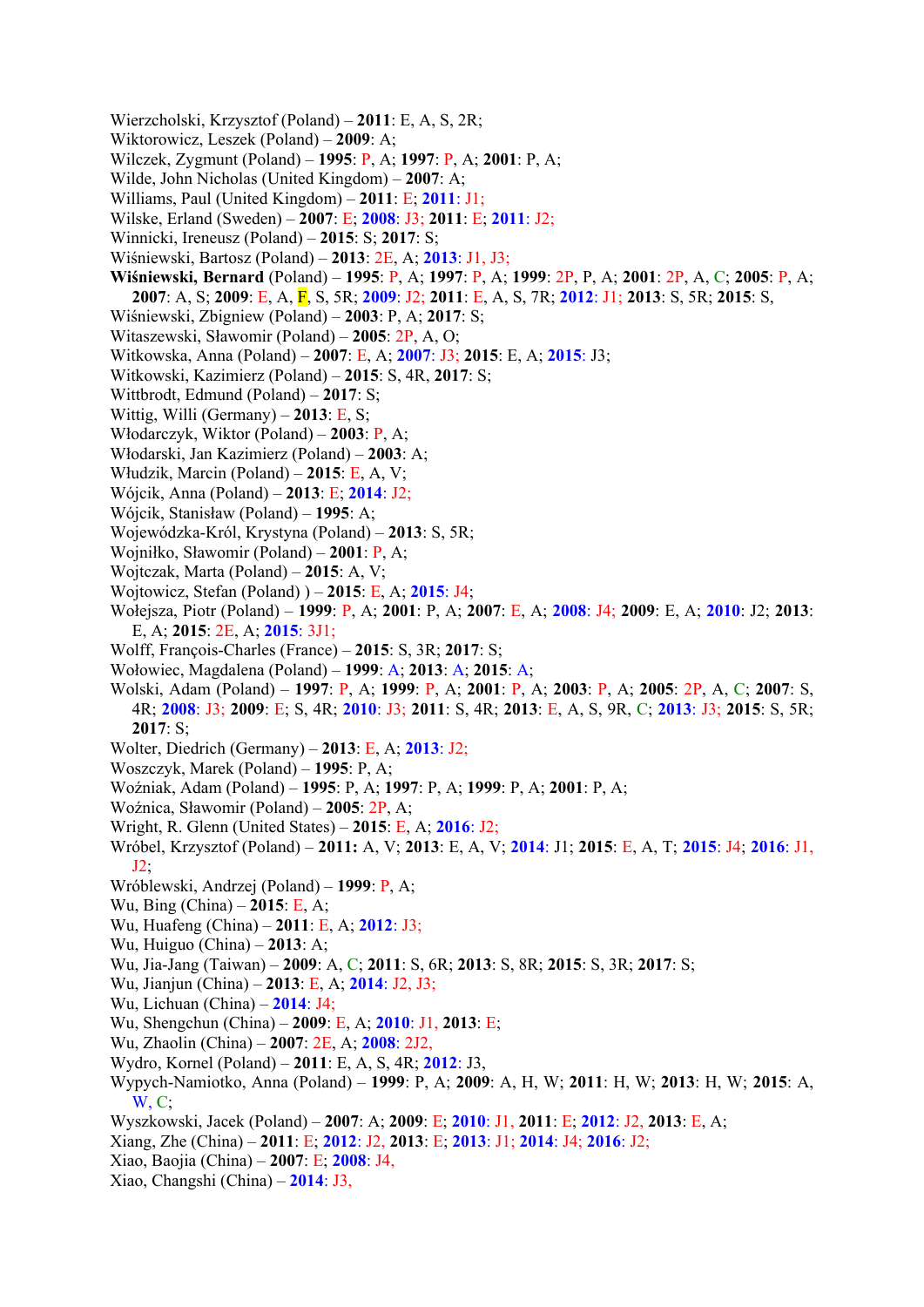Xie, Min (Hong Kong) – **2013**: S, 3R; **2015**: S, R; **2017**: S; Xing Zheng (Finland) – **2015**: E; Xu, Mingqiang (China) – **2007**: E; **2008**: J1, Xu, Qingyang (China) – **2009**: E, A; **2010**: J4, Xu, Tie (China) – **2009**: E; **2010**: J1; **2014**: J4; **2016**: J2; Xu, Xiaoqin (China) – **2016**: J2; Xuan Duong, Pham (Vietnam) – **2007**: E, A; **2008**: J3; Yaakob, Omar bin (Malaysia) – **2013**: E; **2014**: J1; **Yabuki, Hideo** (Japan) – **2009**: E, A, C, S; **2010**: J2; **2011**: E, A, C, F, S, 6R; **2012**: J3; **2013**: E, A, C, S, 7R; **2013**: J4; **2015**: E, S; **2015**: J3; **2017**: S; Yafasov, Abdurashid (Russia) – **2013**: E; **2014**: J2; Yakushev, Аleksandr (Ukraine) – **2015**: E; Yakushin, Sergey (Russia) – **2013**: E, A; Yalcin, Ender (Turkey) – **2013**: E, A; **2014**: J1; Yamada, Hiroko (Japan) – **2011**: 3E, A, B; **2012**: 2J1, J4; **2015**: 2E; **2015**: 2J2; Yamada, Kouzaburou (Japan) – **2011**: E; **2011**: J2; Yamamoto, Hiosashi (Japan) – **2009**: H; Yamashita, Katsuhiro (Japan) – **2011**: E; **2012**: J3; Yamazaki, Masahiro (Japan) – **2013**: E; **2013**: J2; Yan, Xin Ping (China) – **2013**: E; **2013**: J1; **2015**: E; Yanase Y. (Japan) – **2015**: E; **2015**: J2; Yang, Choel-Kwan (South Korea) – **2013**: E; **2013**: J2; Yang, Chun (China) – **2007**: E, A; **2008**: J4; **2011**: E; **2012**: J2; **2014**: J1; **2016**: J2; Yang, Dongkai (China) – **2017**: S; Yang, Kun (Norway) – **2009**: A; Yang, Tsun-Lirng (Taiwan) – **2009**: A; Yano, Yoshijo (Japan) – **2011**: E; **2011**: J1; Yashchyshyn,Yevhen (Ukraine) – **2013**: E; **2013**: J2; Yi, Mira (South Korea) – **2011**: E; Yildiz, Serdar (Turkey) – **2015**: E, A; **2016**: J3; Yilmaz, Hatice (Turkey) – **2013**: E, A, B; **2015**: 2E, A; **2016**: 2J2; Yilong, Lu (Singapore) – **2013**: S, 6R; **2015**: S, R; Yim, Jeong-Bin (South Korea) – **2017**: S; Yip, Tsz Leung (Hong Kong) – **2013**: E; **2015**: E, A C; **2015**: J4; **2017**: S; Ylitalo, Jutta (Finland) – **2011**: E; Yonehara, Yuta (Japan) – **2011**: 3E, A; Yong, Jiajia (China) – **2009**: E; **2010**: J1; Yoo, Yunja (Japan) – **2009**: E, A; **2009**: J1; Yoon, Daegwun (South Korea) – **2011**: E; **2011**: J1; Yoshida, R. (Japan) – **2015**: E; **2015**: J2; Yoshimura, Yasuo (Japan) – **2009**: E; **2010**: J2; **Yousefi, Homayoun** (Iran) – **2007**: E, A; **2007**: J2; **2009**: E, A, C, S, 6R; **2009**: J4; **2011**: E, S, 9R; **2012**: J3; **2013**: E, F, S, 11R; **2013**: J3; **2015**: E, S, 7R; **2016**: J3; **2017**: S; Yu, Chun-Yan (China) – **2007**: E; **2008**: J1; Yu, Lili (China) – **2007**: E, A; **2007**: J2; Yue, X. (China) – **2015**: E; Yüksekyildiz, Ercan (Turkey) – **2013**: 2E, A; **2013**: J4; **2014**: J1; **2015**: E; **2016**: J3; Yulin, Alexandr V. (Russia) – **2011**: E; **2012**: J2; Yun, Ho (South Korea) – **2013**: 4E, A; **2013**: 2J1, J2; Yurtoren, Cemil (Turkey) – **2007**: E, A; **2008**: J1; **2013**: E; **2014**: J1; Yuwono, Nur (Indonesia): **2017**: S; Zabour, Mohamed (Algeria) – **2011**: A; **2013**: A; Zacharczyk, Witold (Poland) – **1999**: P, A; Zadrąg, Paweł (Poland) – **2011**: A; Zafar, Naghmana (Pakistan) – **2015**: E; **2015**: J3;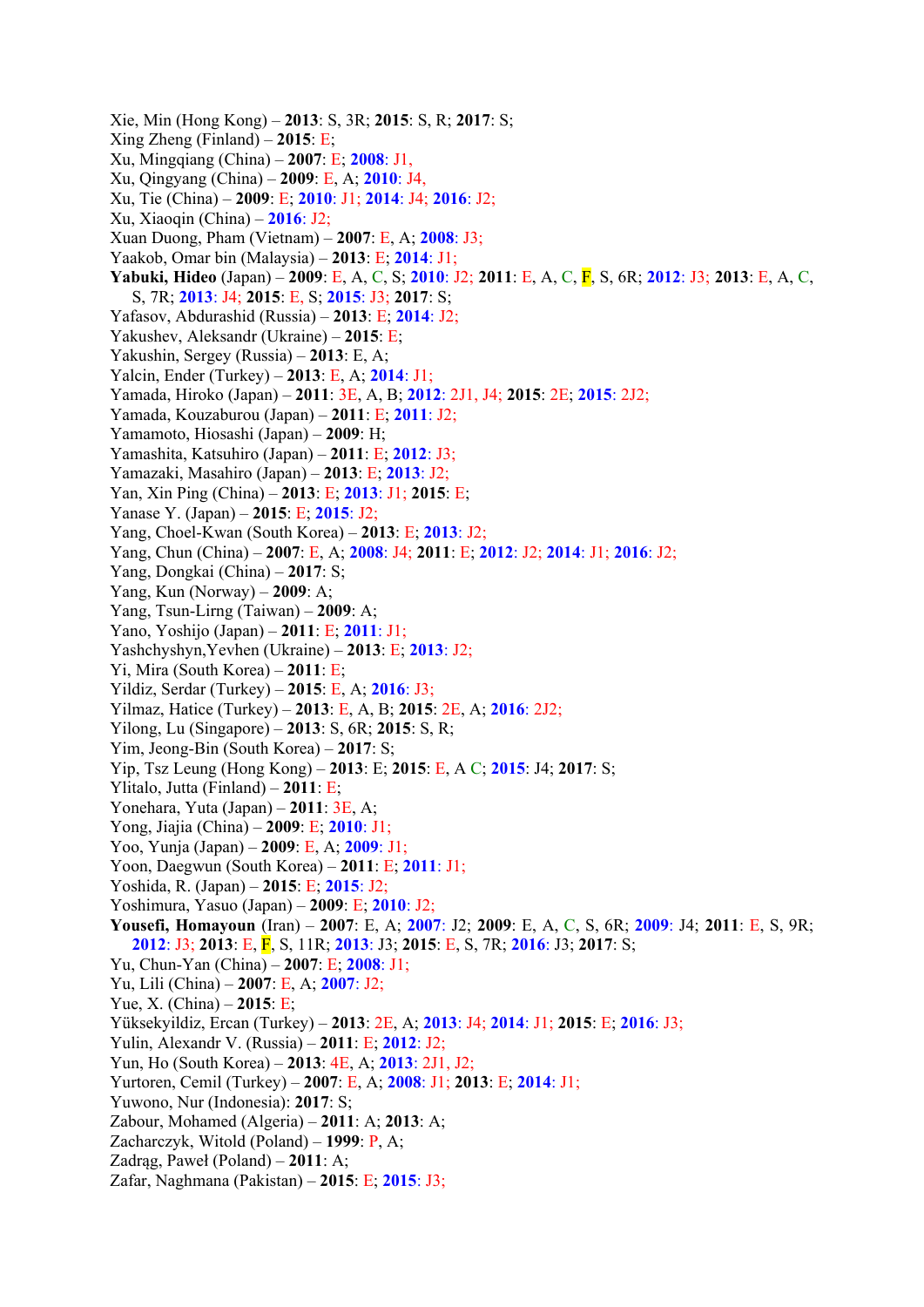Zając, Józef (Poland) – **2005**: P, A; **2007**: E, A; **2008**: J4; Žák, Peter (Slovakia) – **2015**: E; Zakrzewski, Bogusław (Poland) – **2011**: S; Zakrzewski, Tadeusz (Poland) – **2013**: A; Zalewski, Janusz (United States) – **2013**: E, A; **2013**: J2; **2015**: S, 2R; **2017**: S; Zalewski, Paweł (Poland) – **2009**: E, A; **2010**: J1; **2011**: E; **2011**: J1; **2013**: E; **2015**: S, 8R; **2016**: J1, J3; **2017**: S; Zaman, Muhammad Badrus (Indonesia) – **2015**: E, A; **2015**: J1; Zarbazoia, Kristina (Georgia) – **2013**: E, A; **2015**: E; **2015**: J3; Zarębski, Janusz (Poland) – **2013**: E, A; **2015**: A; Zarwalska, Jolanta (Poland) – **2007**: A, V; Zarzycki, Bodgan (Poland) – **2001**: P, A; Zazeckis, Ricardas (Lithuania) – **2007**: S; **2009**: E, A, C, S, 4R; **2009**: J3; Żelazny, Katarzyna (Poland) – **2014**: J3; Zell, Harmen (Germany) – **2009**: A; **2011**: A; Zeppenfeldt, Frank (Netherlands) – **2013**: E; Zevering, K. Herman (Australia) – **2007**: E; **2008**: J3; Zhakharchenko, Vadym (Ukraine) – **2013**, E; Zhang, Cui-Fen (China) – **2007**: E; **2008**: J1; Zhang, Di (China) – **2013**: E; **2013**: J1; Zhang, Jin (China) – **2007**: E; **2008**: J1; Zhang, Jinfen (China) – **2013**: E, A; **2013**: J1; **2015**: E; Zhang, Kefei (Australia) – **2015**: S, 2R; **2017**: S; Zhang, Mingming (China) – **2007**: E; **2007**: J1; Zhang, Pengfei (China) – **2013**: 2E; Zhang, Yi (China) – **2007**: E, A; **2007**: J4; Zhao, Daming (China) – **2009**: E; **2009**: J1; Zhao, Jingjun (China) – **2007**: E; **2008**: J2; Zhao, Qile (China) – **2015**: S; **2017**: S; Zhaolin, Wu (China) – **2011**: S, 7R; Zheng, Zhongyi (China) – **2007**: E; **2007**: J4; Zhou, Chunhui (China) – **2014**: J3; Zhou, Peilin (China) – **2011**: E, A; **2012**: J1; Zhu, Man (China) – **2014**: J3; Zhu, Zhonghua (China) – **2011**: E; **2011**: J3; Zhukov, Dmytro S. (Ukraine) – **2009**: E, A; **2010**: J4; **2013**: E; Ziarko, Janusz (Poland) -**1995**: P, A; **1997**: P, A; Ziebold, Ralf (Germany) – **2011**: E, A; **2011**: J2; **2013**: E, A; **2013**: J1; **2015**: E, A; Zieleniewski, Artur (Poland) – **1999**: P, A; Zieliński, Janusz (Poland) – **1995**: A; **2007**: S, 5R; **2009**: S, 2R; **2013**: S, 4R; Zienkiewicz, Władysław (Poland) – **1995**: A; Zio, Enrico (Italy) – **2013**: S; **2017**: S; Zirilli, Francesco (Italy) – **2015**: S, 3R; **2017**: S; Zizic, Leo (Croatia) – **2011**: E, A; Złotucha, Marek (Poland) – **2015**: E, A, V; Zoelder, Anke (Germany) – **2009**: A; **2011**: A; Żołnieruk, Dariusz (Poland) – **1995**: P, E, A; **2003**: P, A; Żołnowski, Adam (Poland) – **2013**: G, A; Zorba, Yusuf (Turkey) – **2013**: 2E, A; **2014**: J2, J4; Zubakin, Genndii K. (Russia) – **2011**: E; **2012**: J2; **2013**: E; Żurek, Józef (Poland) – **2011**: S; **2017**: S; Żurkiewicz, Stanisław (Poland) – **2001**: A; **2003**: A; **2005**: E, A; **2007:** E, A; **2008**: J4; **2009**: A; **2011**: E, A, C; **2011**: J3; **2015**: A; Żurkiewicz, Stanisław Jr. (Poland) – **2005**: E; Žuškin, Srđan (Croatia) – **2015**: E, A; **2015**: J3;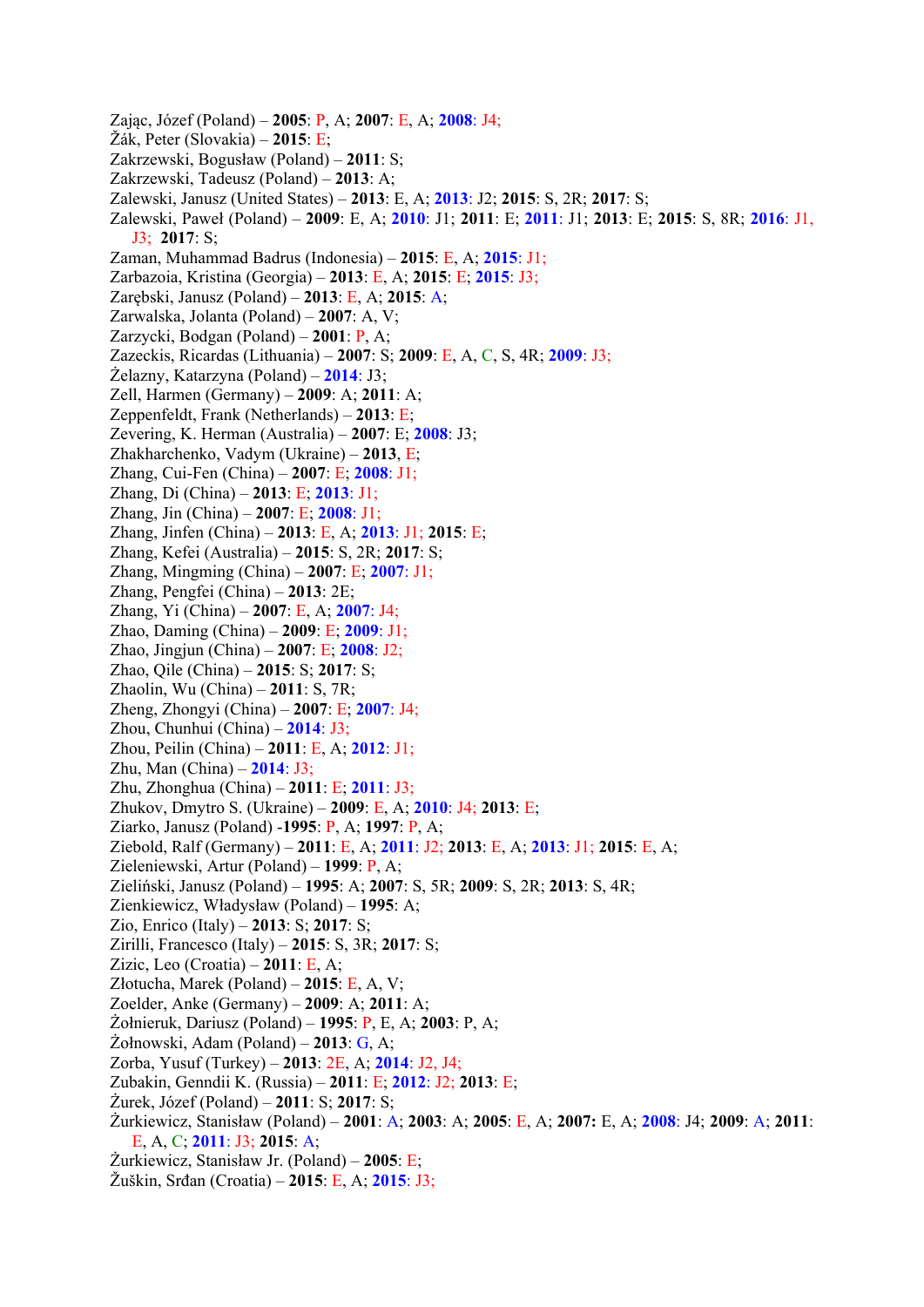Zuzelska, Magdalena (Poland) – **2005**: O, A; **2009**: O, T, A; **2013**: O, A;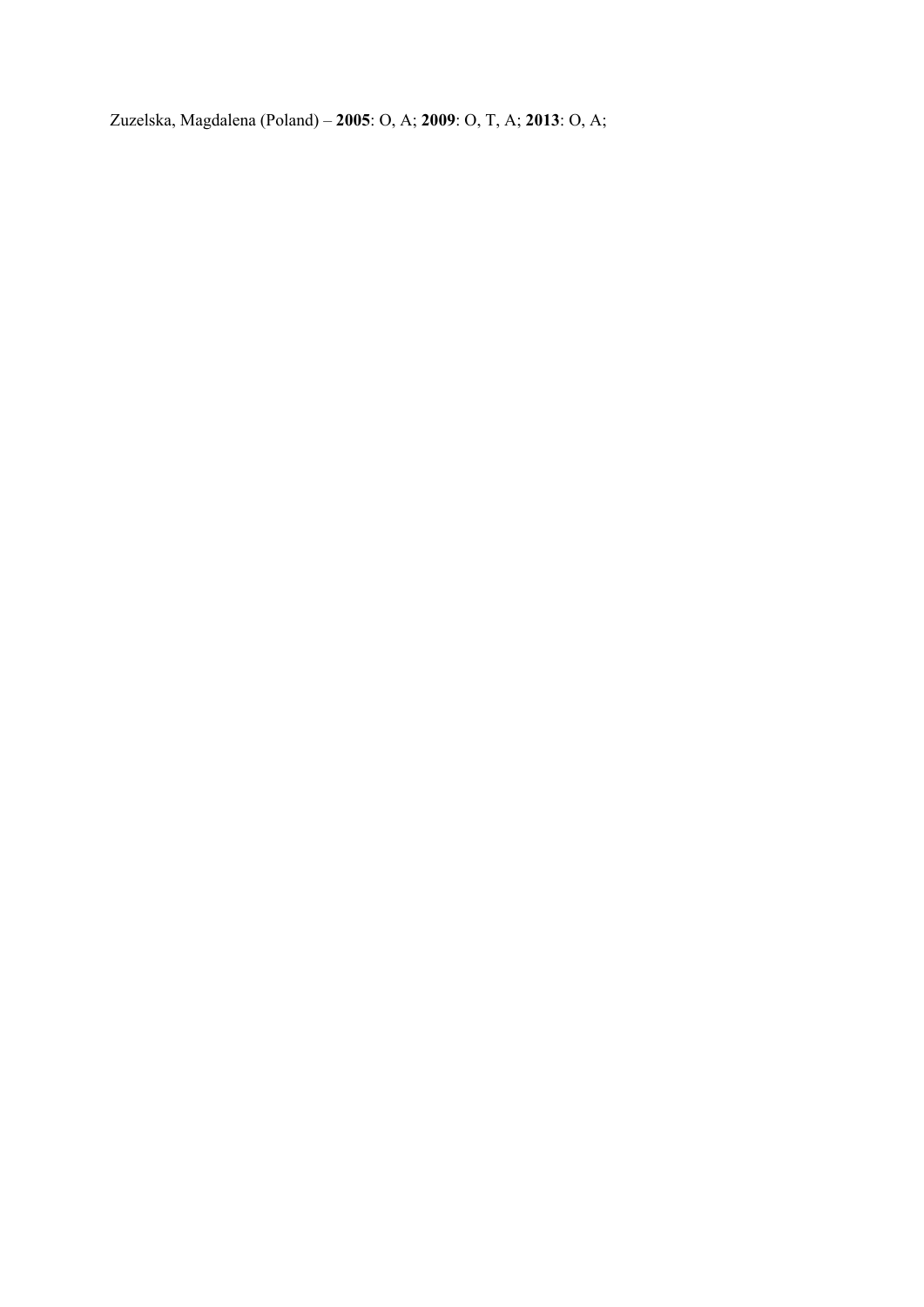*Legend:* 

## **1995-2017: Conference**

- **A** Attendance (Participation)
- **A** Occasional Attendance (Participation)
- **B** Best Paper/Presentation/Poster Award
- **C** Chairman of Session
- **D** Dean (Main Host)
- **E** Author of Paper in English
- **E** Co-Author of Paper in English
- **E** Paper Presented on Behalf of the Author
- **F** Honorary Fellow of the TransNav
- **F** Photographer
- **G** Round Table Panel Session Distinguished Guests
- **G** Chairman of Round Table Panel Session
- **H** Member of Honorary Committee
- **K** Keynote Speaker on Opening Plenary Session
- L Ladies Program
- **M** Editor of the Monograph
- **M** Co-Editor of the Monograph
- **N** The Nautical Institute Official Representative
- **O** Member of Organizing Committee
- **O** Chairman of Organizing Committee
- **O** Secretary of Organizing Committee
- **P** Author of Paper in Polish
- **P** Co-Author of Paper in Polish
- **R** Author of Paper in Russian
- **R** Review
- **S** Member of Scientific Programme Committee
- **S** Chairman of Scientific Programme Committee
- **T** Member of Technical Committee
- **T** Chairman of Technical Committee
- **V** Student Volunteer
- **W** Welcome Address on Opening Ceremony
- **W** Welcome Address on Opening Ceremony Presented on Behalf of the Author

## **2007-2016: Journal**

- **J** Author of Paper Published in the TransNav Journal
- **J** Co-Author of Paper Published in the TransNav Journal
- **Y** Editor-in-Chief of the TransNav Journal
- **Y** Co-Editor of the TransNav Journal